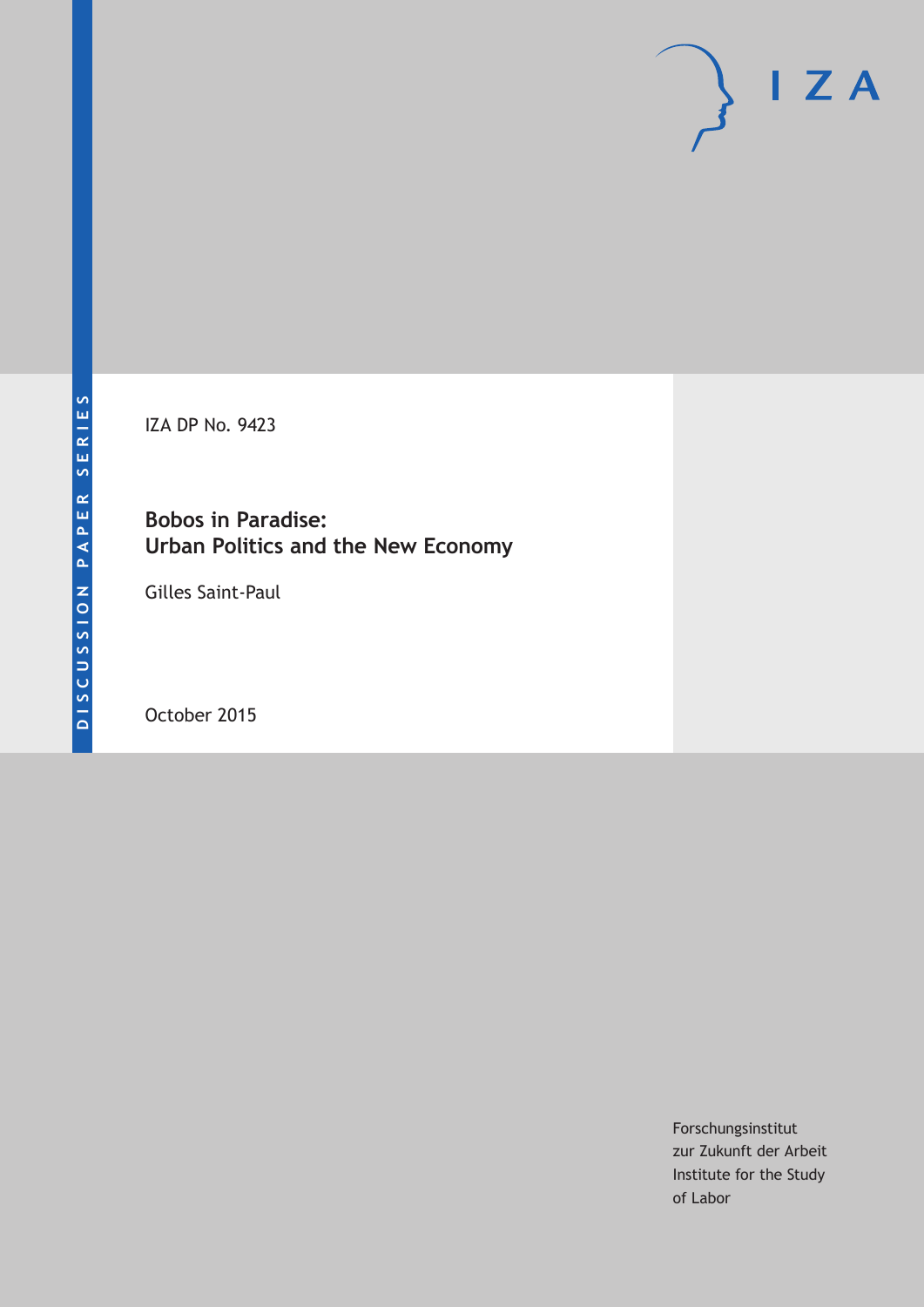# **Bobos in Paradise: Urban Politics and the New Economy**

#### **Gilles Saint-Paul**

*Paris School of Economics (ENS-PSL), New York University Abu Dhabi and IZA* 

#### Discussion Paper No. 9423 October 2015

IZA

P.O. Box 7240 53072 Bonn Germany

Phone: +49-228-3894-0 Fax: +49-228-3894-180 E-mail: iza@iza.org

Any opinions expressed here are those of the author(s) and not those of IZA. Research published in this series may include views on policy, but the institute itself takes no institutional policy positions. The IZA research network is committed to the IZA Guiding Principles of Research Integrity.

The Institute for the Study of Labor (IZA) in Bonn is a local and virtual international research center and a place of communication between science, politics and business. IZA is an independent nonprofit organization supported by Deutsche Post Foundation. The center is associated with the University of Bonn and offers a stimulating research environment through its international network, workshops and conferences, data service, project support, research visits and doctoral program. IZA engages in (i) original and internationally competitive research in all fields of labor economics, (ii) development of policy concepts, and (iii) dissemination of research results and concepts to the interested public.

IZA Discussion Papers often represent preliminary work and are circulated to encourage discussion. Citation of such a paper should account for its provisional character. A revised version may be available directly from the author.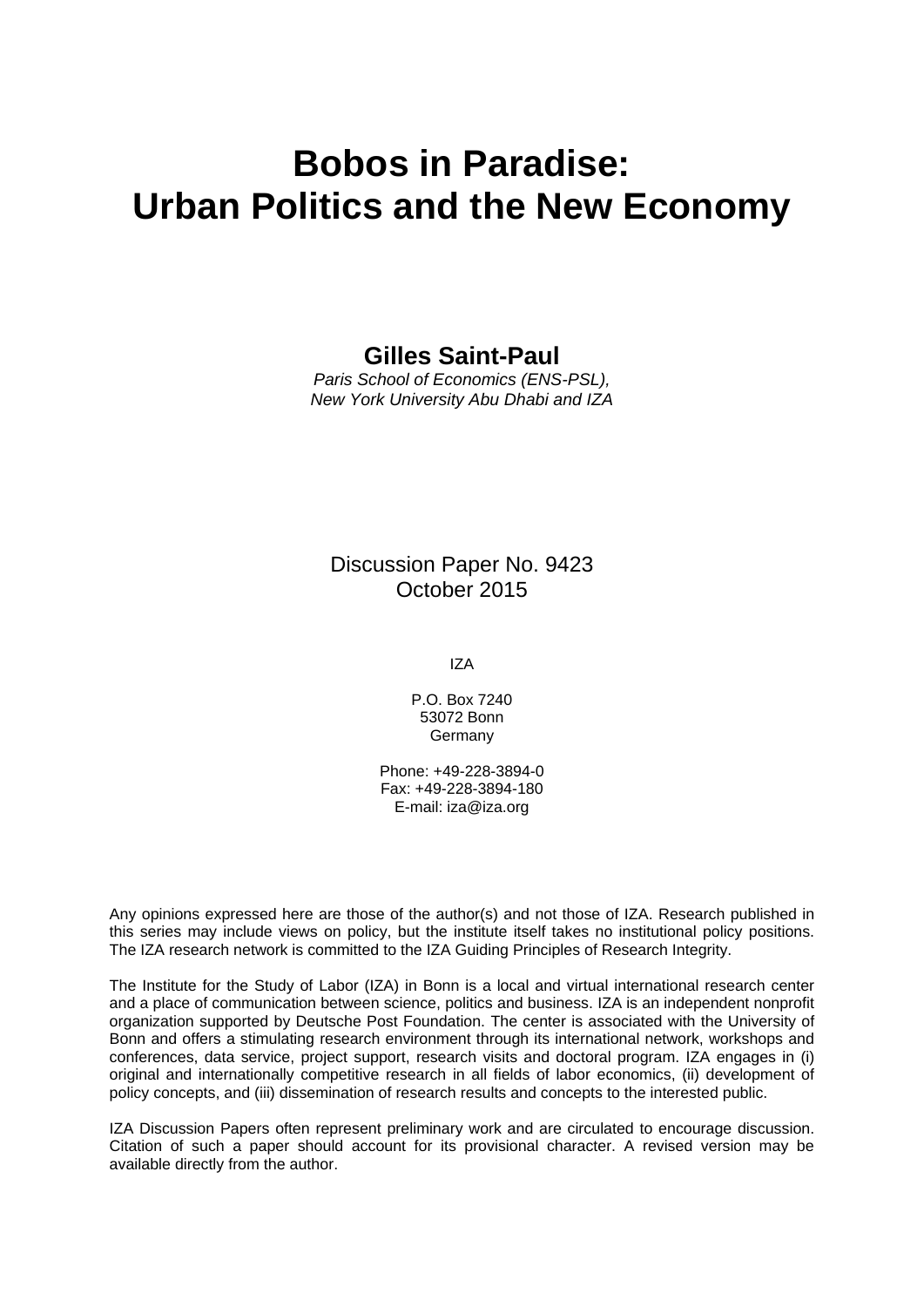IZA Discussion Paper No. 9423 October 2015

# **ABSTRACT**

### **Bobos in Paradise: Urban Politics and the New Economy\***

This paper provides some elements to explain the observed takeover in some urban areas of a new kind of elite associated with new economy jobs, also known as "bourgeois bohème" (bobos). This takeover has been associated with greater investment in urban amenities and "clean" means of transport, with adverse effects on commuting time. The model allows us to explain those developments by productivity is growth in the new economy, and by the differences in production processes between the new and old economies. The consequences of bobo takeover for house prices and employment of unskilled service workers are also discussed. A bunkerized equilibrium in which skilled workers in the old economy no longer reside in the city and have been replaced by service workers is studied. In such an equilibrium urban amenities are at their maximum and commuting flows have been eliminated. For some parameter values, bobos are better-off under bunkerization, in which case they may gain by favoring it with a "diversity" subsidy for unskilled workers to reside in the city.

JEL Classification: H7, R3, R4, R5

Keywords: new economy, urban amenities, bobos, residential choice, local public goods, urban voting models, bunkerization

Corresponding author:

 $\overline{a}$ 

Gilles Saint-Paul GREMAQ-IDEI Université des Sciences Sociales Manufacture des Tabacs Allée de Brienne 31000 Toulouse France E-mail: gstpaulmail@gmail.com

<sup>\*</sup> This paper has benefitted from comments by seminar participants at the London School of Economics, CEMFI Madrid, the Bank of Spain, the Univeristy of Zürich, and the NBER Summer Institute EFG meeting on income distribution. I am grateful to Cyril Couaillier for excellent research assistance.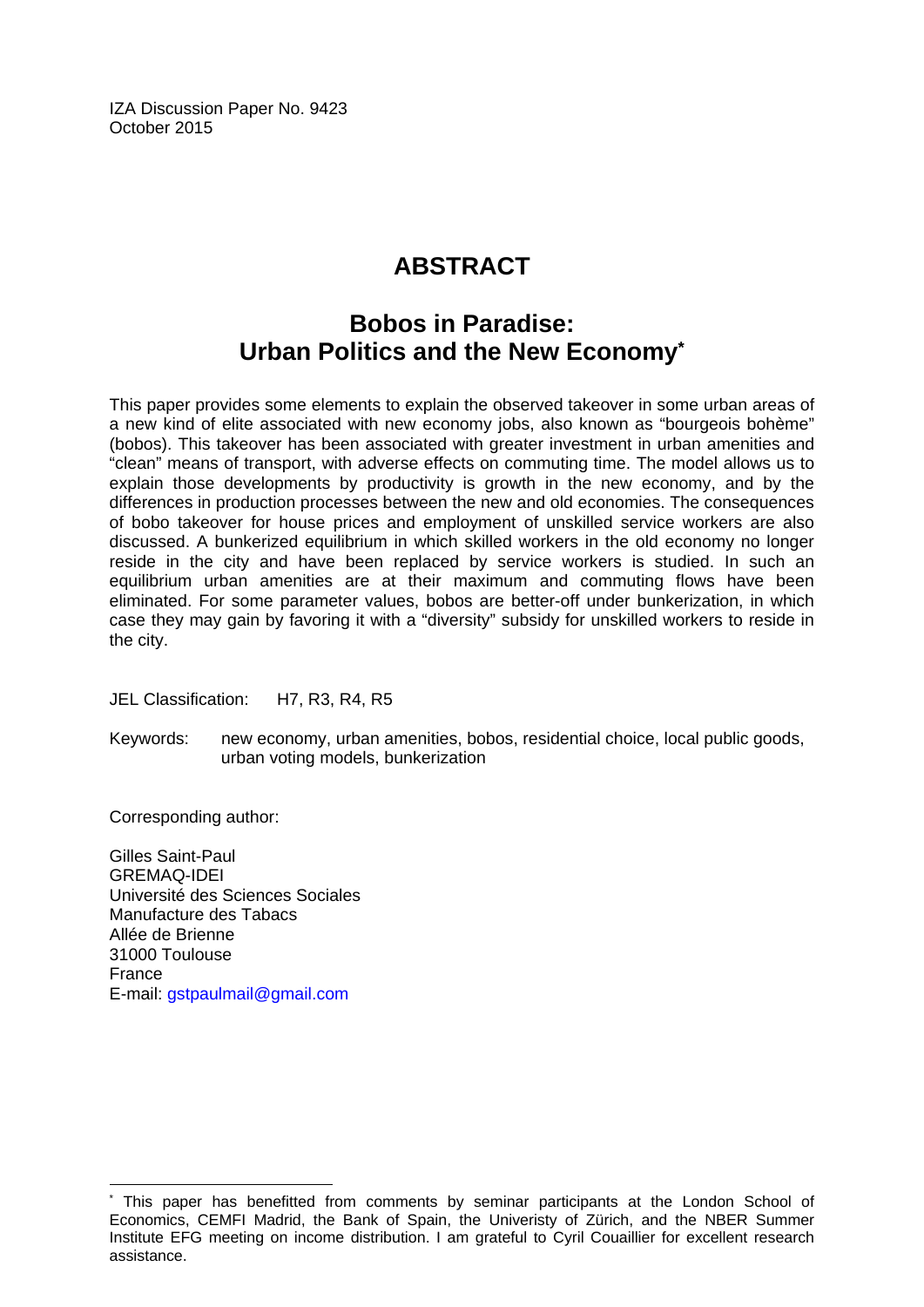### 1 Introduction

The term "bobo" stands for "Bourgeois Bohème" and was coined by David Brooks (2000) in a famous book about the rise of a new knowledge elite. This new kind of bourgeoisie is generally considered as prevalent in globalized capital cities, and its lifestyle and political attitude stand in contrast to that of the traditional bourgeoisie. Furthermore, the bobos are generally viewed as a politically powerful group. They have been instrumental in bringing about left-wing governments in municipalities such as Berlin, Paris or San Francisco, despite the relatively high economic status of this social class.

Economically, the bobos are "symbol manipulators": teachers, intellectuals, professionals, journalists, advertisers, architects, and "connected" workers of the new economy.

In terms of consumption attitudes, the bobos promote a relaxed lifestyle where conspicuous consumption is banned. They seek human scale habitat and a "village" atmosphere, while generally living in large metropolitan areas (an early example of such conceptions is Jacobs (1961)). They insist on environmental quality and promote public transportation or bicycles. They value "arts", in particular in their most modern forms: contemporary arts, rock concerts, and so forth.

Politically, the bobos are viewed as generally supportive of environmentalists and/or socialist parties. Their takeover of major cities has taken place in the context of sharply increasing house prices from the mid-1990s to the onset of the financial crisis, and led to policies that recognizably differ from the ones implemented both by the right and by the traditional left. These policies can be summarized as follows<sup>1</sup>:

 Greater investment in collective urban amenities and socialized recreational events.

<sup>&</sup>lt;sup>1</sup>See Brooks  $(2001)$ , Chapter 7.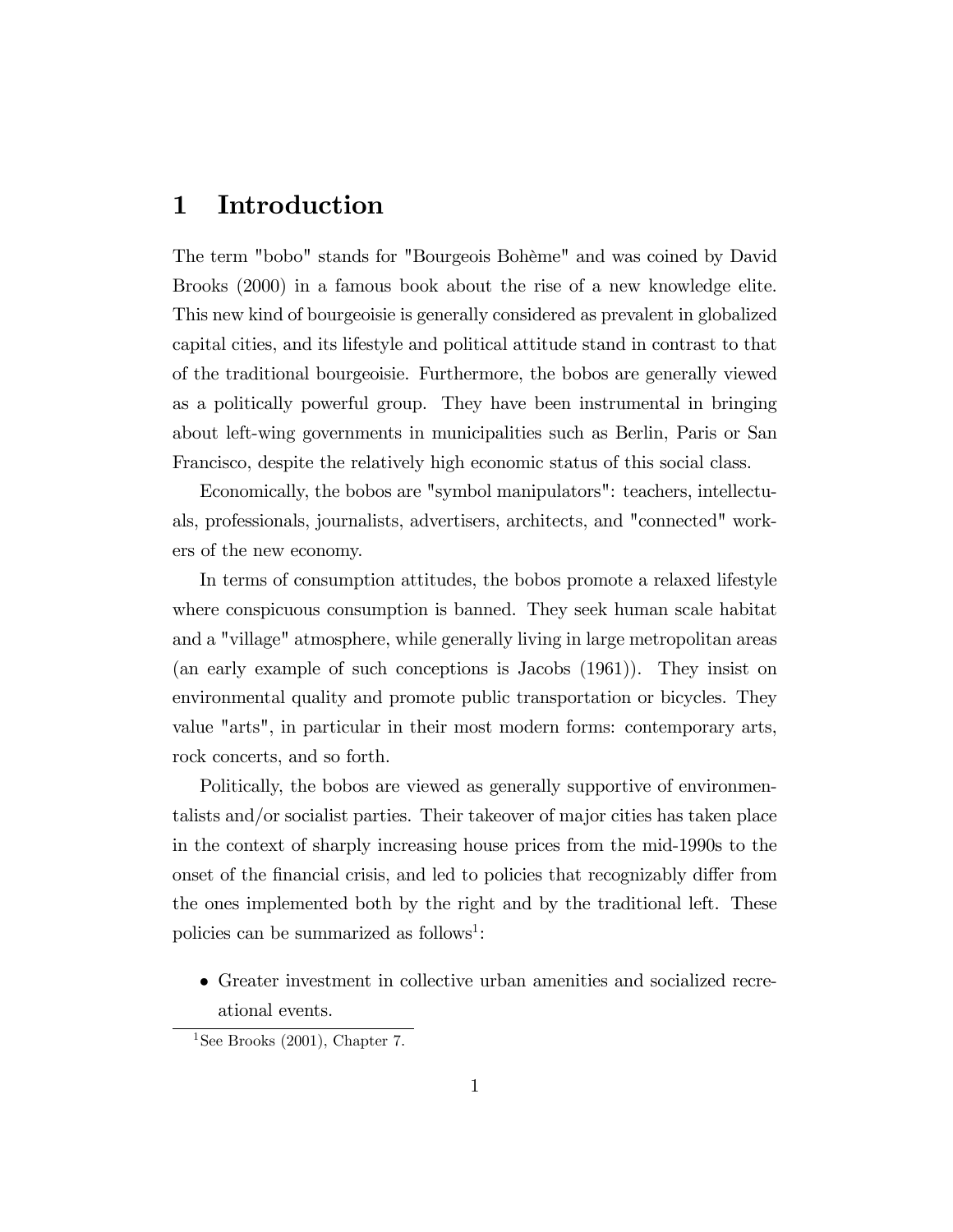- Reduced urban space for the automobile, generally coupled with a reduction in parking space, higher taxes and more stringent regulations and constraints for personal vehicles. More investment in public transportation and in dedicated areas for bicycles, skate-boards, roller skates, and so forth. Deregulation of the use of bicyles (authorization to use wrong ways and bus corridors). Public provision of cheap bike and electrical car rental, and dedication of public space to those devices.
- Promotion of "social mixity" and "diversity", by means of transfer policies and/or subsidized housing that maintain a critical mass of lower class dwellers in the city center, while intermediate classes are eliminated and relocate themselves in the outer periphery<sup>2</sup>.

This paper provides some elements for understanding these developments from a "pure economic perspective". By this I mean that I will attempt to explain them as a consequence of technological developments, instead of just assuming that bobos are a new kind of individuals with their own preferences. The paper focuses on the relative roles of, and conflict of interest between two kinds of bourgeoisie: The skilled workers of the old economy versus the skilled workers of the new economy  $($ bobos $)$ <sup>3</sup>. The former work in activities that are more land intensive, while still preferring to live in a city centre. As a result they derive more utility from commuting and are less willing to raise commuting costs in order to improve urban amenities than the bobos. The paper shows that as the new economy grows faster than the old economy, the

<sup>&</sup>lt;sup>2</sup>See Guilluy (2010), for a discussion of those relocation flows in the French case. See also Clerval and Fleury, 2009, for a discussion of the Paris case.

 $3$ These two groups differ in income, in addition to occupation. As will be shown below, in equilibrium the bobos may be a majority in the city even though they earn less than the cadres, provided the gap is not too large. But the analysis equally applies to a situation where the bobos earn more than the cadres, regardless of the size of the gap. That is, the cadres alternatively may be interpreted as an intermediate class, as long as they work in the land intensive sector.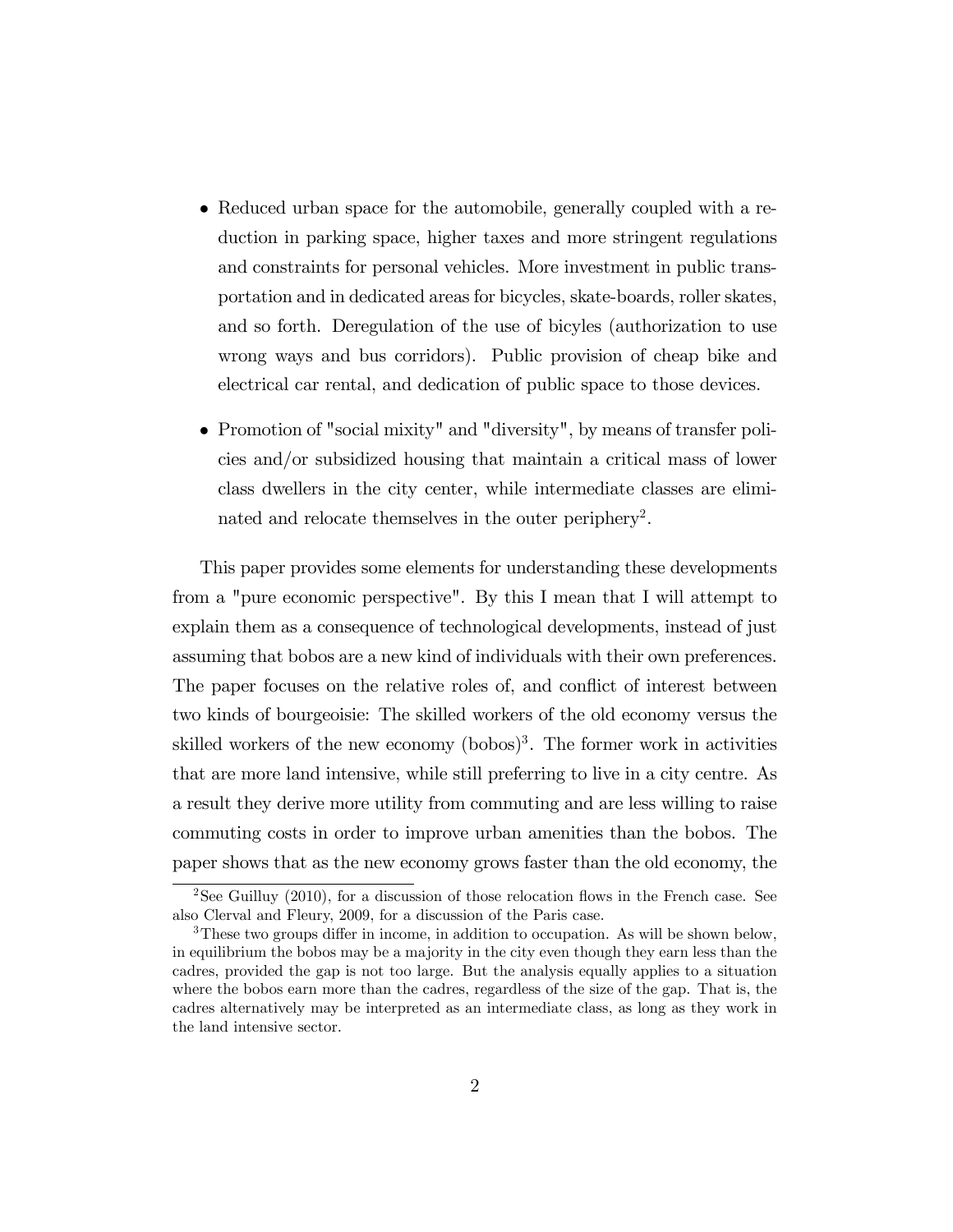bobos overtake the cadres as the politically decisive group in the city. As a result, the level of urban amenities goes up and so do transportation costs. The consequences for house prices and the cost of services are also studied, as well as the implications for suburban unemployment of the lower classes. House price dynamics in the transition from one regime to another are also studied. It is also shown that the date of this transition is indeterminate, as both regimes may co-exist for a range of productivity levels in the new economy.

Finally, I also show that it may be profitable for the decisive bobo class to subsidize location of lower class unskilled workers in the city, in absence of any altruism toward them or intrinsic taste for a socially diverse makeup of the city. This is because such subsidies allow to force the economy to settle in a "bunkerized" equilibrium in which the service providers to city dwellers are located in the city, so that the price of services no longer goes up with the amenity level. As a result, ex-post there is no cost to raising the amenity level in the city, and the resulting political equilibrium involves the highest possible level of amenities and transportation cost.

The model is an application of voting equilibrium theory under interjusdictional mobility, as was studied by Rose-Ackerman  $(1979)$ , Westhoff  $(1977)$ , Richter  $(1982)$ , Epple et al.  $(1983, 1984)$ , to the specific urban trends that have been oberved in the recent decades. It is also related somewhat to the large sociological literature on gentrification pioneered by Glass  $(1964)^4$ . This literature, however, generally fails to identify conflicts of interest within the bourgeoisie, sticking instead with the traditional marxist scheme of class conflict. Instead, I focus on the conflict of interests between two categories of

 $4$ There are also a number of economic studies of gentrification, like Rossi-Hansberg et al. (2008), Guerrieri et al. (2010), who focus on the geographical spread of increases in land prices following income growth or investment in amenities. This kind of effects is also present in the current model, but the focus is on the politico-economic equilibrium, not on gentrification per se.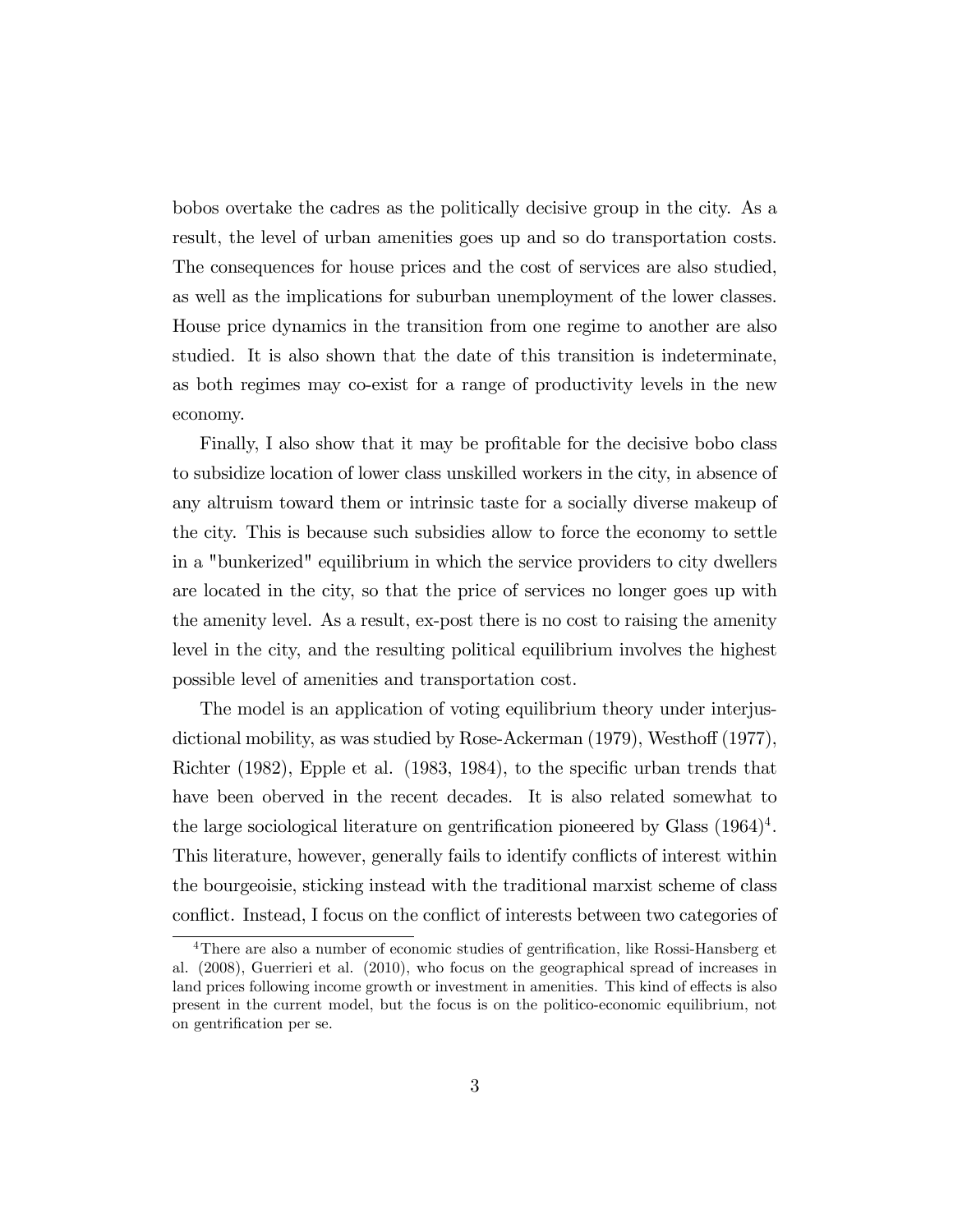skilled workers that work in different types of occupation. Another relatively unusual aspect of the model is departure from the traditional assumption that all economic activity must take place in the Central Business District, as, say in, Leroy and Sonstelje's (1983) analysis of commuting gentrifica-tion. Here the existence of land-intensive economic activities located in the suburbs plays a key role in the analysis.

An illustration of the phenomena analyzed here in the case of Paris is the fate of the so-called "axes rouges". These policies were introduced by Paris mayors Jacques Chirac and Jean Tiberi and consisted in preventing parking along the side of a number of designated large communication ways (such as Avenue Denfert-Rochereau), in order to improve traffic on those axes. In contrast, the socialist Delanoe administration, which took over in 2001, had a deliberate policy of reallocating space away from automobile traffic and in favor of alternative means of transport as well as recreational activities<sup>5</sup>. Consequently, the axes rouges were abolished. It is generally considered that the gentrification process was already well under way under the Chirac and Tiberi administrations. The introduction of axes rouges should therefore be understood as catering to the Parisian upper-middle class voter of that time, and conversely their abolition should be interpreted as a shift in the preferences of the median voter, as analyzed in this paper, not as public policies working toward gentrification.<sup>6</sup>

<sup>&</sup>lt;sup>5</sup>These policies culminate with the recent plan by Anne Hidalgo, new Paris mayor, to entirely eliminate the automobile from the capital in 2020. For a polemical assessment, see, Roger-Petit (2015).

<sup>&</sup>lt;sup>6</sup>Clerval and Fleury (2009) document the evolution of the Delanoe administration's urban policies and the differences with the preceding administration. They also show that gentrification had occured prior to the taking over of the Socialist Party, although they also argue that Delanoe's policies reinforced the gentrification process, contrary to his claims.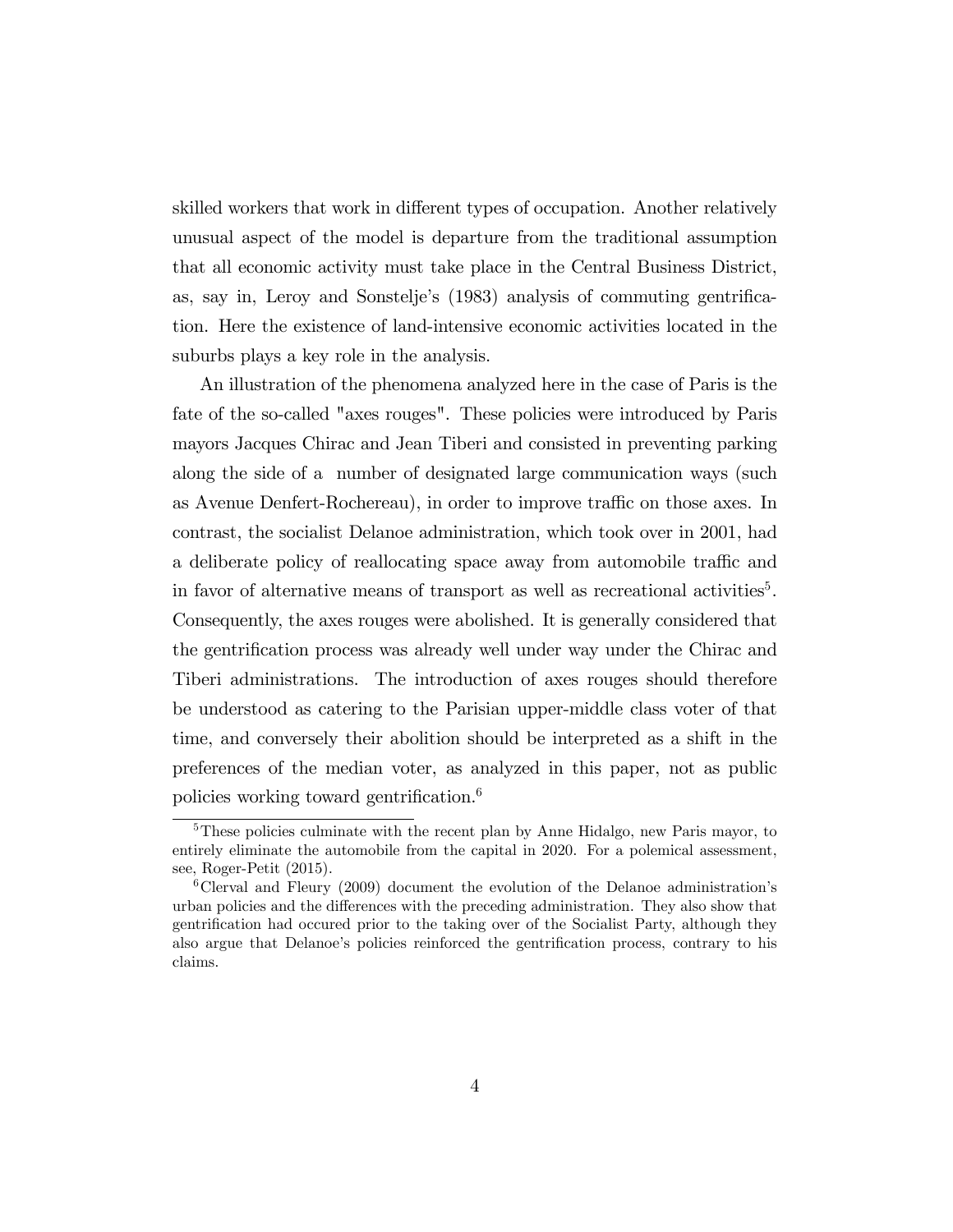### 2 The model

In this section, I lay out the main assumptions of the model. This is a partial equilibrium model of an area with two locations: city and periphery. Unlike the traditional central business district models, economic activity is not constrained to take place in the city<sup>7</sup>.

#### 2.1 Workers and skills

There are three categories of workers:

- Skilled workers specialized in the new economy, thereafter referred to as "Bobos". The total number of bobos is fixed and equal to  $H_1$ . Each of them is endowed with one unit of specialized skilled (type 1) labor.
- Skilled workers specialized in the old economy, that I will refer to as "Cadres"<sup>8</sup>. There are  $H_2$  of them, each endowed again with one unit of (type 2) skilled labor.
- Unskilled workers, called "workers", who are specialized in services. There are L workers in the economy, each endowed with one unit of unskilled labor.

#### 2.2 Goods and production

There are five goods:

<sup>&</sup>lt;sup>7</sup>For the analysis of polycentric cities, see Anas and Kim  $(1996)$ , Anas et al.  $(1998)$ and Okamoto (2007).

<sup>8</sup>This French word loosely means "executive", but it is also associated with a conventional lifestyle with a substantial emphasis on consumer's society, as opposed to the more counter-cultural lifestyle of the bobos. The cadre lifestyle is described to some extent in Barthes (1957), and its somewhat more austere U.S. equivalent is discussed in Brooks (2001), in his analysis of the "Bourgeois" versus the "Bohemians".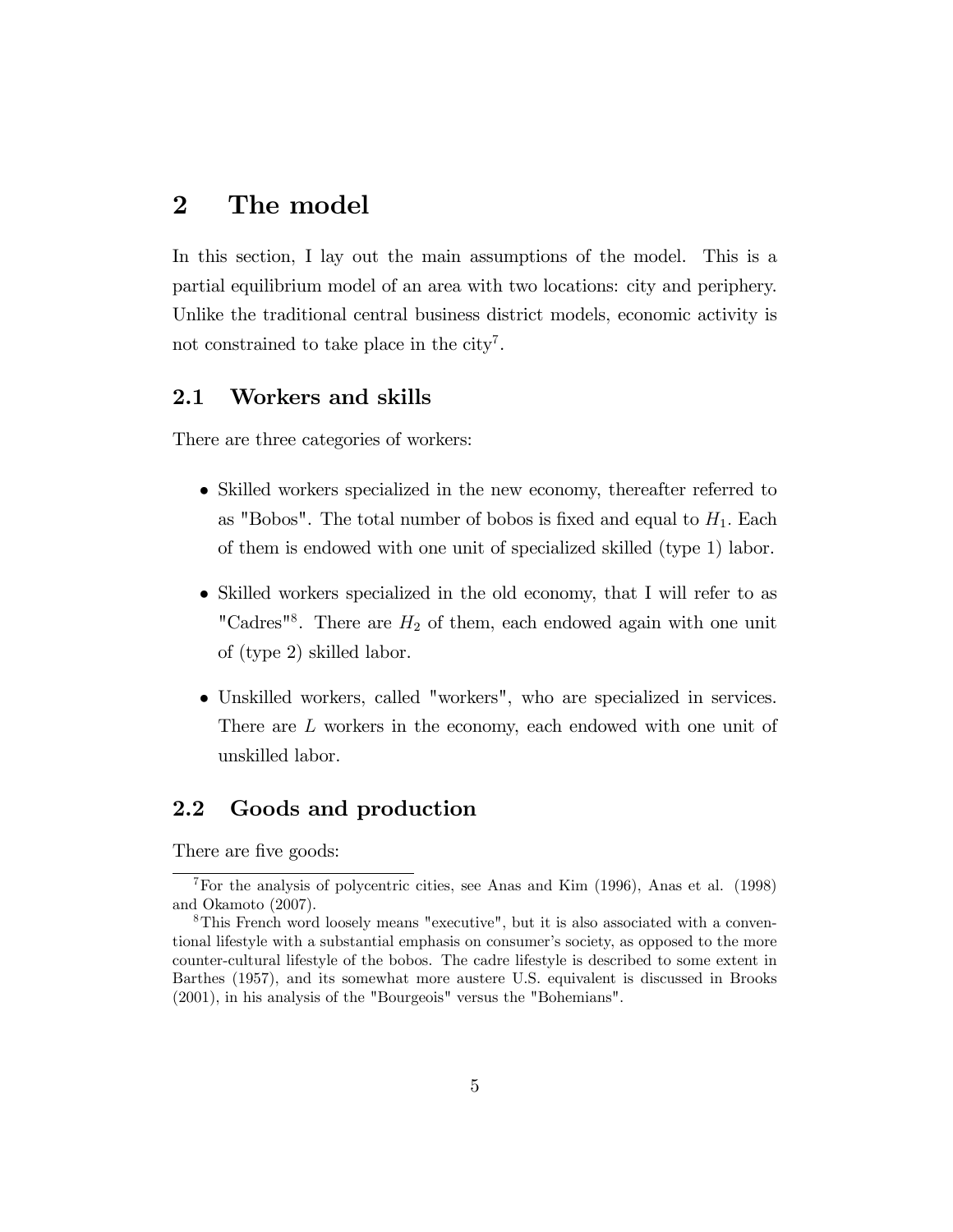- A generic consumption good which is imported, and whose price is normalized to one. This good will be used as the numéraire.
- Two exported goods:
	- A new economy good, good 1, whose production only involves type 1 skills. The production function is

$$
y_1 = a_1 h_1,
$$

where  $y_1$  is output and  $h_1$  the input of type-1 skill.

 $-$  An old economy good, good 2, whose production uses both type 2 skills and land. The production function is

$$
y_2 = \min(a_2h_2, t/b),
$$

where t is the land input and  $h_2$  the type 2 skill input. The wage of type 2 labor working in location  $i$  is therefore equal to

$$
w_2 = a_2(1 - bR_i),
$$

where  $R_i$  denotes the rental cost of housing in location  $i$ .<sup>9</sup>

 $\bullet$  Services, denoted by subscript S. These services only use labor. The production function is

$$
y_S = a_S l_S,
$$

where  $l<sub>S</sub>$  is the input of labor. Furthermore, in order to supply a service to their customers, workers must be physically located in the residence of the customer.

<sup>9</sup>While the assumption that land plays no role in the production of good 1 drastically simplifies the analysis, what really matters is that it is less intensive in land than good 2, and similarly for services.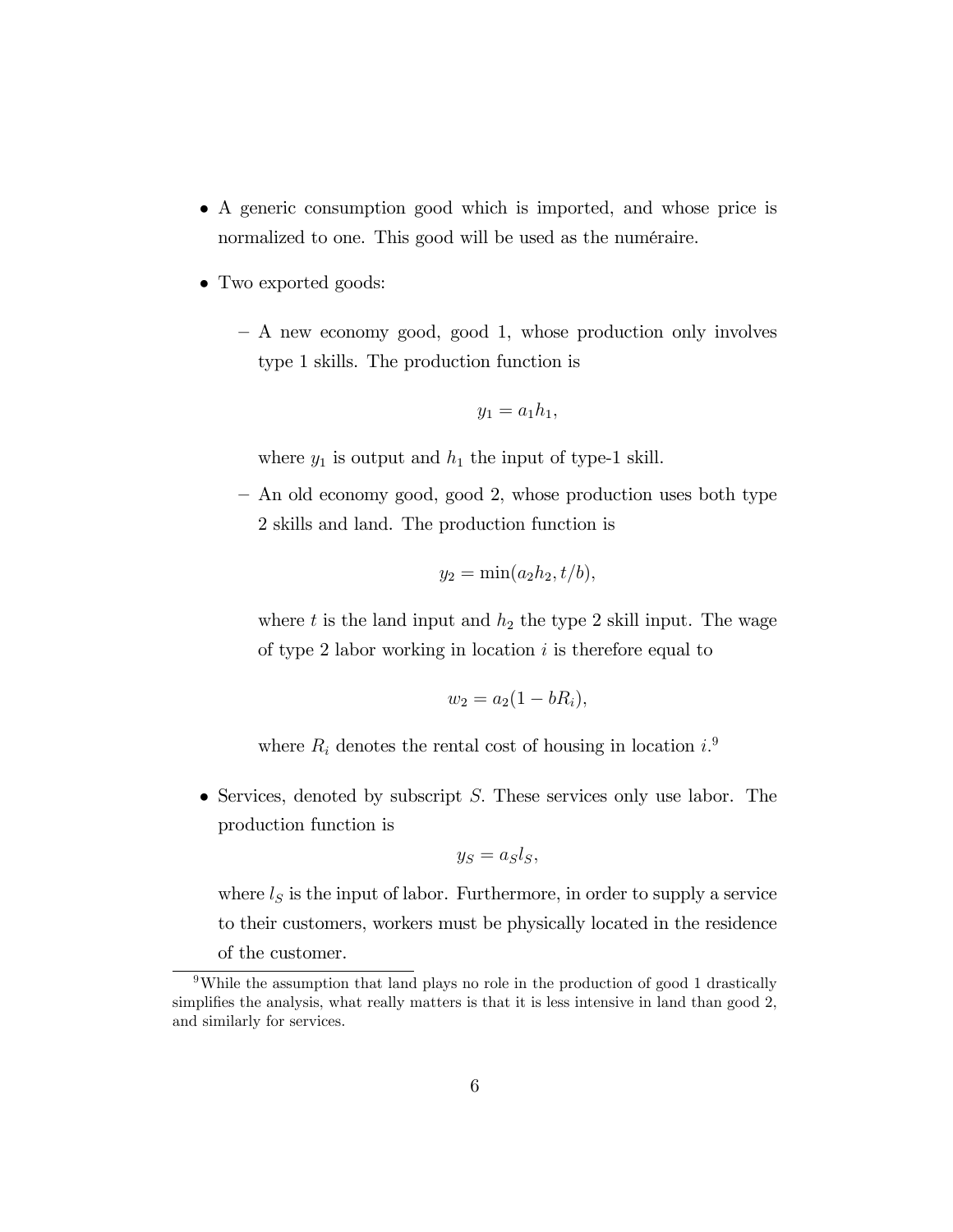• Housing: at any time, one unit of land can be converted into one unit of housing at no cost. Therefore, the production fonction for housing is  $y_H = t$ , but in practice we will not distinguish between housing and land.

#### 2.3 Geography

There are two areas

• The center  $(C)$ , or "city", which has a fixed size X in terms of land. I will assume that

$$
\max(H_1, H_2) < X < 2\min(H_1, H_2). \tag{1}
$$

This assumption implies that the entire bobo or cadre population may Öt in the city, and that if it is the case, the corresponding group will be a political majority. This land is usable for housing or as an input for good 2. In addition to that, a fixed amount of additional land is allocated to public goods, that are divided between urban amenities and transportation infrastructures. As will be clear below, we do not actually need to specify that amount.

 $\bullet$  The periphery  $(P)$ , or "suburb", with an infinite supply of land. In the periphery, there is a fixed, exogenous level of amenities, which is normalized to zero. This allows us, for simplicity, to limit the political economy analysis to the city, which is the focus of the paper.

In the city, public decisions over amenities involve reallocating available space for public goods between amenities and transportation infrastructures. As a result, there is a trade-off between amenities and commuting costs. I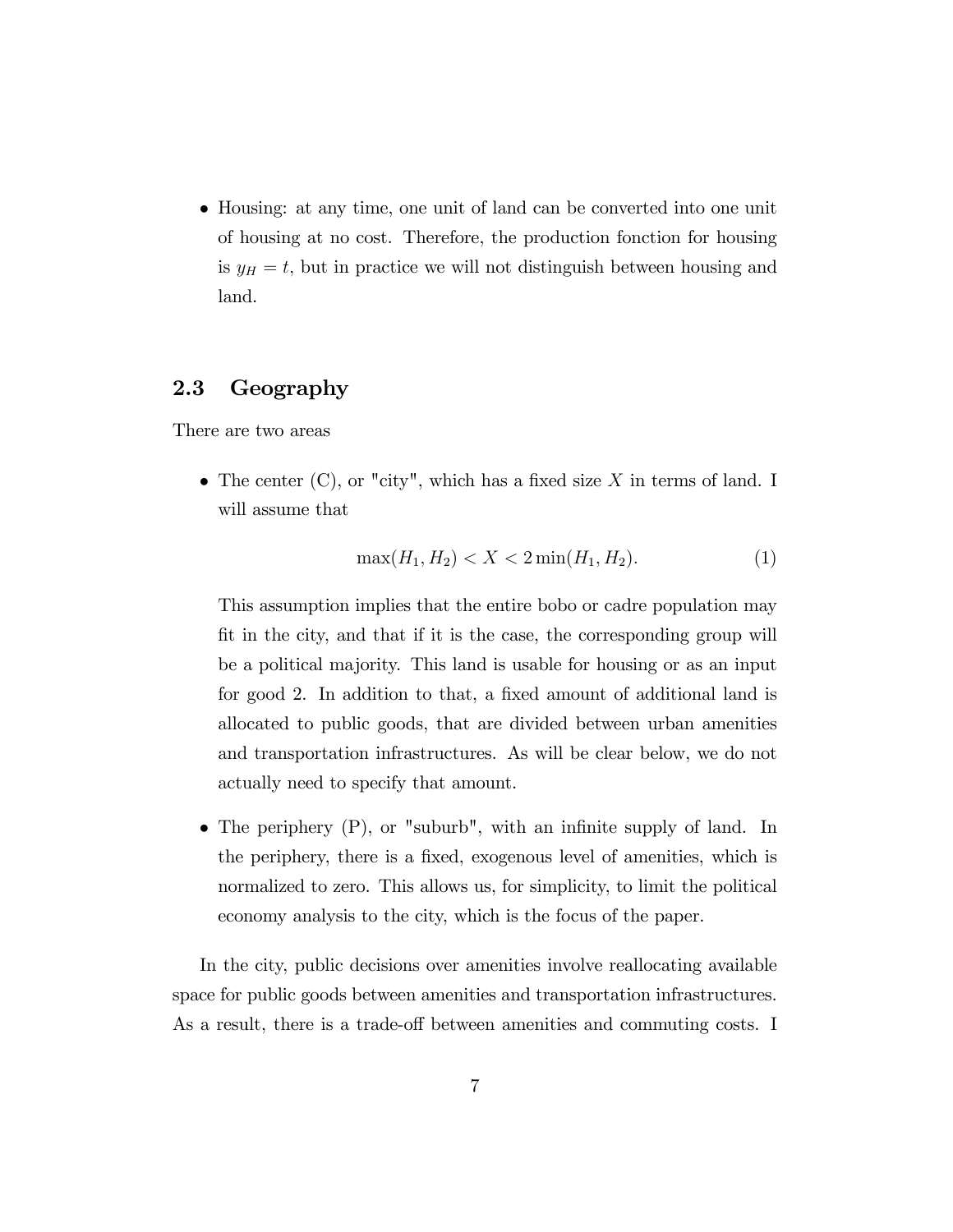assume that this trade-off is summarized by a positive relationship between  $\phi$ , the level of transportation cost, and  $\alpha$ , the amenity level in the city:

$$
\phi = \phi(\alpha), \phi' > 0.
$$

#### 2.4 Preferences

There are overlapping generations of agents who live for two periods. Each cohort's size is equal to one. People can borrow and lend at the fixed real international interest rate equal to  $r$ . In the first period of their life, people decide where to locate (city vs. suburb), and they purchase housing, if needed, from the preceding generation, at price  $q_t$ . In the second period of their life, people vote on the level of amenities in the city, work, sell their home to the next generation, and consume. All agents have the same utility function, given by

$$
\ln c + \beta \ln c_S - \delta \phi + \gamma,
$$

where

- $\bullet$  c is the consumption of the generic consumption good,
- $c_S$  is consumption of services
- $\bullet$   $\delta$  is a dummy equal to one if the person commutes and zero if not
- $\gamma$  if the amenity level, which is equal to  $\alpha$  in the city and zero in the suburb.

Furthermore, each individual needs exactly one unit of housing, and therefore of land, so as to survive.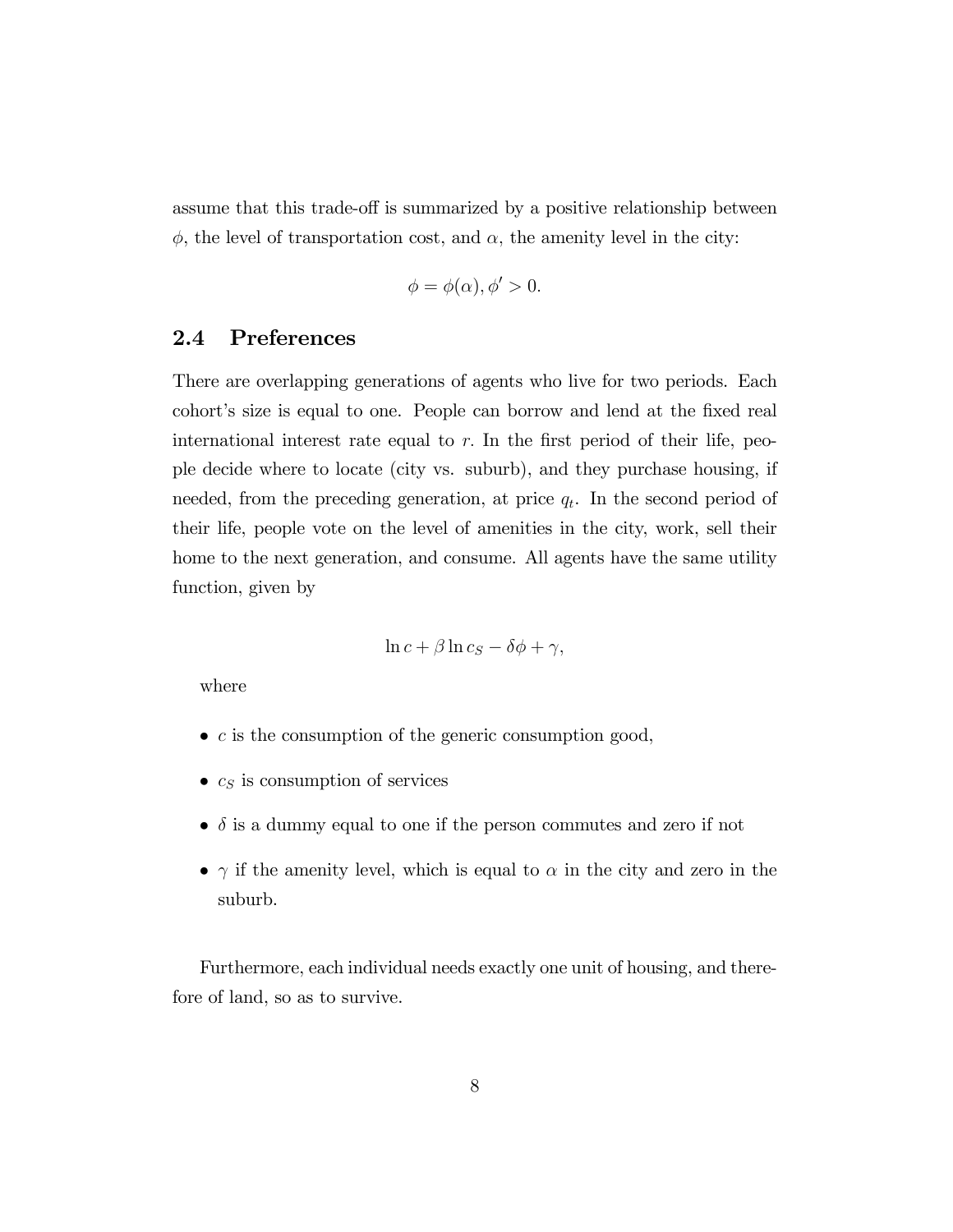Instead of working and consuming, people can instead live in autarky, in which case they get a reservation utility equal to  $\bar{u}^{10}$ . Also, I will limit the analysis to a regime where the constraint  $u \geq \bar{u}$  is binding for workers only. Consequently, only a fraction of the total mass of workers L will be employed, and the others will be "unemployed". An increase in  $\bar{u}$  can also be interpreted as an increase in the generosity of welfare benefits.

### 3 Consumption, production, and location

In this section and the following I describe how to solve for the equilibrium. I will solve the problem in three steps:

1. The consumption and production decisions of all three social classes when old, as a function of their residential location.

2. The locational decisions of the young of the three classes, as a function of expected amenity levels and house prices.

3. The voting decision of urban households on amenities, as a function of the sociological composition of the city.

The equilibrium concept prevailing here is essentially the same as in Epple et al. (1984): there is equilibrium in goods markets, each location is internally in a majority voting equilibrium, and no individual can gain by changing residence.<sup>11</sup>.

<sup>&</sup>lt;sup>10</sup>Unless there is a housing bubble, i.e. house prices grow at or faster than the real interest rate, such an option would make people insolvent if they live in the city, in which case they have to borrow to buy a house. But the option is viable in the suburb where the equilibrium land price is zero. Therefore, to opt for autarky one has to live in the suburb.

 $11$ However, here voters (rationally) internalize the effects of electoral outcomes on the resale value of their house, contrary to the assumptions made in Epple et al. (1984). In most of the analysis, though, this is immaterial, because house prices only depend on the expected amenity level in the subsequent period, not on the current amenity level. But this effect plays some role when we consider the introduction of "diversity subsidies" in Section 9.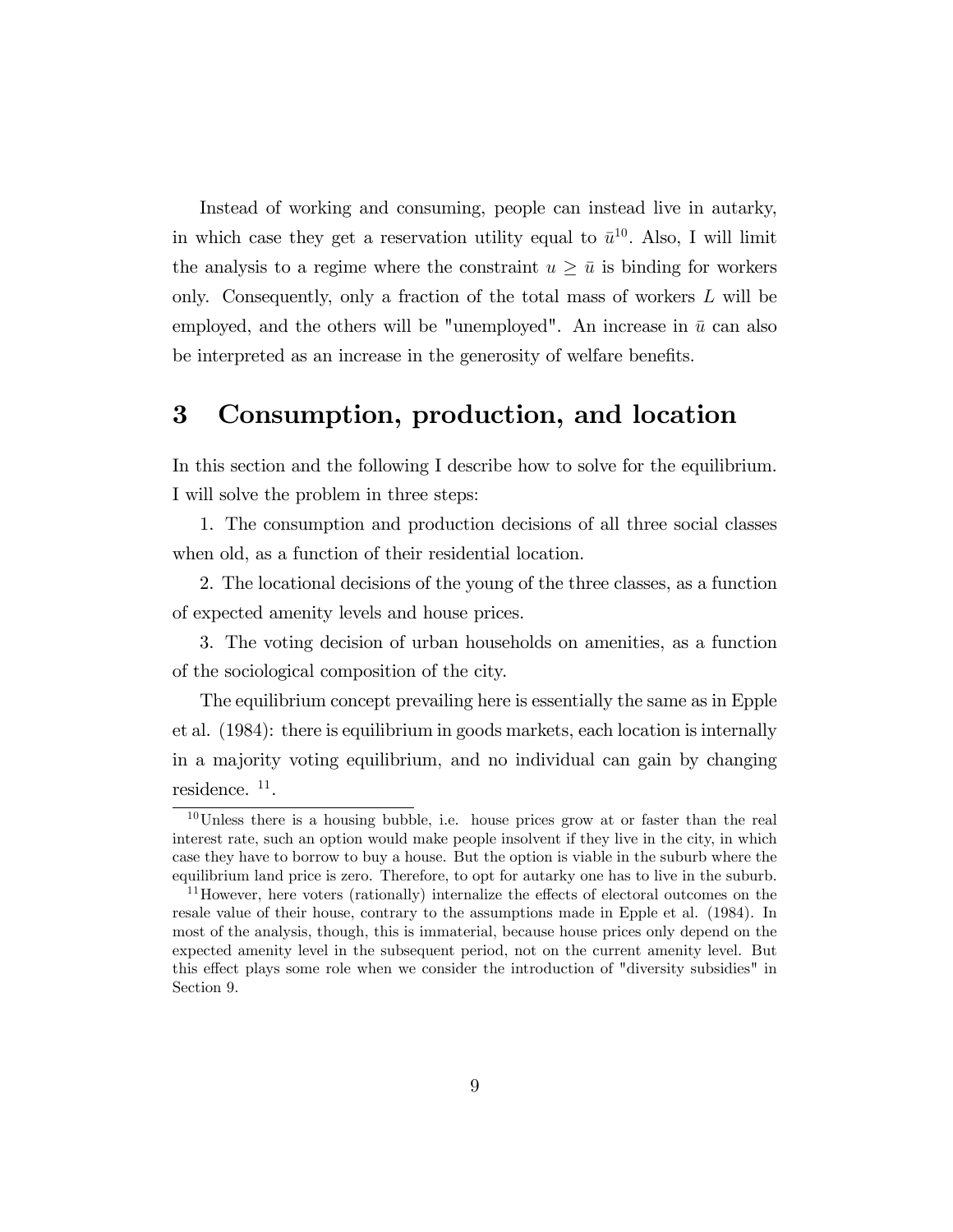#### 3.1 Consumption and production decisions

In the last period of their life, people consume by maximizing their utility function subject to  $c + p_{Sj} c_S = y$ , where y is their income net of total costs and revenues from housing, and  $p<sub>S</sub>$  is the price of services in their community, denoted by p in the periphery and by  $p^*$  in the city. Therefore,  $c = \frac{y}{1+y}$  $\frac{y}{1+\beta}$  and  $c_S = \beta \frac{y}{(1+\beta)}$  $\frac{y}{(1+\beta)p_S}$ . Consequently, indirect utility is equal to, up to a constant

$$
V(y, ps, \delta, \gamma) = (1 + \beta) \ln y - \beta \ln p_S - \delta \phi + \gamma
$$

Two social classes may potentially be commuters. Workers may commute to offer their service to consumers not located in their area. Cadres may commute to a production site in the other area, as land itself is not moveable.

Table 1 gives us the income when old, net of the rental cost of housing, of the three social classes of the generation born at  $t$  as a function of their residential location and their work location. Note that this does not reflect commuting costs that are incurred as a disutility instead of an income loss. The rental cost of housing in the city for this generation is  $R_t = (1+r)q_t-q_{t+1}$ .

| Class             | Work in city        | Work in suburb  |
|-------------------|---------------------|-----------------|
| Workers in city   | $p_t^* a_S - R_t$   | $p_t a_S - R_t$ |
| Workers in suburb | $p_t^* a_S$         | $p_t a_S$       |
| Bobos in city     | $a_1 - R_t$         | $a_1 - R_t$     |
| Bobos in suburb   | a <sub>1</sub>      | $a_1$           |
| Cadres in city    | $a_2(1-bR_t) - R_t$ | $a_2 - R_t$     |
| Cadres in suburb  | $a_2(1-bR_t)$       | a <sub>2</sub>  |

Table 1: Income

From this, we can compute the utility of each class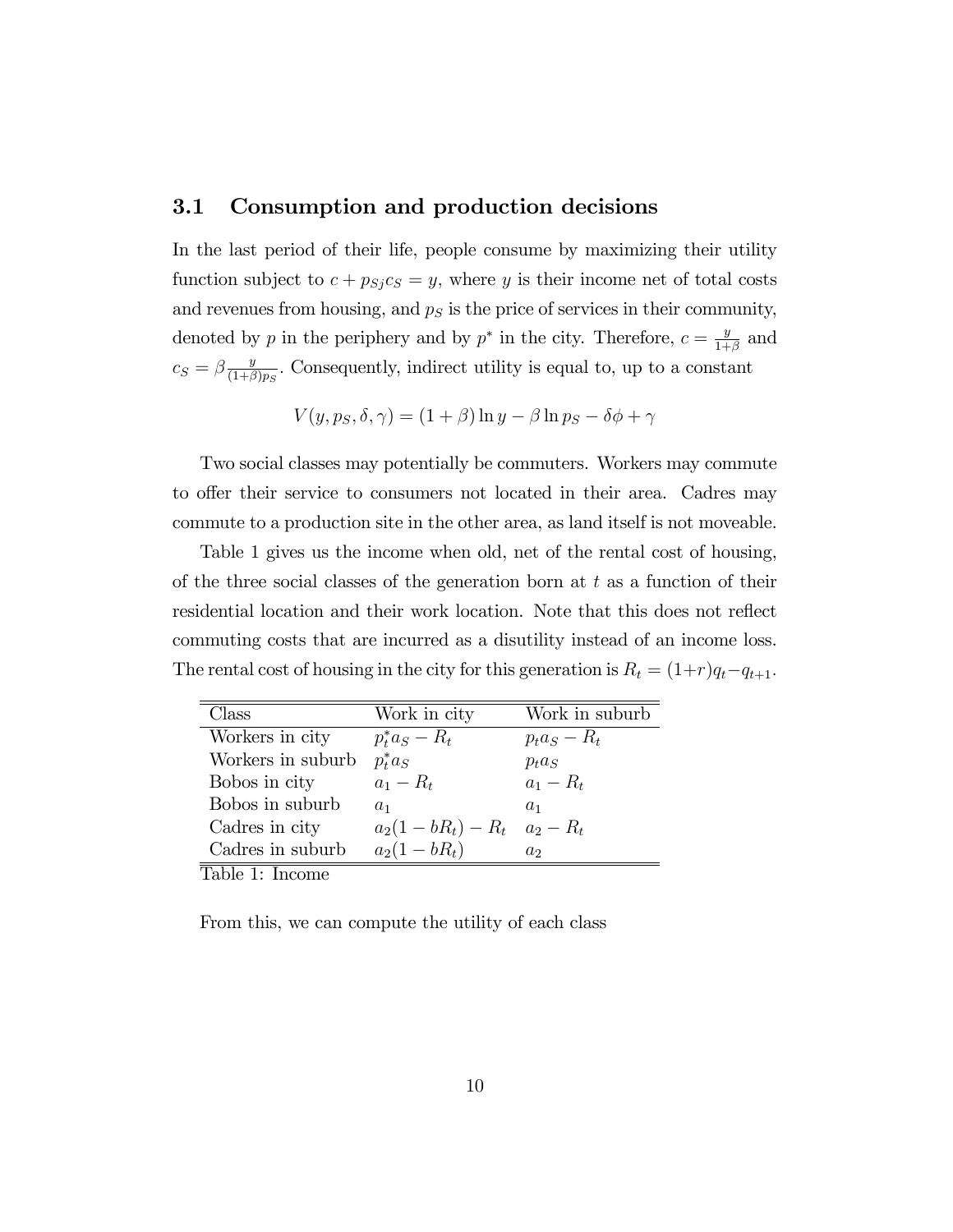| Class             | Work in city                                                    |
|-------------------|-----------------------------------------------------------------|
| Workers in city   | $(1+\beta)\ln(p_t^*a_S - R_t) - \beta \ln p_t^* + \alpha$       |
| Workers in suburb | $(1+\beta)\ln(p_t^*a_S) - \beta\ln p_t - \phi$                  |
| Bobos in city     | $(1+\beta)\ln(a_1-R_t)-\beta\ln p_t^*+\alpha$                   |
| Bobos in suburb   | $(1+\beta)\ln a_1 - \beta \ln p_t - \phi$                       |
| Cadres in city    | $(1+\beta)\ln(a_2 - R_t(1+a_2b)) - \beta \ln p_t^* + \alpha$    |
| Cadres in suburb  | $(1+\beta)\ln(a_2(1-bR_t)) - \beta\ln p_t - \phi$               |
|                   |                                                                 |
| Class             | Work in suburb                                                  |
| Workers in city   | $(1+\beta)\ln(p_t a_S - R_t) - \beta \ln p_t^* + \alpha - \phi$ |
| Workers in suburb | $(1+\beta)\ln(p_t a_S) - \beta \ln p_t$                         |
| Bobos in city     | $(1+\beta)\ln(a_1-R_t)-\beta\ln p_t^*+\alpha-\phi$              |
| Bobos in suburb   | $(1+\beta)\ln a_1 - \beta \ln p_t$                              |
| Cadres in city    | $(1+\beta)\ln(a_2-R_t)-\beta\ln p_t^*+\alpha-\phi$              |
| Cadres in suburb  | $(1+\beta)\ln a_2 - \beta \ln p_t$                              |

 $Table 2 - Utilities$ 

#### 3.2 Locational decisions

Given those assumptions, a number of configurations may arise regarding the cityís sociological composition. I am only going to consider equilibria that satisfy the following characteristics:

1. It is never optimal for cadres to work in the city.

Clearly, this will hold provided  $b$ , the land intensity of the old economy technology, is large enough.

2. Workers are at their reservation utility  $\bar{u}$ .

For this to hold, it is enough that the supply of workers is large enough.

3. All workers cannot be located in the city.

In equilibrium, it is then clearly optimal for workers in the suburb to provide services there. Otherwise, there would be commuting both ways by workers, which is impossible<sup>12</sup>. This pins down the price of services in the

<sup>&</sup>lt;sup>12</sup>The formulas in Table 2 imply that one would simultaneouslty have  $p > p^*$  and  $p^* > p$ .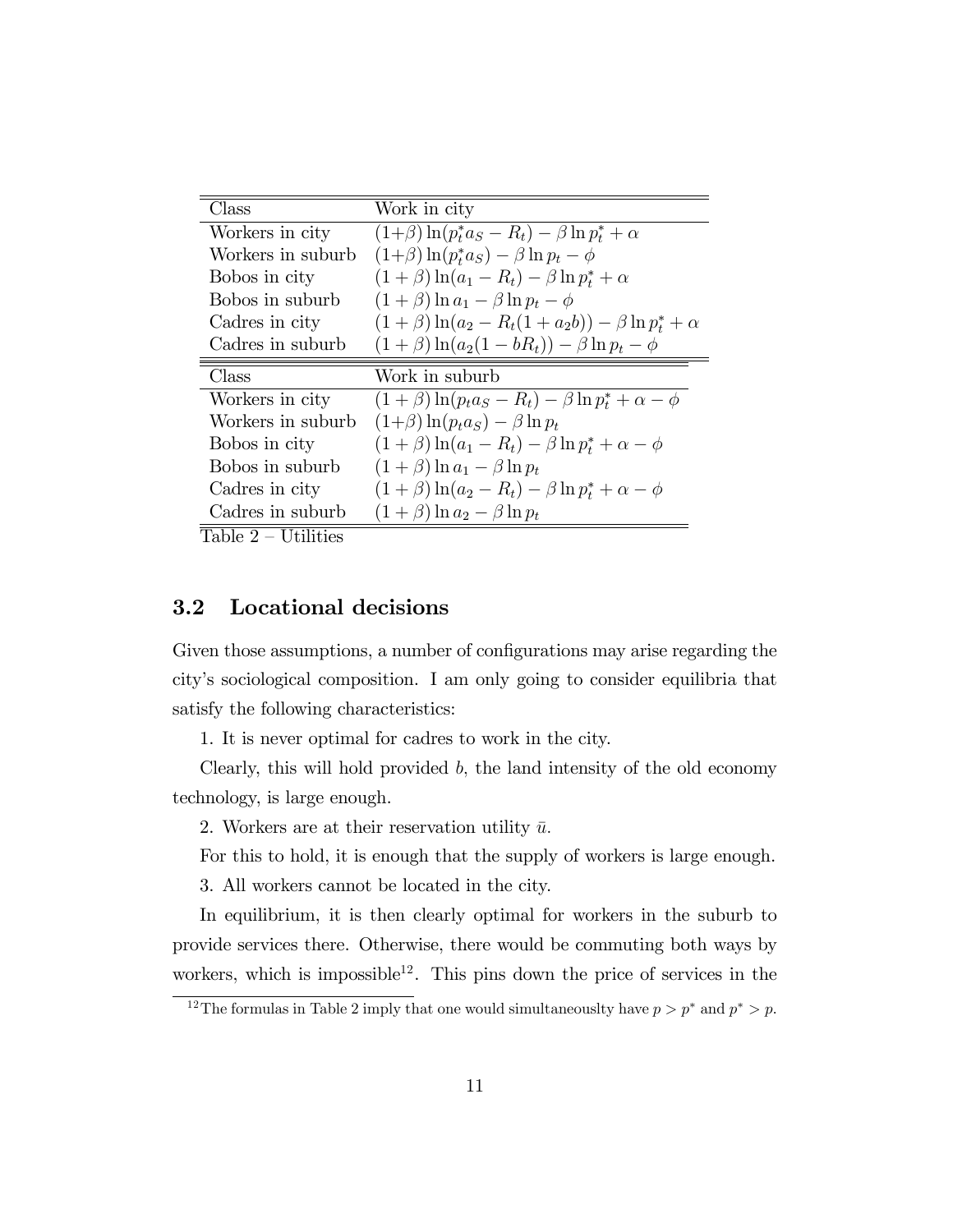suburbs:

$$
\ln p_t = \bar{u} - (1 + \beta) \ln a_S,\tag{2}
$$

4. Some city residents are not workers.

In the Appendix, I provide a sufficient condition for conditions 3 and 4 to hold in equilibrium. Finally, I also ignore equilibria where more than one group is located in both areas: that is, groups can be strictly ranked by their marginal willingness to pay to live in the city.

This leaves four possible regimes:

I. All Cadres are in the city (and therefore are a majority), bobos are indifferent between the city and the periphery, and workers live in the suburb

II. All Bobos are in the city, cadres are indifferent between the city and the periphery, and workers all live in the suburb

III. All Bobos are in the city, workers live in the city and periphery, cadres are all in the suburb

IV. All Cadres are in the city, workers are in both locations, and bobos are all in the suburb.

I will first discuss regimes I and II and the transition between the two regimes. Then I will study the specific characteristics of regime III. The analysis of regime IV is left out, because it is less plausible and less relevant to this paperís focus. In particular, as long as bobos are rich enough compared to service workers, they are likely to be willing to pay more to live in the city, and any equilibrium with some workers living in the city must be such that all bobos live there. $13$ 

In both regime I and regime II, all workers live in the suburb. Part of them commute to offer their services to the city. Workers must be indifferent between that option and that of working in the suburb. Consequently, this

<sup>13</sup>On the other hand, Cadres may be willing to pay less than service workers to livre in the city if commuting costs are very high, as is the case in Regime III.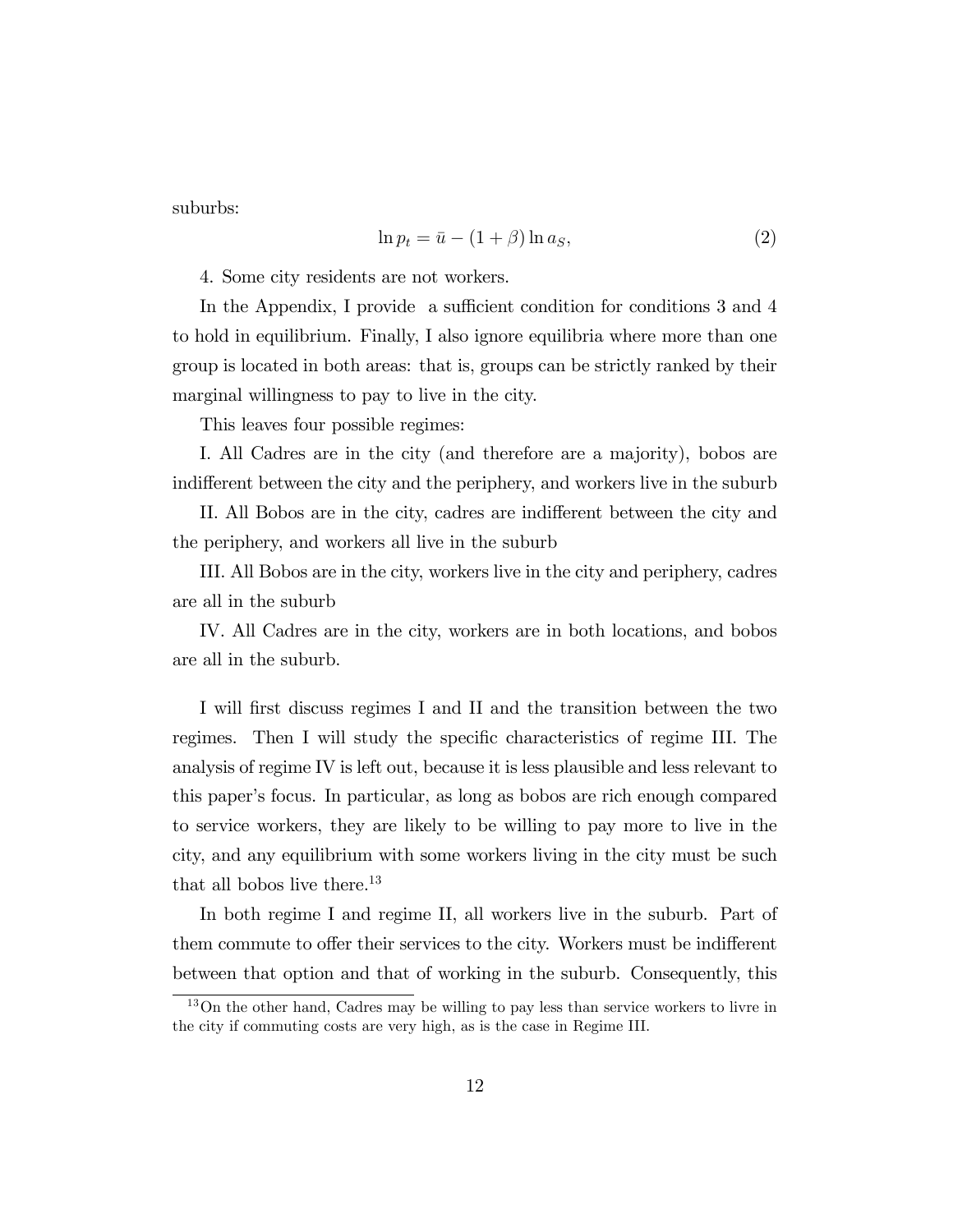pins down the price of services in the city:

$$
\ln p_t^* = \ln p_t + \frac{\phi}{1+\beta}
$$
  
=  $\bar{u} - (1+\beta)\ln a_s + \frac{\phi}{1+\beta}.$  (3)

We also need, in those regimes, that workers be below their reservation utility should they decide to live in the city, i.e.

$$
(1+\beta)\ln(p_t^*a_S - R_t) - \beta\ln p_t^* + \alpha < \bar{u}.
$$

### 4 Equilibrium in Regime I

In Regime I, bobos are indifferent between living in the city and living in the suburb. In either case, they do not pay the commuting cost. Therefore, from Table 2, the following condition must hold:

$$
(1 + \beta) \ln(a_1 - R_t) - \beta \ln p_t^* + \alpha = (1 + \beta) \ln a_1 - \beta \ln p_t.
$$

Using  $(3)$ , we find that

$$
(1 + \beta) [\ln(a_1 - R_t) - \ln a_1] = -\alpha + \frac{\beta \phi}{1 + \beta}
$$

This determines the rental cost of housing in equilibrium:

$$
R_t = a_1 (1 - \exp \lambda(\alpha, \phi)) = R_A \tag{4}
$$

:

where

$$
\lambda(\alpha,\phi) = \frac{\beta\phi - \alpha(1+\beta)}{(1+\beta)^2}.
$$

The  $\lambda$ () function captures the net utility cost of living in the city for the bobos, ignoring housing. For this regime to be possible, we need that  $\lambda < 0$ , i.e.

$$
\alpha > \frac{\beta \phi}{1+\beta}.
$$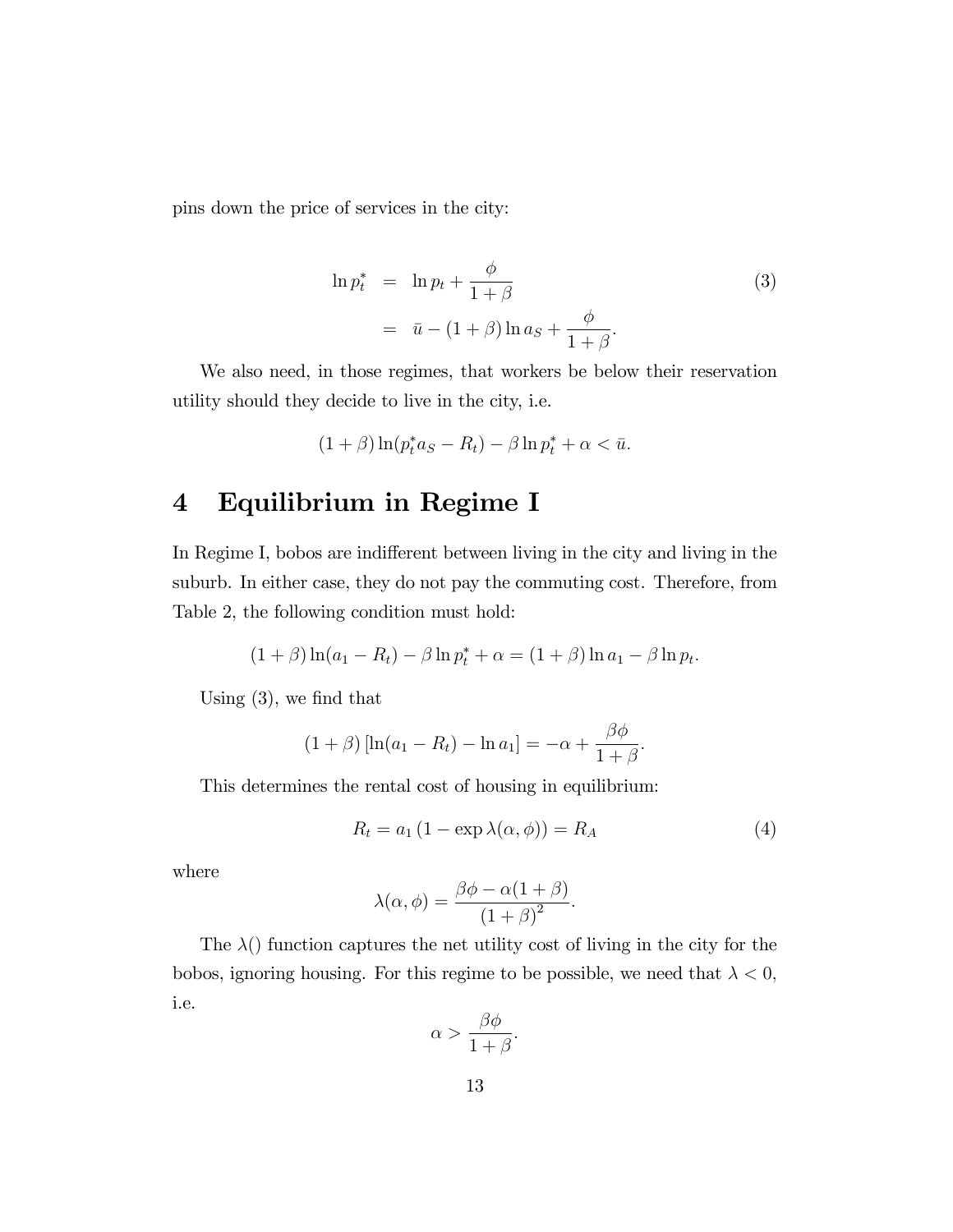As implied by (4), house prices are larger, the greater the amenity level and the smaller the commuting cost. The bobos in the city, while not suffering directly from commuting costs, suffer indirectly due to more expensive services in the city. Therefore, the greater the commuting cost, the lower should house prices be in the city. Also, house prices are higher, the greater the bobo's productivity. This captures the effect of income on the willingness to pay for amenities of the bobos, which is reflected in rental costs, since they are the marginal group of city residents.

We now turn to the cadres. Their utility is  $(1 + \beta) \ln(a_2 - R_t) - \beta \ln p_t^* +$  $\alpha - \phi$ . They set amenities so as to maximize this utility. This decision is made after they have picked their residence and paid the house price  $q_t$ , but before selling back their real estate to the new generation. As long as amenities are not a state variable,  $q_{t+1}$  will depend on the amenities set by the next generation. Therefore the amenity level has no effect on  $q_{t+1}$ , and hence no effect on  $R_t$ . In this model, there are no capital gains associated with investing in greater amenities<sup>14</sup>. On the other hand,  $p^*$  goes up with transportation costs. Therefore, the cadres set amenities by just maximizing  $\alpha - \phi(\alpha) - \beta \ln p_t^*$ , or equivalently, given (3),  $\alpha - \frac{1+2\beta}{1+\beta}$  $\frac{1+2\beta}{1+\beta}\phi(\alpha)$ . Let  $\alpha_A, \phi_A$  be the corresponding amenity level and commuting cost. The corresponding utility of the cadres is equal to  $(1 + \beta) \ln(a_2 - R_t) - \beta \ln p_t^* + \alpha_A - \phi_A$ . For regime I

 $14$ This feature greatly simplifies the model but some of the richness of the analysis is lost, as capital gains on real estate disappear as a motivation for investing in amenities. Note that reintroducing them would introduce a conflict of interest between tenants and landowners, and results would be highly sensitive to whether the decisive voter is a tenant or an owner. In the model, while it is assumed that people own their home, their utility only depends on the rental cost of housing and the results would be unchanged if they rented instead.

If amenities were a state variable, then the future amenity level would depend positively on the current one, and investing in amenities would increase the price at which the old generation could resell their homes.

Finally, note that in the analysis of diversity policies below, capital gains play a role, since these policies may irreversibly change the equilibrium regime, thus affecting land prices.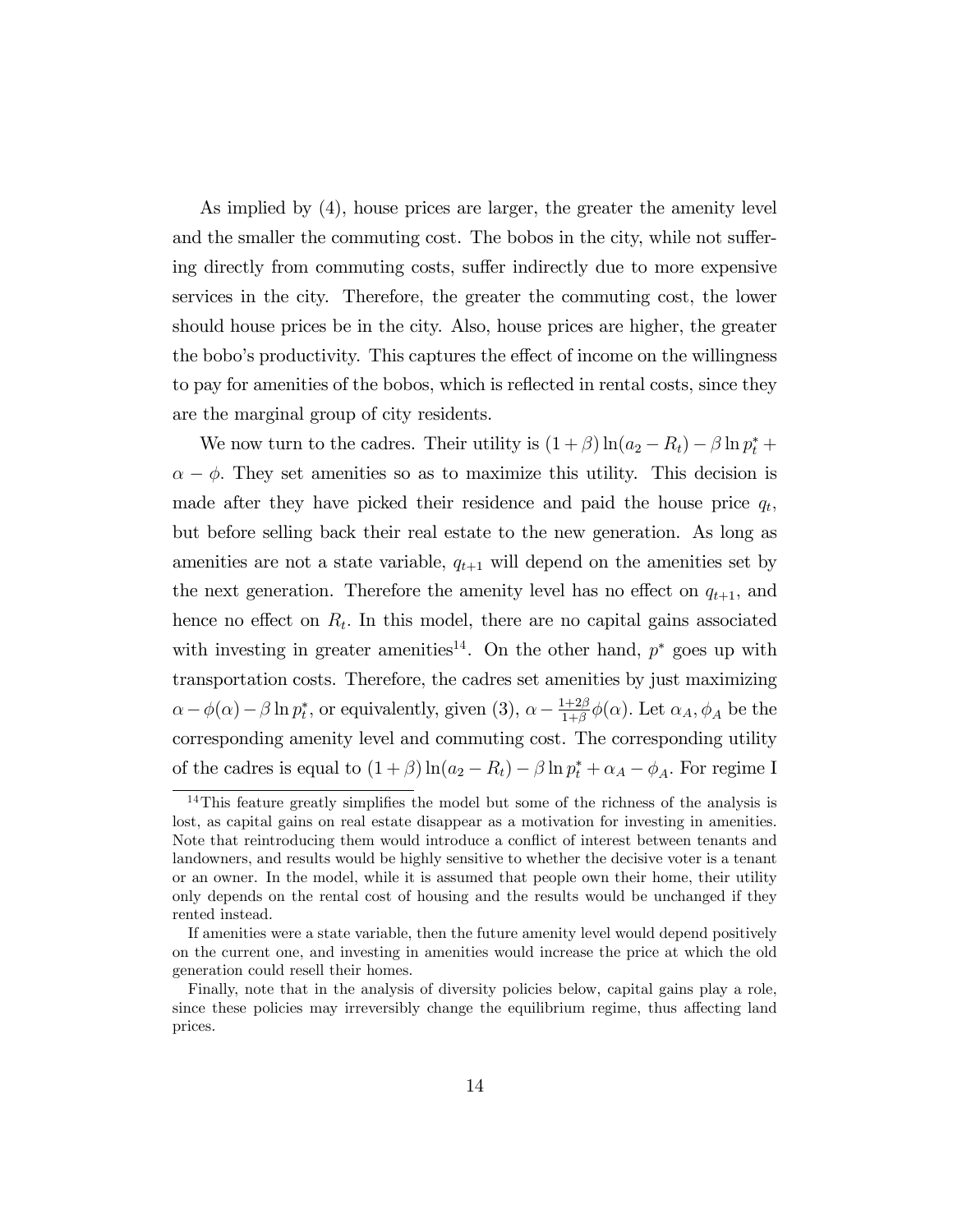to prevail, this must be larger than their utility from residing in the suburb, which is equal to  $(1 + \beta) \ln a_2 - \beta \ln p_t$ . This is equivalent to

$$
\frac{a_2}{a_1} > \frac{1 - \exp(\lambda_A)}{1 - \exp(\mu_A)} = z_A > 1,
$$
\n(5)

where

$$
\lambda_A = \lambda(\alpha_A, \phi_A),
$$
  
\n
$$
\mu_A = \frac{(1+2\beta)\phi_A - \alpha_A(1+\beta)}{(1+\beta)^2} = \mu(\alpha_A, \phi_A) > \lambda_A.
$$

We note that  $a_2(1-\exp(\mu_A))$  is the cadre's willingness to pay for living in the city. The  $\mu$ () function is the net utility cost of residing in the city for the cadres, ignoring housing costs. Since the cadres, unlike the bobos, have to commute, we have that  $\mu(\alpha, \phi) > \lambda(\alpha, \phi)$  for all  $\alpha, \phi$ . Equation (5) therefore states that in regime I, this quantity is larger than the cost of housing, itself equal to the bobos willingness to pay for living in the city.

It is also interesting to compute the employment level in the service sector. Denoting by  $R_A$  the rental cost of housing in this regime, total income in the city is

$$
Y_C = a_2 H_2 + a_1 (X - H_2) - R_A X.
$$

Total service demand in the city is therefore equal to

$$
C_{SC} = \beta \frac{a_2 H_2 + a_1 (X - H_2) - R_A X}{(1 + \beta)p^*}.
$$

Therefore, the number of service workers who work in the city (but live in the periphery) is

$$
L_C = \beta \frac{a_2 H_2 + a_1 (X - H_2) - R_A X}{(1 + \beta) p^* a_S}
$$
  
=  $\beta \frac{a_2 H_2 + a_1 (X - H_2) - R_A X}{(1 + \beta) p a_S} \exp(-\frac{\phi_A}{1 + \beta})$   
=  $L_C^A$ .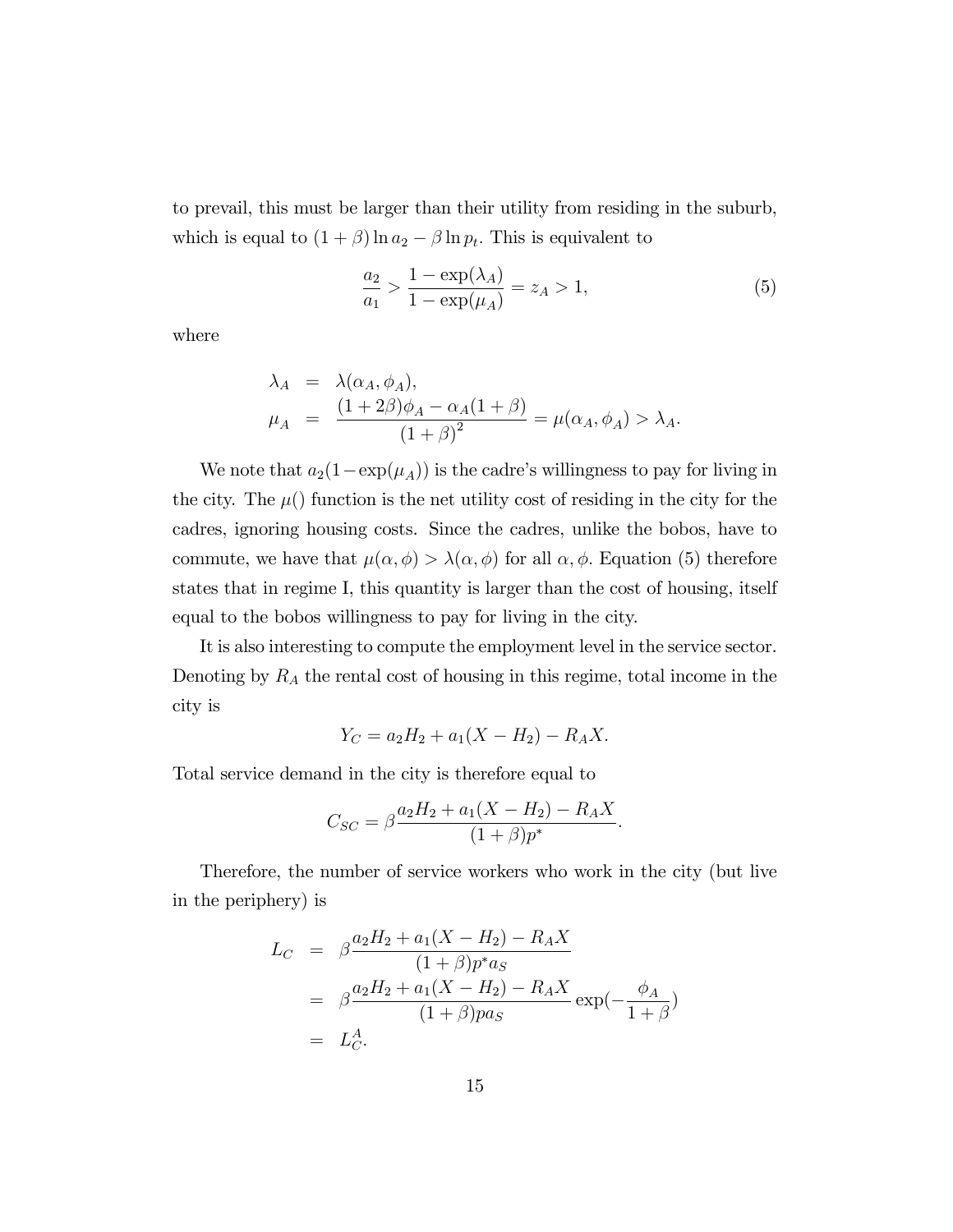In the periphery, the demand for services comes from the working class and the bobos who live there. Their combined income is

$$
Y_P = a_1(H_1 + H_2 - X) + p^* a_S L_C + p a_S L_P,
$$

where  $L_P$  denotes the unskilled employment level in the periphery. Again we must have  $L_P = \frac{\beta}{1+\beta}$  $1+\beta$  $Y_F$  $\frac{Y_P}{a_S p}$ , yielding

$$
L_P = \frac{\beta}{pa_S} \left[ \frac{\beta}{1+\beta} (a_2 H_2 + a_1 (X - H_2) - R_A X) + a_1 (H_1 + H_2 - X) \right]
$$
  
=  $L_P^A$ .

It is easy to see that  $\partial (L_P^A + L_C^A)/\partial a_1 > 0$ , although the rise in house prices associated with an increase in the new economyís productivity may well lead to a reduction in services consumption in the city.

These derivations allow us to summarize the main properties of Regime I:

- An equilibrium in regime I prevails if  $\frac{a_2}{a_1}$  is larger than a critical threshold, which is itself greater than 1. Other things equal, bobos are willing to pay more to live in the city than cadres, because the former do not have to commute. Therefore, for cadres to dominate in the city, their income must be larger than that of the bobos by a sufficient margin.
- In regime I, the cost of housing goes up with productivity in the new economy sector.
- In regime I, employment of unskilled workers goes up with productivity in the new economy.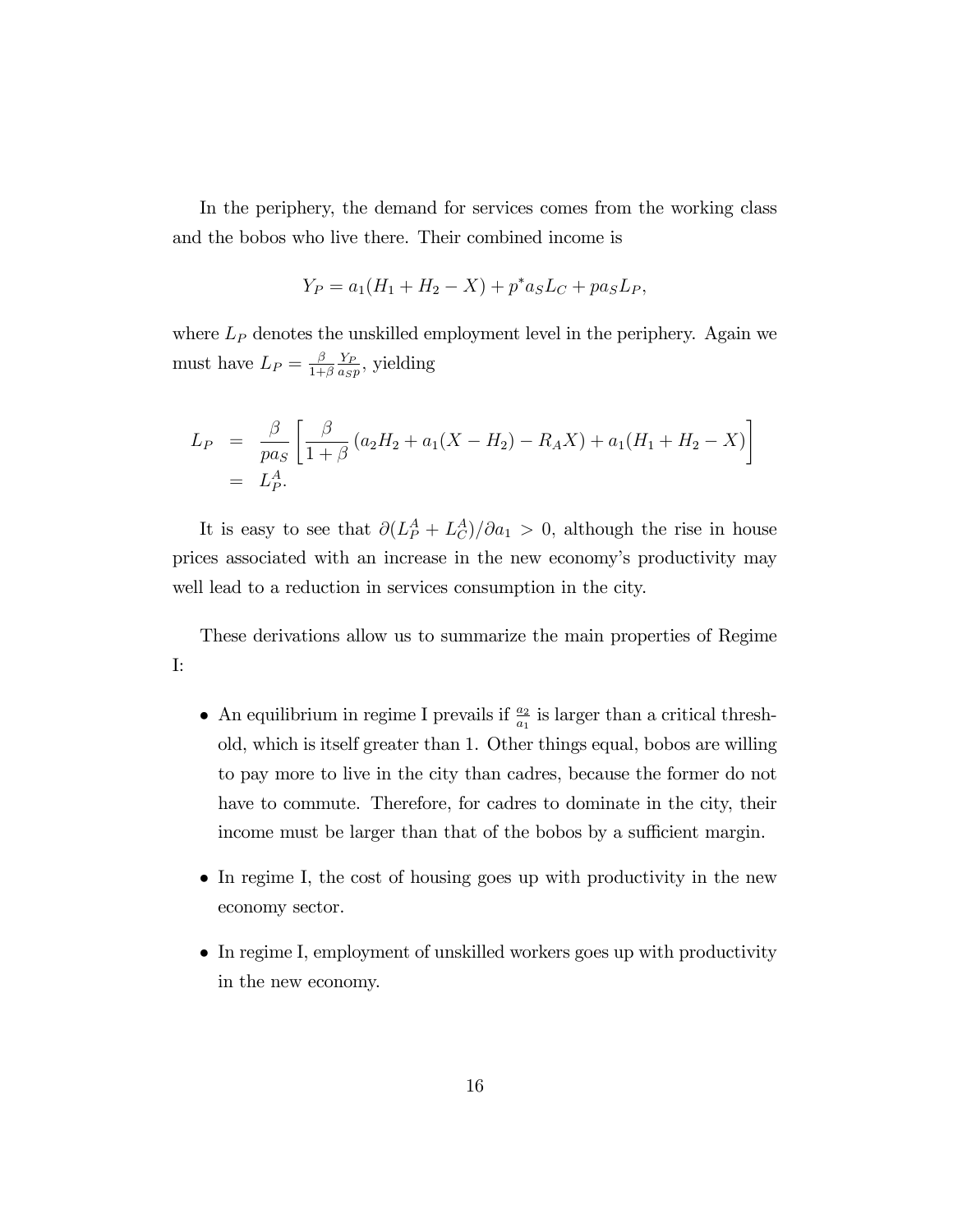### 5 Regime II

Let us now turn to Regime II. The indifferent social group in residential choice is now the cadres, while the bobos are politically pivotal. The indifference condition for the cadres reads

$$
(1 + \beta) \ln(a_2 - R_t) - \beta \ln p_t^* + \alpha - \phi = (1 + \beta) \ln a_2 - \beta \ln p_t \tag{6}
$$

House rental costs are now equal to

$$
R_t = a_2 \left( 1 - \exp \mu(\alpha, \phi) \right) = R_B. \tag{7}
$$

For this regime to be possible, we need that  $\mu < 0$ , i.e.

$$
\alpha > \frac{1+2\beta}{1+\beta}\phi.
$$

The utility of the bobos is  $(1 + \beta) \ln(a_1 - R_t) - \beta \ln p_t^* + \alpha$ . They maximize  $-\beta \ln p_t^* + \alpha$ , or equivalently  $\alpha - \beta \phi(\alpha)/(1 + \beta)$ . Let  $\alpha_B, \phi_B$  be the corresponding amenity level and commuting cost. The corresponding utility of the bobos is, in steady state, equal to  $(1 + \beta) \ln(a_1 - R_t) - \beta \ln p_t^* + \alpha_B$ . For regime II to prevail, this must be larger than their utility from residing in the suburb, which is equal to  $(1 + \beta) \ln a_1 - \beta \ln p_t$ . This is equivalent to

$$
\frac{a_2}{a_1} < \frac{1 - \exp(\lambda_B)}{1 - \exp(\mu_B)} = z_B > 1,\tag{8}
$$

where $15$ 

$$
\lambda_B = \lambda(\alpha_B, \phi_B),
$$
  

$$
\mu_B = \mu(\alpha_B, \phi_B) > \lambda_B
$$

<sup>&</sup>lt;sup>15</sup>Again, this inequality means that the bobo's WTP,  $a_1(1 - \exp(\lambda_B))$ , exceeds the cost of housing,  $a_2(1 - \exp(\mu_B)).$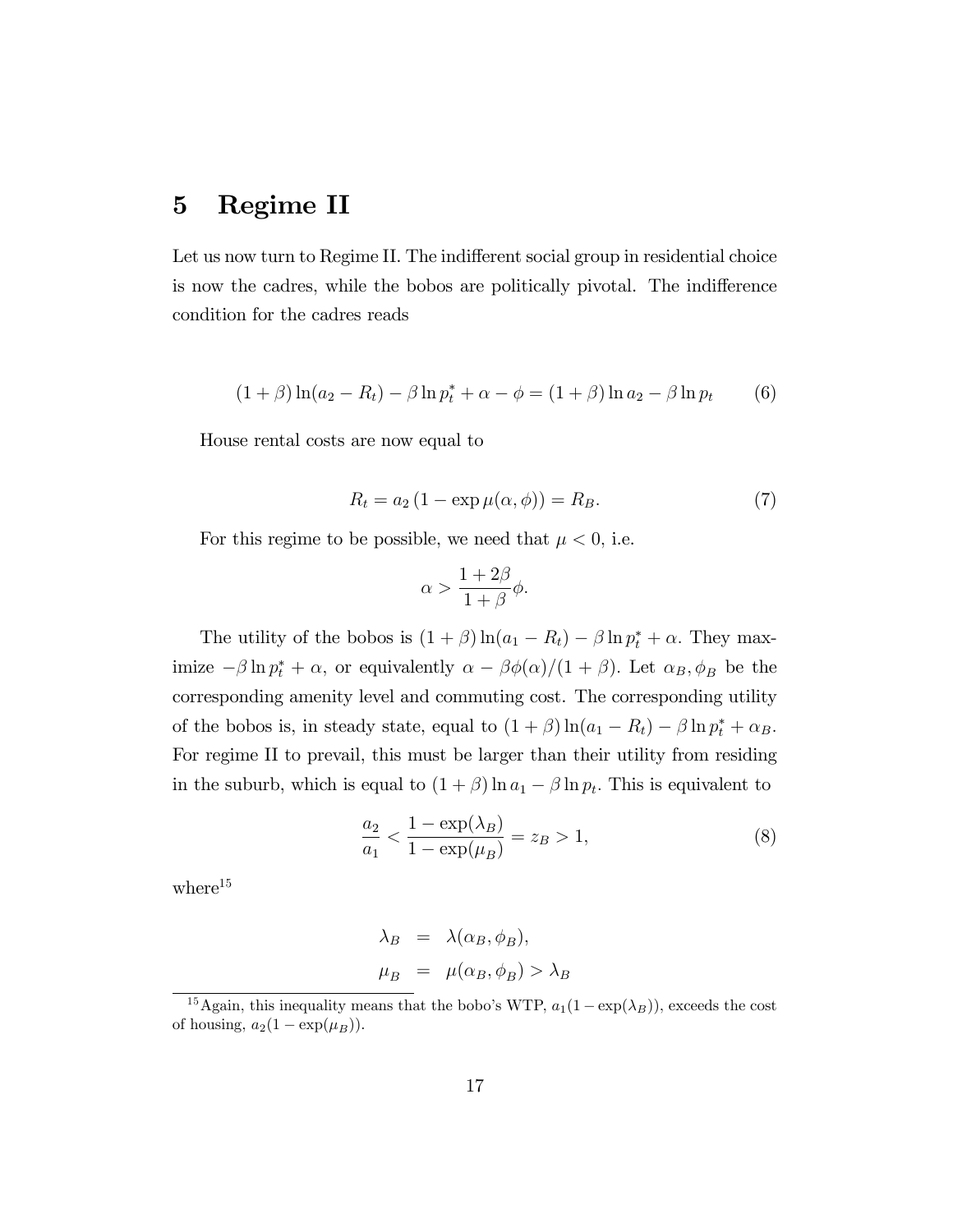We have the following Lemma:

Lemma  $1 - \lambda_A > \lambda_B$  and  $\mu_B > \mu_A$ .

Corollary –  $z_B > z_A$ 

This corollary implies that there may be multiple equilibria<sup>16</sup>. Expecting to win the election makes it more valuable for the winning group to locate in the city, as they get an amenity level closer to their preferences. Therefore, that expectation is to some extent self-fulfilling.

Finally, we can compute unskilled employment as in the preceding section:

$$
L_C^B = \beta \frac{a_1 H_1 + a_2 (X - H_1) - R_B X}{(1 + \beta) p a_S} \exp(-\frac{\phi_B}{1 + \beta})
$$

$$
L_P^B = \frac{\beta}{p a_S} \left[ \frac{\beta}{1+\beta} \left( a_1 H_1 + a_2 (X - H_1) - R_B X \right) + a_2 (H_1 + H_2 - X) \right]
$$

We note that in this regime, house prices are independent of productivity in the new economy. On the other hand, productivity in the new economy has a positive effect on service employment (since  $dL_C^B/da_1 > 0$  because of demand effects, and  $dL_P^B/da_1 > 0$  because of the positive spillovers on the periphery of the additional service workers hired by the bobos in the city).

### 6 Comparing regime II with regime I

I now establish a number of results regarding the comparison between the two regimes<sup>17</sup>.

 $16$ This mutliplicity issue is recognized in Epple et al. (1984) and Westhoff (1977).

<sup>&</sup>lt;sup>17</sup>All proofs are in the Appendix.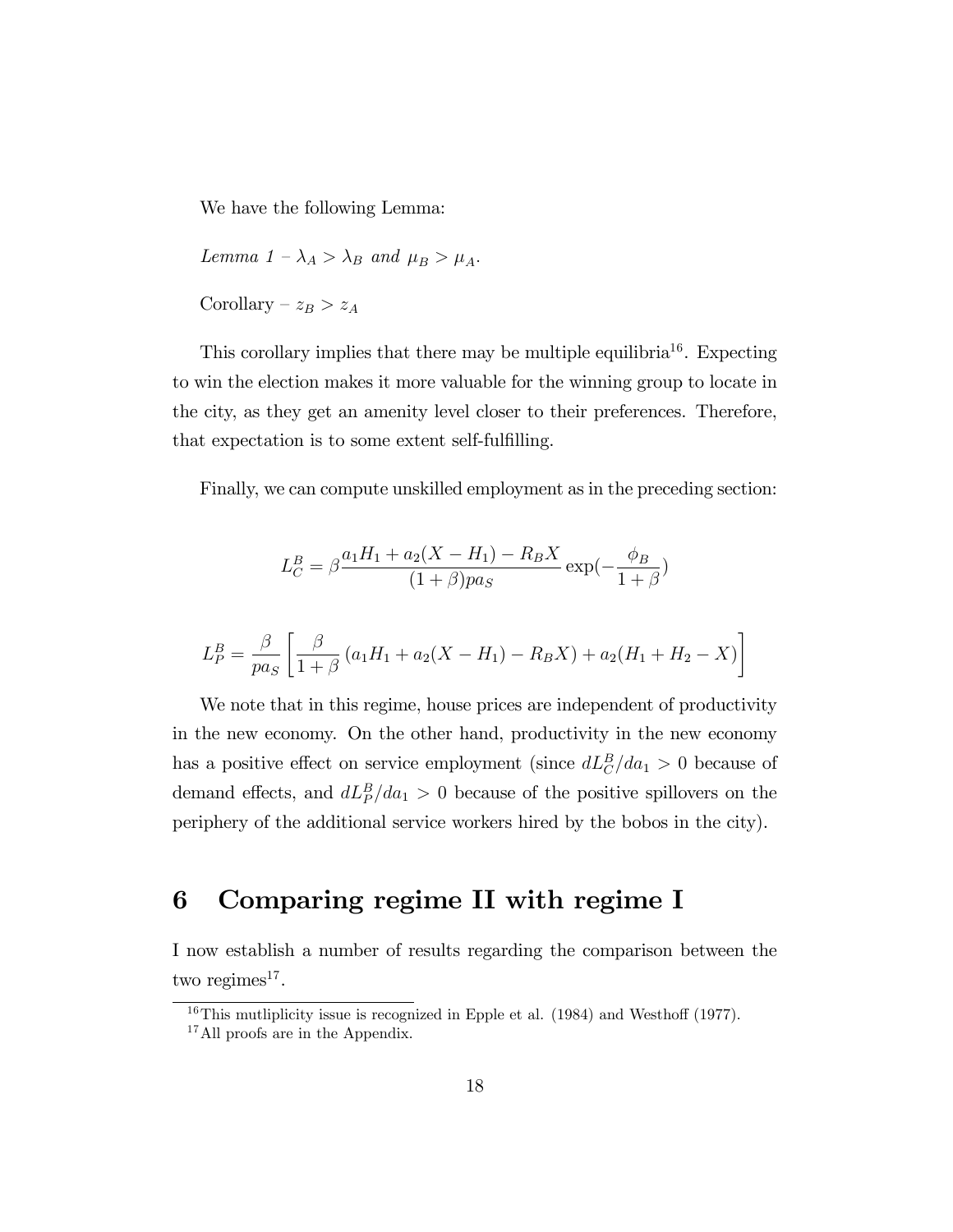Proposition  $1$  – Amenities, and therefore commuting costs and the price of services in the city, are larger in regime II.

This result is straightforward: As the bobos do not have to commute, they incur a lower cost from increasing amenities. Therefore they vote for a greater amenity level.

Proposition  $2$  – House prices are larger in regime II if and only if

$$
\frac{a_2}{a_1} > \frac{1 - e^{\lambda_A}}{1 - e^{\mu_B}} = \tilde{z} \in [z_A, z_B]
$$

House prices may go up as the bobos take over, because amenities make living in the city more desirable. But, at the same time, the cadres become the marginal buyers of land and they suffer from the excess level of amenities and transportation costs. The political takeover of the bobos would increase house prices if the cadres are rich enough compared to the bobos at the time of a transition from regime I to regime II.

The model does not systematically validate the naive view that more amenities would increase house prices, since in regime II the marginal city dwellers suffer from greater commuting costs, that are the price to be paid for raising the amenity level. This prediction stands in contrast to what would be expected from a central business district model where all economic activity takes place in the city.

We can also compare the employment levels of unskilled workers in the two regimes. The preceding formulas highlight that there are three effects:

 The price of services is higher in the city in the regime where the bobos are politically decisive. This tends to reduce the demand for services and unskilled employment. Essentially, greater commuting costs are similar to a negative productivity shock affecting the service sector.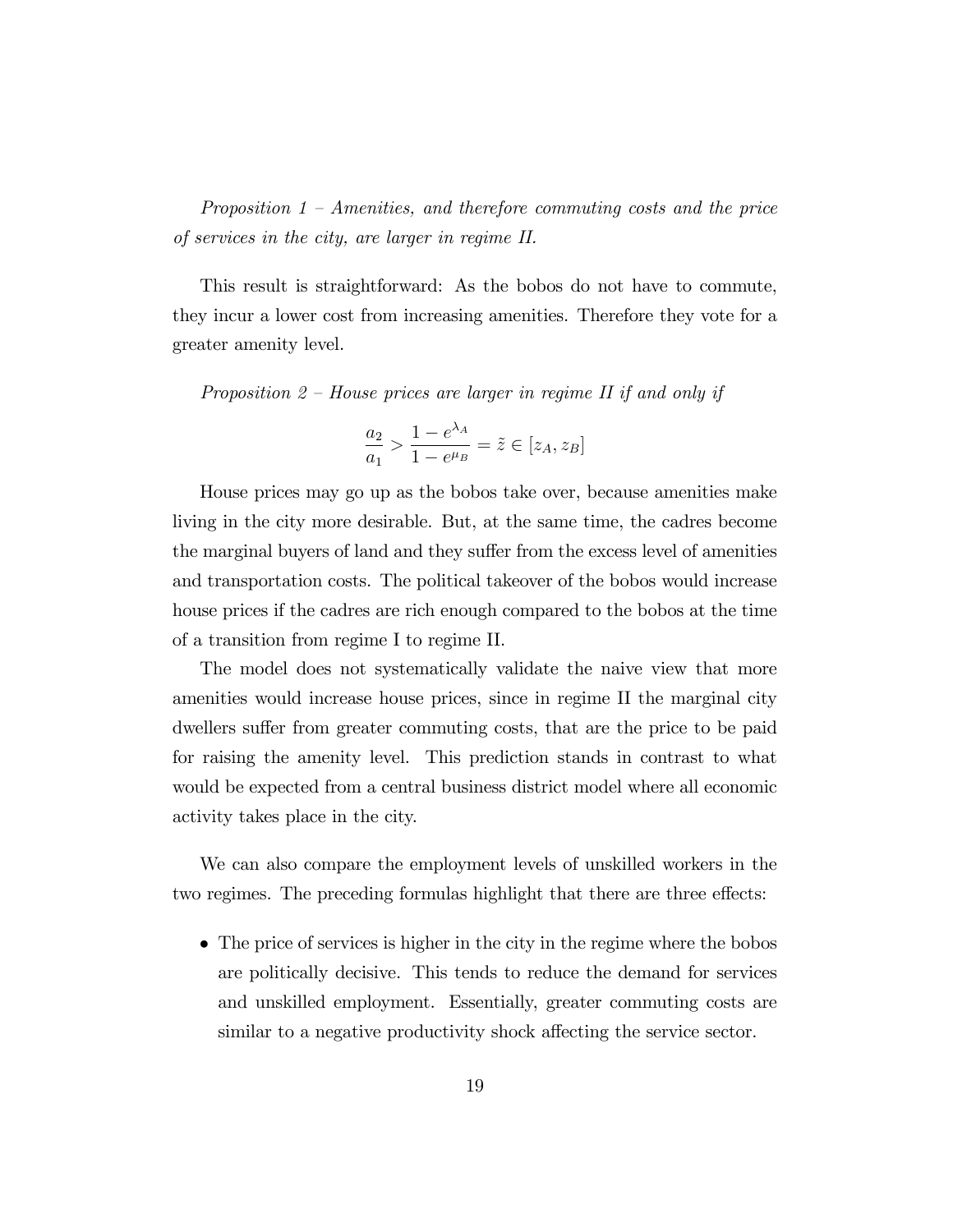- If the cost of housing  $(R)$  is larger in regime II than in regime I, this depresses the demand for services in the city. The converse holds if the cost of housing actually falls in regime II compared to regime I.<sup>18</sup>
- In regime II, the bobos who live in the suburbs are replaced by cadres. In the zone where a switch may occur, the latter are richer than the former. The cadres who live in the suburb instead of the city consume more services than the bobos they have replaced. The bobos who live in the city instead of the suburb consume fewer services than the cadres they have replaced. But, because services are more expensive in the city, the former effect is stronger than the latter. On net, therefore, this change in the suburban bourgeois population tends to raise service employment.

Despite those ambiguities, we can get a sufficient condition for service employment to be lower in regime II than in regime I:

Proposition  $3 - Assume that$ 

$$
\phi_A < -(1+\beta)\ln(1-\beta).
$$

and

$$
R_B > R_A
$$

Then at the margin of a transition from regime I to regime II,

$$
L_P^B + L_C^B < L_P^A + L_C^A.
$$

Therefore, if a transition from regime I to regime II is associated with higher housing costs and if the initial amenity level picked by the cadres in the city is low enough, such a transition is harmful for the employment of uskilled service workers.

<sup>&</sup>lt;sup>18</sup>Note that these interest payments accrue to the rest of the world. An increase in house prices would be financed by a capital inflow, i.e. a trade deficit.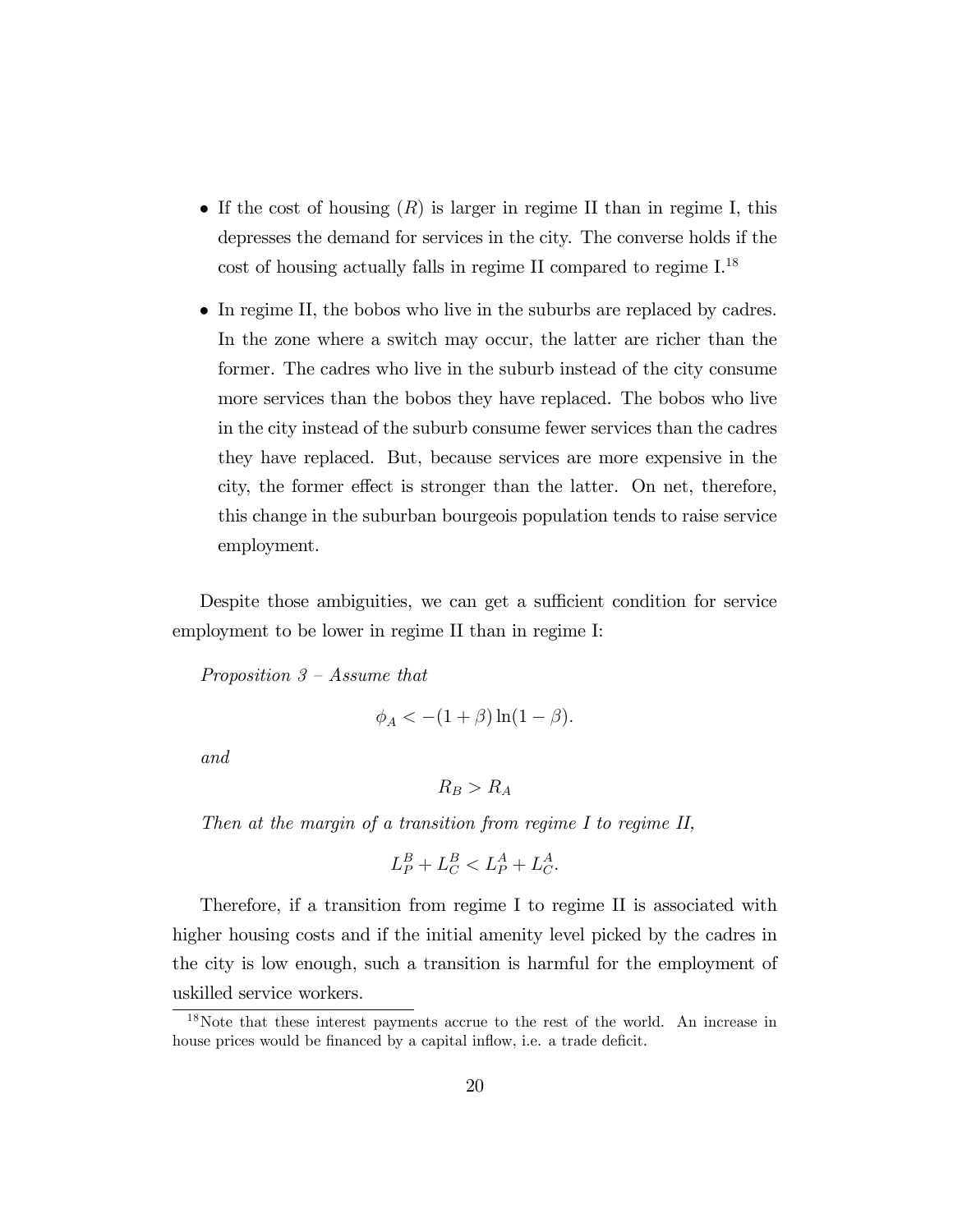# 7 The rise of the new economy and the transition from regime I to regime II

In this section I discuss the effect of an expected bobo takeover on house price dynamics.

Suppose that, due to the progress of the new economy,  $a_1$  rises over time, while  $a_2$  remains constant. Then the preceding analysis implies that at some stage, the composition of the city will change: the economy will shift from regime I to regime II. However, due to multiple equilibria, the date of the transition cannot be predicted. During the period such that  $a_2/a_1 \in [z_A, z_B]$ , multiple transitions in both directions may even occur. To simplify the analysis, let us plausibly assume that there is a unique transition date T. Therefore, the economy is in regime I before  $T$  and in regime II after.

The rental cost of housing keeps going up until date  $T$ , and stabilizes thereafter. As for house prices, before date  $T$  they evolve according to

$$
q_t = \frac{1}{1+r} (q_{t+1} + a_{1t}(1 - e^{\lambda_A})),
$$

since  $R_t = a_{1t}(1 - e^{\lambda_A})$ . We can show that house prices go up monotonically in the run-up to the boboís takeover, provided the transition does not occur too late:

Proposition  $4 - Assume$ 

$$
a_{1T-1} < a_2 \frac{1 - e^{\mu_B}}{1 - e^{\lambda_A}},\tag{9}
$$

then  $q_t$  is monotonically increasing with time for  $t \leq T$ , and constant thereafter.

Condition (9) means that house prices are higher after the transition than before, which, given that  $a_1$  is growing over time, is a weaker condition than for house prices to be higher in regime II than in regime I.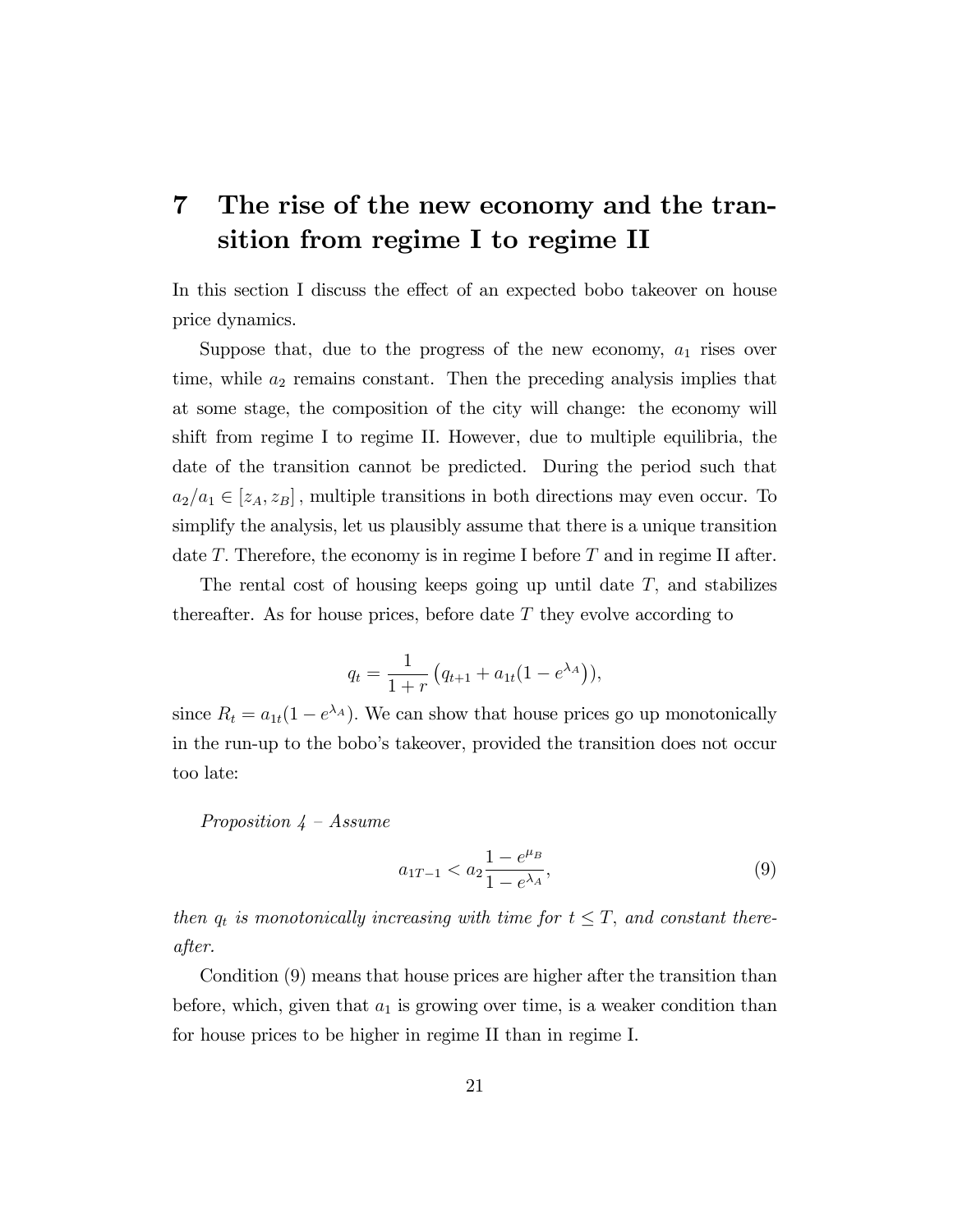From Proposition 4 we may conclude that growth in the new economy will generate an upward trend in house prices, but that it should stop once the bobo takeover is complete and once they have completed their investments in urban infrastructure. However, as we are going to see, this levelling off of house prices only takes place if the city does not become bunkerized.

### 8 The bunkerized equilibrium (regime III)

In this section I characterize an equilibrium in regime III, where only workers and bobos live in the city, the latter being all located there and therefore being a political majority, and cadres are all in the suburb. Such a regime is likely to exist, for the following reason: if workers are initially located in the city, and are numerous enough to be the sole providers of services in that community, then, contrary to regimes I and II, an increase in commuting costs no longer raises the price of services in the city. This will induce city residents to elect the highest possible level of amenities, making it very costly for the cadres to locate in the city ex-ante and commute to work<sup>19</sup>. In such a regime, the city becomes bunkerized, in that no commuting takes place between the city and the periphery.

Let us now characterize this regime. I will limit the analysis to the zone where a regime II equilibrium also exists, i.e.  $a_1 > a_2/z_B$ .

#### 8.1 Equilibrium determination and properties

First, it must be that workers are indifferent between locating in the city and the periphery. We assume (and will check that it holds in equilibrium), that

<sup>&</sup>lt;sup>19</sup>One also has to check that working in the city delivers too low a wage for the cadres, as captured by Proposition 5, condition iv.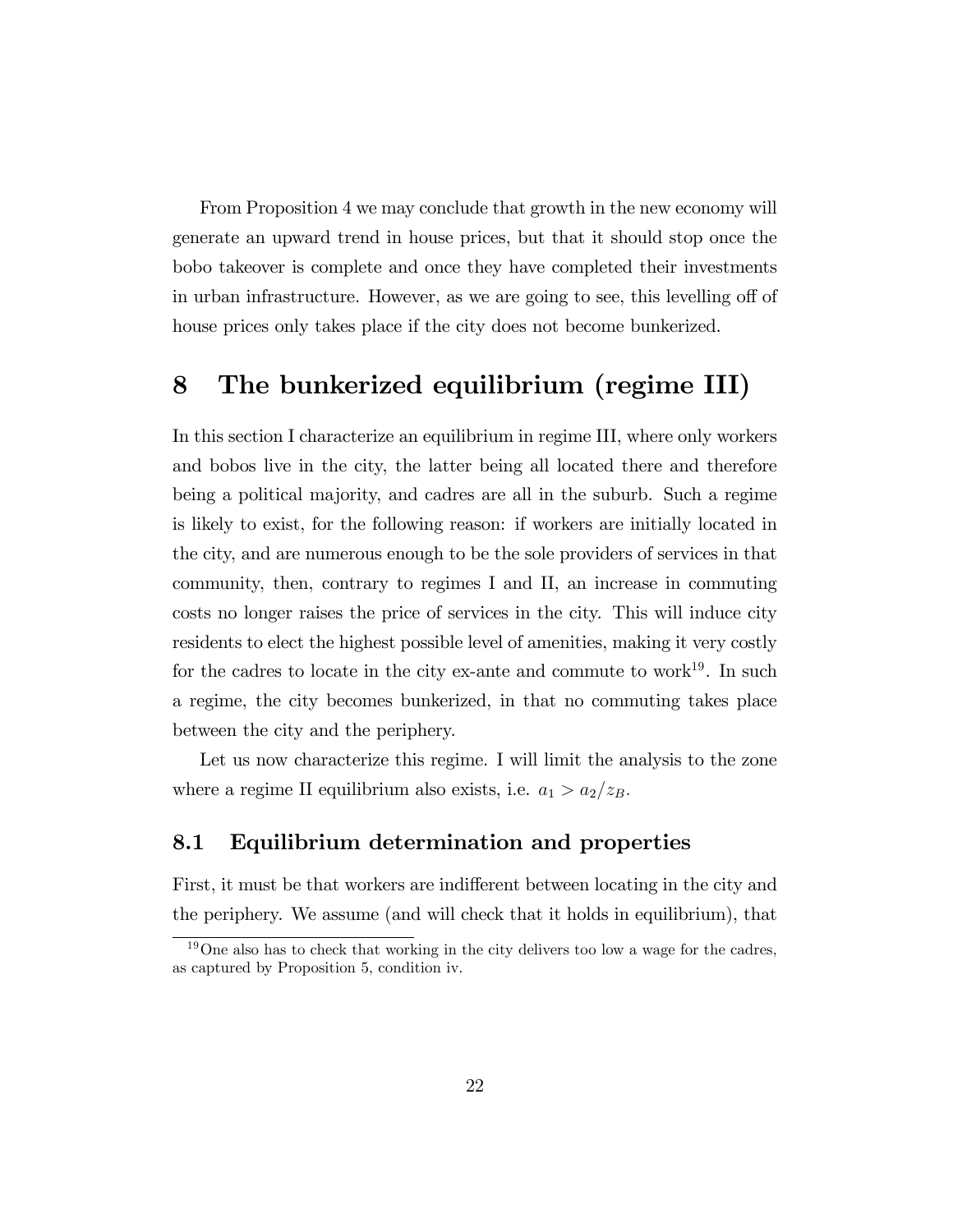workers do not commute. Therefore, we have from Table 2 that

$$
\bar{u} = (1+\beta)\ln(p_t^*a_S - R_t) - \beta \ln p_t^* + \alpha \qquad (10)
$$

$$
= (1+\beta)\ln(p_t a_S) - \beta \ln p_t.
$$

The price of services in the suburbs is still determined by (2). However, the price of services in the city is determined by equilibrium between supply and demand. Total city income is

$$
Y_C = a_1 H_1 + p_t^* a_S (X - H_1) - X R_t.
$$

Equilibrium in the service market in the city is such that

$$
S^{d} = \frac{\beta}{1+\beta} \frac{Y_C}{p_t^*} = S^s = a_S(X - H_1).
$$

Rearranging, we get that

$$
R_t = a_1 \frac{H_1}{X} - \frac{a_S}{\beta} p_t^* \left( 1 - \frac{H_1}{X} \right). \tag{11}
$$

This defines a downward sloping relationship between  $R$  and  $p^*$ , labeled SME. The greater the cost of housing, the lower the city dwellers' purchasing power, and the lower the equilibrium price of services.

It can be checked that Equation (10) defines a positive relationship between  $p^*$  and R, representing equilibrium in the housing market (HME). The greater  $p^*$ , the greater the incentives for workers to locate in the city, and the higher the equilibrium rental cost of housing. As illustrated on Figure 1, the two relationships HME and SME uniquely determine the equilibrium values of R and  $p^*$ . I will label these values  $R_C$  and  $p^*_{C}$ .

An increase in the productivity of the new economy (Figure 2) shifts SME up and leads to an increase in the price of services and in the cost of housing; part of the rise in the bobos' purchasing power is spent on services, which raises their price and attracts new workers to the city. These workers bid the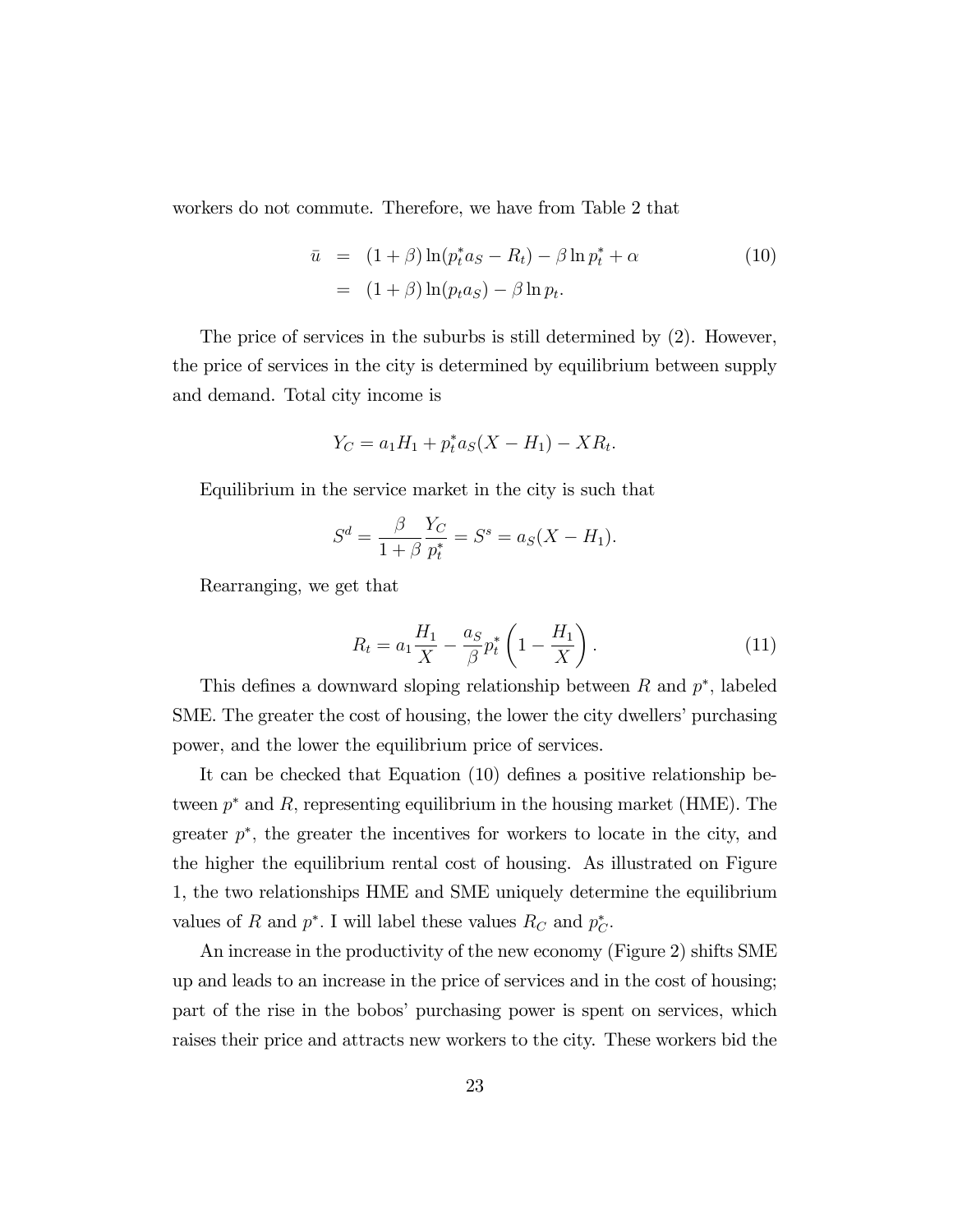price of housing up, to the point where they are again indifferent between locating in the city and in the periphery. Note that this response stands in contrast to that of regime II, where the price of services was insulated from the boboís income due to commuting of workers from the suburbs, and the price of housing also did not depend on the boboís income because it was pinned down by productivity in the old economy, due to the cadres being the marginal city dwellers.

Furthermore, in the bunkerized regime an increase in  $a_1$  has no effect on service employment, contrary to regimes I and II. Service employment in the city is constrained by available space (there are  $X - H_1$  housing units left for the workers), and service employment in the suburb is determined by the cadre's income, which is fixed.

An increase in the amenity level  $\alpha$  shifts HME up: workers have a greater incentive to locate to the city, which bids rents up, eventually depressing the demand for, and prices of services. It should be stressed that this should be an expected increase in  $\alpha$ , as housing has to be purchased before the utility from amenities is incurred.

What amenity level will the bobos choose? Again, given our timing of events, this choice does not affect  $q_{t+1}$ . While its expectation was already priced in  $q_t$ , the current choice of  $\alpha$  does not affect  $q_t$  either, since it takes place after the preceding period's housing market. Nor does  $\alpha$  affect  $p_t^*$ , since the supply of services is frozen by the locational decisions of service workers made at t. Therefore, the bobos will simply maximize  $\alpha$  and pick the highest possible level of amenities (and therefore of commuting costs). I will denote that level by  $\alpha_C$ , and the corresponding commuting cost by  $\phi_C$ <sup>20</sup>

<sup>&</sup>lt;sup>20</sup>As discussed in footnote 21, for high values of  $a_1$  regime III is replaced by regime IIIB where not all bobos live in the city, and where workers may even be a political majority. Since the workers do not commute, in such a regime they will choose the same (maximum) level of  $\alpha$  as in regime III.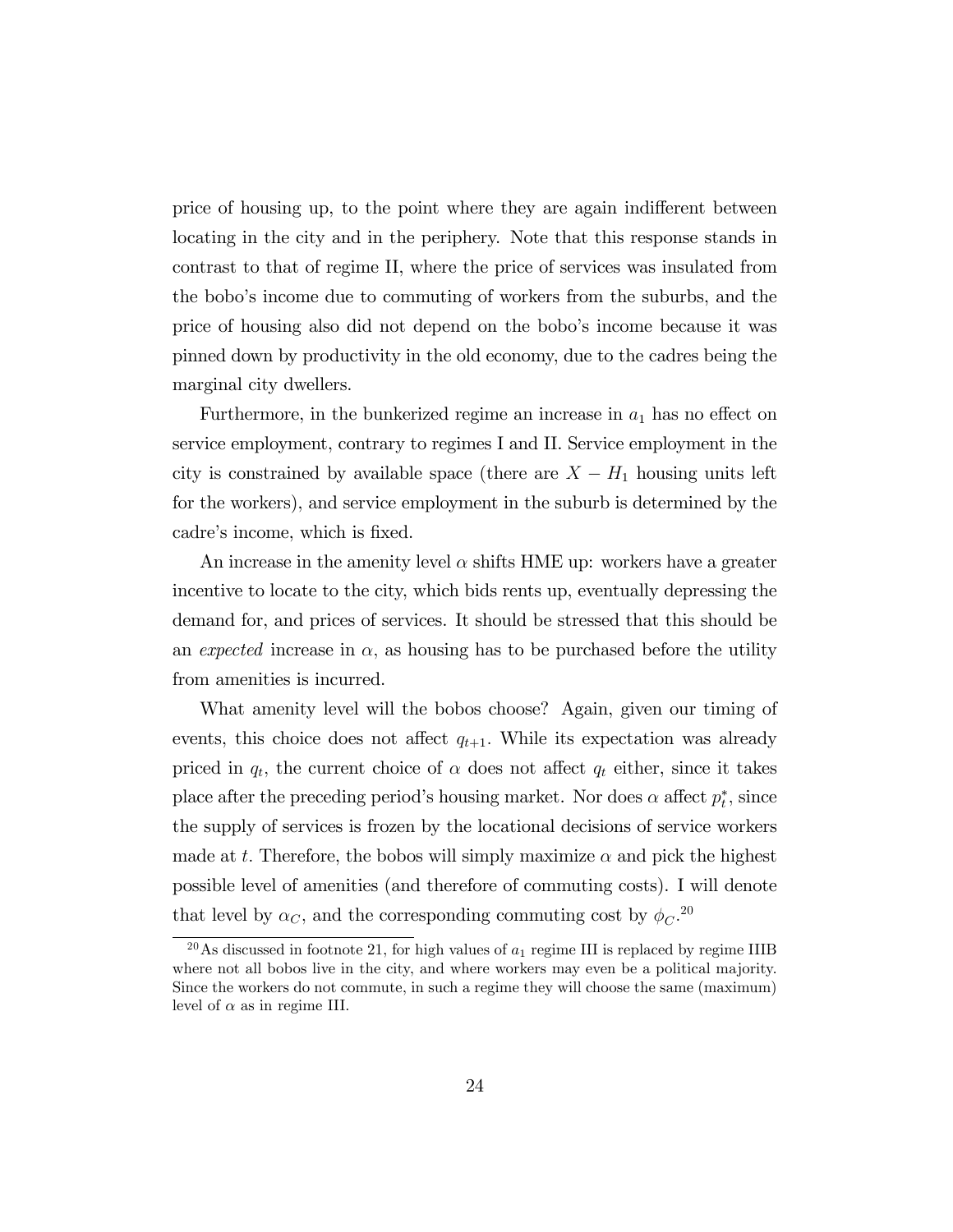#### 8.2 Conditions for a bunkerized equilibrium to exist

The preceding analysis discusses the properties of an equilibrium in regime III, but fails to characterize its conditions for existence. This is done in the following Proposition:

Proposition  $5$  – An equilibrium in regime III exists if and only if the following conditions hold:

(i) 
$$
(1 + \beta) \ln(a_2 - R_C) - \beta \ln p_C^* + \alpha_C - \phi_C < (1 + \beta) \ln a_2 - \beta \ln p
$$
.  
\n(ii)  $(1 + \beta) \ln(a_1 - R_C) - \beta \ln p_C^* + \alpha_C > (1 + \beta) \ln a_1 - \beta \ln p$ .  
\n(iii)  $(1 + \beta) \ln(p_C^* a_S) - \beta \ln p - \phi_C < (1 + \beta) \ln(p a_S) - \beta \ln p$ .  
\n(iv)  $(1 + \beta) \ln(a_2 - R_C(1 + ba_2)) - \beta \ln p_C^* + \alpha_C < (1 + \beta) \ln a_2 - \beta \ln p$ .  
\n(v)  $\alpha_C - \alpha_B \ge \beta (\ln p_C^* - \ln p - \frac{\phi_B}{1 + \beta})$ .

#### 8.3 A numerical example

Given that we cannot get a closed form solution for  $p^*$  and  $R$ , I compute a numerical solution for the bunkerized equilibrium, checking that all the conditions in Proposition 5 hold. The key variables of interest are reported in Figures 3-5, as a function of  $a_1$ . The range of values for  $a_1$  is such that equilibria in both regimes II and regime III exist  $-$  below this range, an equilibrium in regime II does not exist since (8) is violated, and above this range, the simulations indicate that condition (ii) above is violated, meaning that house and service prices become so high that bobos prefer to live in the periphery<sup>21</sup>. The parameter values corresponding to those figures are  $X = 1, H_1 = H_2 = 0.7, \, \bar{u} = -2, a_S = 1, a_2 = 1.5, \beta = 1, \phi(\alpha) = \alpha^4$ , and I

 $21$ One can check that an equilibrium, labelled Regime IIIB, with two indifferent groups then arises, as not all the bobo population lives in the city. Services prices are so high that the property that bobos are willing to pay more to live in the city than workers no longer holds. Regardless of the mix between workers and bobos in the city, the amenity level will be set at its maximum, since neither bobos nor workers commute.

The conditions that characterize Regime IIIB are briefly discussed in the Appendix.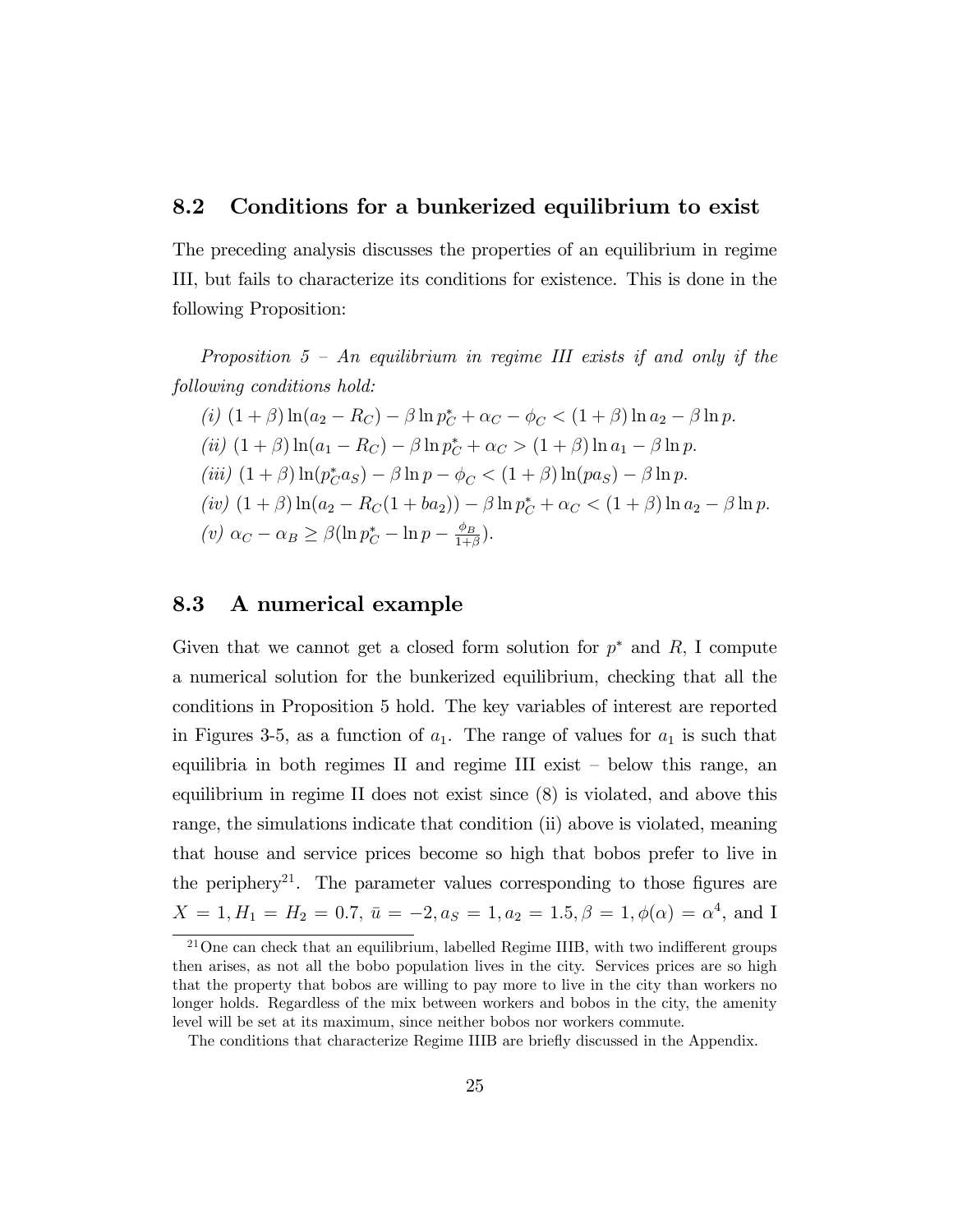impose a maximum value of  $\alpha = 5$  (which will hence prevail in regime III, along with a very high transportation cost  $\phi = 625$ .

Figure 3 plots the rental cost of housing as a function of  $a_1$ , while Figure 4 reports the price of services. As a comparison benchmark, their corresponding values for regime II are plotted too. As proved above, both  $p^*$  and R go up with  $a_1$ . Furthermore, at least in this simulation, both are well above their regime II counterpart for the whole range of values of  $a_1$ . This is relatively intuitive: the very high level of amenities that is voted for in regime III makes it highly desirable to reside in the city, as long as one does not commute; and services are relatively scarcer in regime III because they cannot be imported from the periphery.

Figure 5 compares the boboís utility between the two regimes. We see that for relatively low levels of  $a_1$ , the bobos are better-off in the bunkerized equilibrium: despite higher land and service prices, they enjoy a greater amenity level. If  $a_1$  is high, however, amenities are no longer sufficient to compensate the bobos for the greater prices of services and housing in the bunkerized equilibrium (and for even higher level the bobos are better-off in the periphery and regime III ceases to exist).

### 9 "Diversity"

In this section I illustrate how the model may be useful to understand the reason why a city politically dominated by bobos may want to subsidize lower class service workers for residing in the city. Based upon the preceding discussion, we may think of a number of economic mechanisms through which such subsidies may raise the utility of the bobos:

1. If amenities and commuting costs are high, bringing the workers in the city may reduce urban service prices<sup>22</sup>. Intuitively, this effect alone should

 $22$ This is a complementarity in consumption between skilled and unskilled workers; see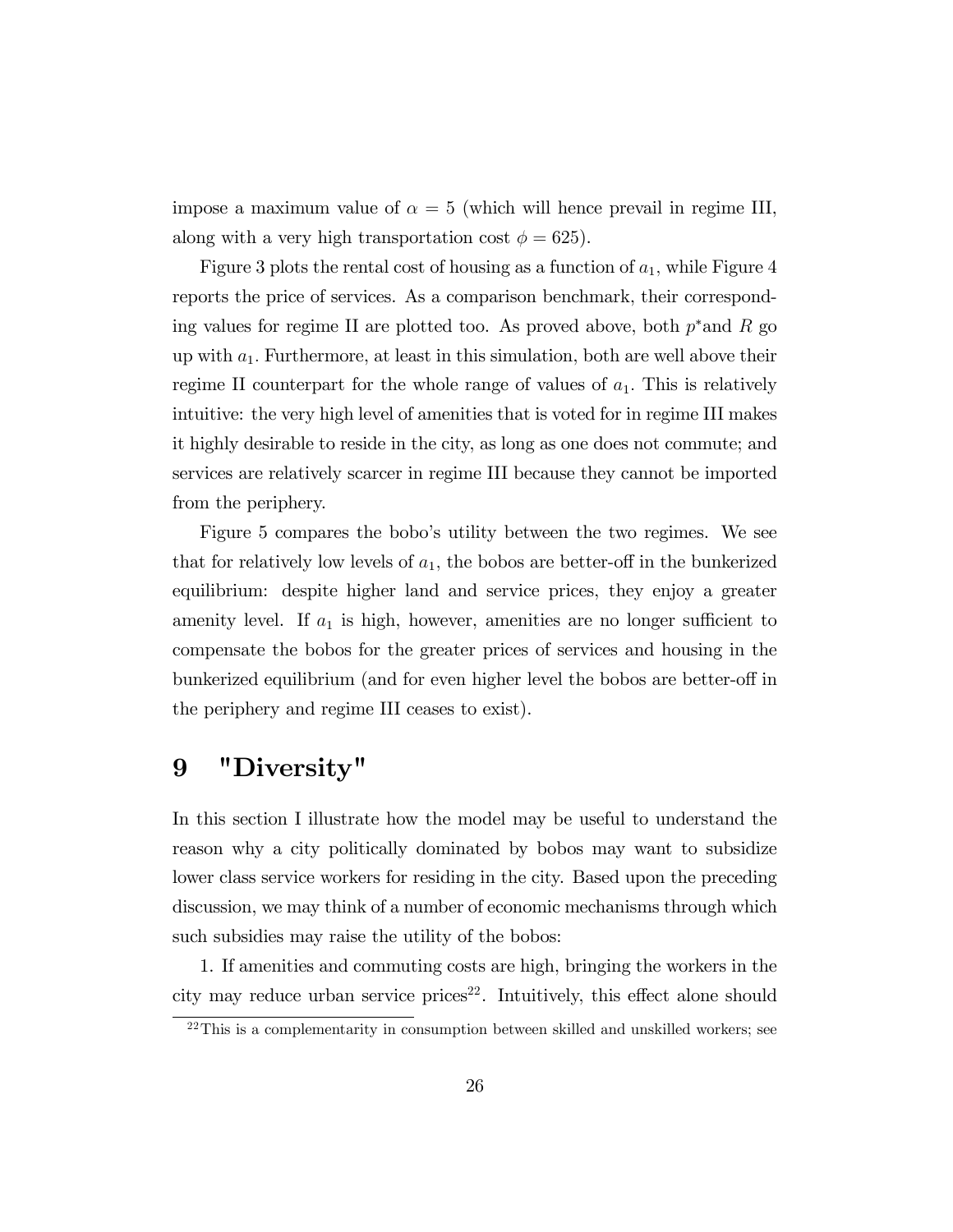not be enough to make it rational to subsidize service workers. Absent an externality, taxing oneself to subsidize a good cannot improve welfare.

2. If, contrary to the assumptions made above, the bobos were not numerous enough to capture political power, the presence of non-commuting workers in the city might help them build a coalition in favor of high amenities/high commuting costs.

3. A subsidy for workers to reside in the city may force the equilibrium to be in regime III, that is, it could eliminate an equilibrium in regime II. This may be profitable for the bobos whenever the bunkerized equilibrium delivers a higher utility to them.

4. By triggering a shift from a low amenity to a high amenity equilibrium, such subsidies may raise house prices, thus delivering capital gains to the incumbent generation of old city dwellers – indeed, we have seen that house prices are higher in regime III than in regime II. Interestingly, this effect affects all incumbent residents, including the cadres.

The mechanism described in point 3 can easily be analyzed within the context of the model, provided we assume that there is some way for the bobo caste as a whole to commit over such a tax policy. Let us assume that any young working class person is paid a subsidy s to reside in the city, and that this subsidy is financed by a tax  $\tau$  levied on the bourgeois young. Let us assume that  $a_1$  is high enough to rule out a regime I equilibrium. For a regime II equilibrium to exist, it must be that the young are not better-off living in the city, i.e. $^{23}$ 

$$
(1+\beta)\ln(p_B^*a_S - R_B + s(1+r)) - \beta\ln p_B^* + \alpha_B < \bar{u}.
$$

BÈnabou (1993) for an analysis of the role of production complementarities in the urban make-up of a city.

<sup>&</sup>lt;sup>23</sup>If such an equilibrium exists, it has the same values of  $\alpha$ , R and  $p^*$  as in Section 5, since the tax  $\tau$  is equal to zero, as no worker takes advantage of living in the city.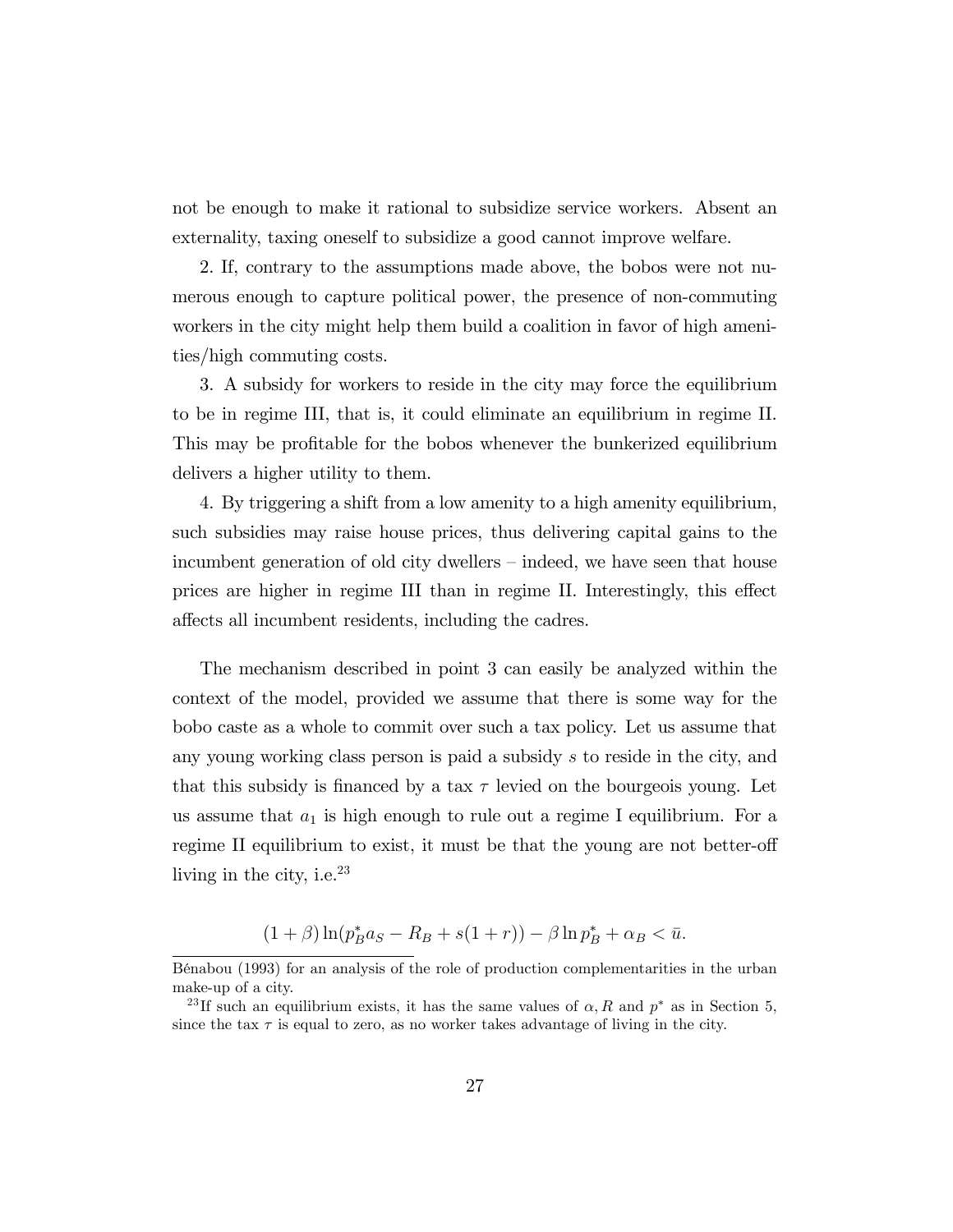This defines a maximum subsidy level beyond which regime II ceases to exist, which, given (2) and (3), is equal to

$$
s_{\min} = \frac{R_B - e^{\bar{u}} a_S^{-\beta} (e^{\frac{\phi}{1+\beta}} - e^{-\frac{\alpha_B}{1+\beta}} e^{\frac{\beta \phi}{(1+\beta)^2}})}{1+r}.
$$

If  $s > s_{\text{min}}$  the economy cannot be in regime II, and a regime III equilibrium is determined by the HME and SME conditions, the former being modified to take into account the subsidy: $^{24}$ 

$$
(1+\beta)\ln(p_C^*a_S + (1+r)s - R_C) + \alpha_C - \beta\ln p_C^* = \bar{u}.\tag{12}
$$

Clearly, an increase in s shifts HME up, raising housing costs and reducing service prices. This will harm bobos<sup>25</sup>. However, they may benefit from a subsidy slightly above  $s_{\min}$  if it is believed that the economy would be in regime II absent such a subsidy. For this to be the case it must be that their utility is higher in regime III under  $s = s_{\text{min}}$  than in regime II, that is

$$
(1+\beta)\ln(a_1 - R_C - \tau_{\min}(1+r)) - \beta \ln p_C^* + \alpha_C > (1+\beta)\ln(a_1 - R_B) - \beta \ln p_B^* + \alpha_B,
$$
\n(13)

where  $\tau_{\min} = s_{\min} \frac{X - H_1}{H_1}$  is the tax rate associated with the minimum subsidy, given the cityís budget constraint.

I have checked that condition (13) holds for the parameter values used in the simulations of Section 8.3, for  $a_1 \leq 4.45$ . This is only slightly below the value of  $a_1$  for which the two equilibria yield the same utility to bobos absent a subsidy (see Figure 5), because the subsidy level which eliminates regime II turns out to be relatively small.

<sup>&</sup>lt;sup>24</sup>The SME condition is unchanged as the transfer from skilled workers to unskilled one has no effect on the demand for services, given homothetic preferences.

<sup>25</sup>Their disposable income falls because of greater taxes and higher house prices. As they spend a constant income share on each good, they must consume less of the generic good. In equilibrium, they consume the same amount of services, while the amenity level is unchanged and equal to its maximum. On net, therefore, their utility must fall.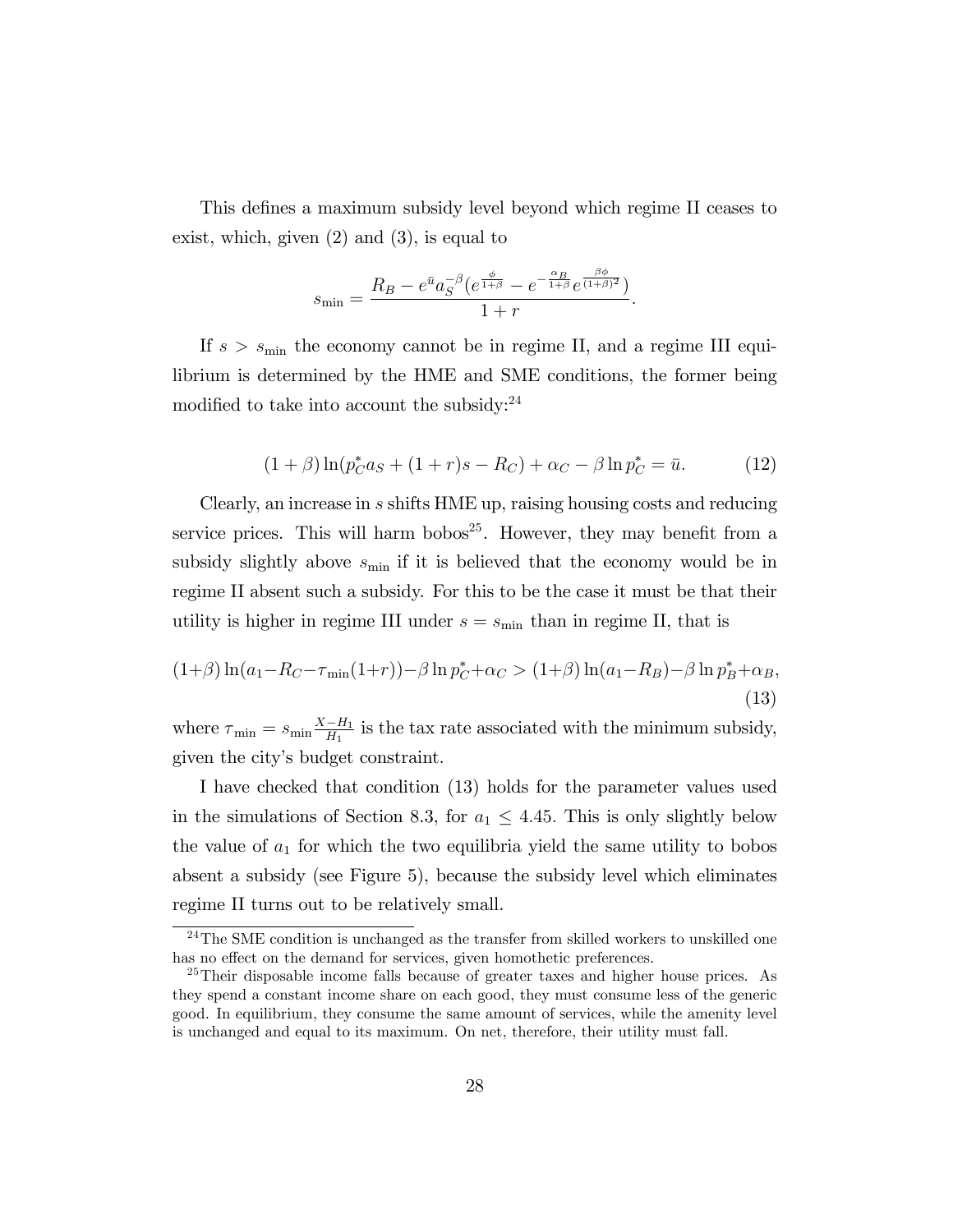The subsidy allows the bobos to change the sociological make-up of the city, which in turn allows them to implement a high level of amenities and commuting costs, while the pool of service workers who are located in the city because of the subsidy prevents service prices from becoming prohibitively high in response to bunkerization.

The model also predicts that an incumbent generation of old may gain from forcing the economy to be in regime III, using a subsidy to service workers, because in such a regime they sell their homes at a higher price than in regime II.<sup>26</sup>

#### 10 Evidence from French cities

In this section I provide some supportive evidence for the model. I use data for 49 of the 50 largest French urban areas<sup>27</sup>, which allow to study the evolution of urban transportation amenities, the sectoral composition of employment, house prices, the fraction of the population in subsidized housing, and the political orientation of the ruling municipal council<sup>28</sup>. I focus on the 2008-2012 period, which follows the 2008 municipal elections.

The preceding analysis shows that investment in urban amenities tends to be larger, the greater the political power of workers in the new economy, i.e. the greater the initial fraction of those workers. Furthermore, bunkerization is associated with positive comovements between amenities, subsidized housing, service employment and house prices; and to the extent that bunkerization is more likely to arise under bobo incumbency, in that regime we also expect to observe a greater than average initial fraction of employment in

 $^{26}$ My own computations show that this holds even in the case where the subsidy is financed by a tax on the old.

<sup>&</sup>lt;sup>27</sup>The city of Annemasse was dropped from the sample, as it is generally considered as part of the Geneva urban area.

<sup>28</sup>See Appendix 2 for data sources.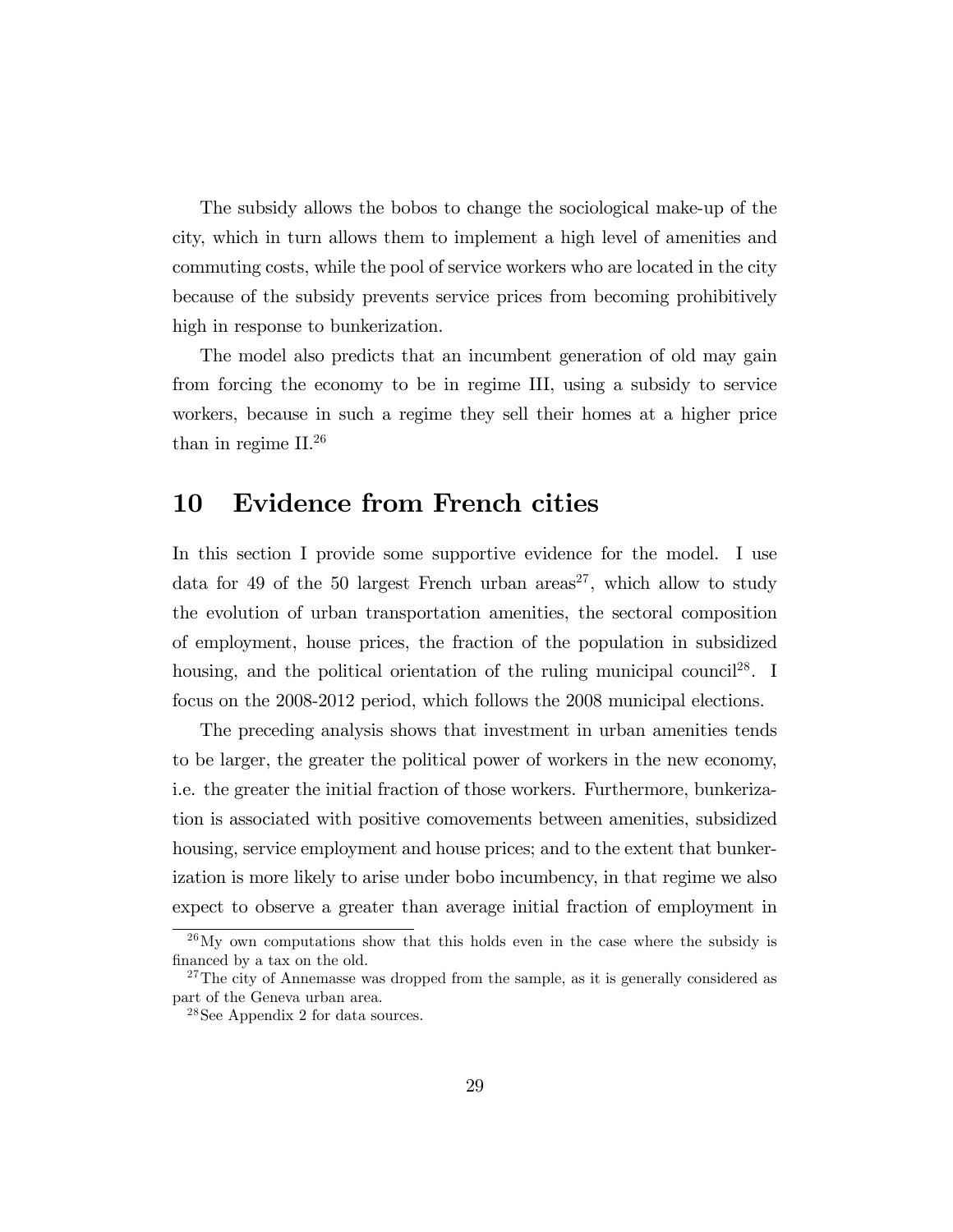the new economy. Finally, conventional wisdom suggests that bobo power is associated with a left-wing municipality, although actual outcomes depend on the nature of electoral competition: If platform convergence arises as in Downsian competition, right-wing municipalities will also pursue those policies.

In order to test those predictions, I split my sample into three groups, using an aggregate index of transportation amenities. I have data for two types of amenities: tramways ("tram") and public self-service rental bicycles ("vÈlib"). Both types of investment were explicitly associated with the goal of reducing the scope of car travel in urban areas. For example the Paris tramway is a substitute for a former bus line (the "petite ceinture"), but was built in order to reduce the number of entry points for cars into downtown Paris<sup>29</sup>. Similarly vélibs are associated with a massive reconversion of parking space into vélib delivery spots, and of car transit lanes into bicycle lanes. Overall, while these policies introduce more "ecological" means of transportation, it is plausible to assume that they tend to have adverse effects on commuting costs.

I can compute the increase in the number of tramway lines between 2007 and 2012, denoted by  $TRAM$ ; I can also construct a dummy equal to 1, called  $VELIB$ , if the city introduces vélibs between 2007 and 2012. For any given value of  $\alpha$ , I can construct an aggregate amenity index equal to

$$
AMEN(\alpha) = VELIB + \alpha TRAM.
$$

Groups I,II, and III are then defined as the upper, middle and bottom thirds of the ranking of cities by  $AMEN(\alpha)$ <sup>30</sup> Although the assignment to

<sup>&</sup>lt;sup>29</sup>See, "Tramway à Paris: Delanoë est-il l'ennemi de la voiture?", L'Express, december 15 2012, http://www.lexpress.fr/actualite/politique/tramway-a-paris-delanoe-est-il-lennemi-de-la-voiture\_1199483.html

<sup>&</sup>lt;sup>30</sup>Because many cities share the same values for  $AMEN(\alpha)$ , however, and because it does not make sense to assign cities with the same value to different groups, the resulting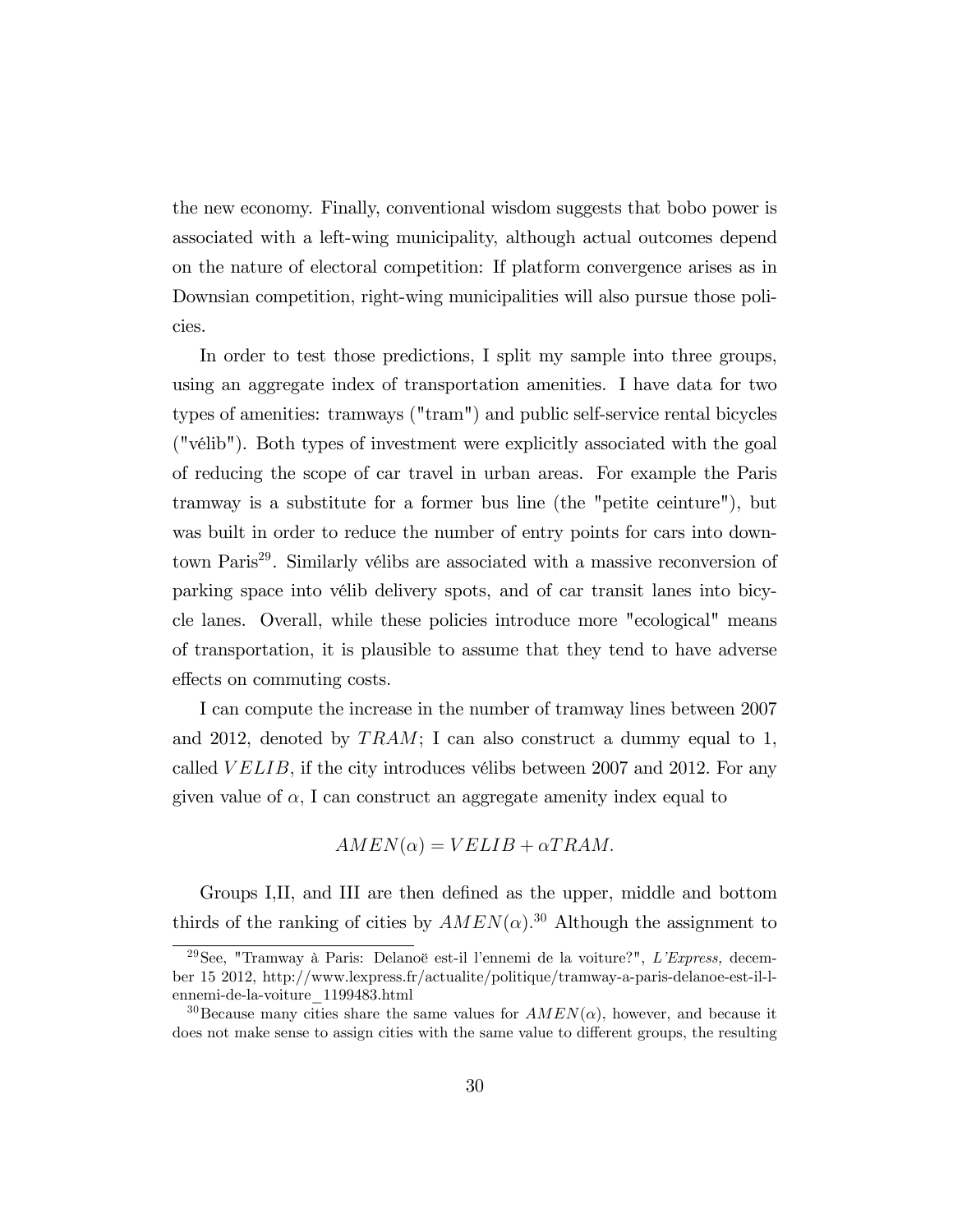each group is exogenous, due to the relatively small number of observations, we could loosely think of group I being in regime III, group II in regime II, and group III in regime I.

Table 3 reports the mean values of the variables of interests. The ranking

and results turn out to be quite robust to the choice of  $\alpha$ , for  $\alpha \in [0.1, 9]$ .<sup>31</sup> Variable Average group I Average group II Average group III p-value

| Variable           | Average group I | Average group II | Average group III | p-value |
|--------------------|-----------------|------------------|-------------------|---------|
| <b>HLM</b>         | 0.5(0.4)        | $-0.2(0.2)$      | $-0.1(0.4)$       | 0.27    |
| Service employment | 0.54(0.1)       | 0.53(0.06)       | 0.34(0.15)        | 0.49    |
| Left               | 0.63(0.15)      | 0.75(0.1)        | 0.61(0.1)         | 0.64    |
| New economy        | 9.5(0.9)        | 8.5(0.7)         | 6.4 $(0.3)$       | 0.002   |
| NE execs           | 50.1(2.1)       | 48.9 $(1.7)$     | 44.5 $(1.3)$      | 0.03    |
| House prices       | 3.8(2.6)        | 1.3(1.9)         | $-3.0(1.8)$       | 0.09    |

Table  $3 -$  Average values of economic variables by amenity groups. The last column is the p-value for an ANOVA test of equality between those averages. Standard errors in parentheses.  $HLM =$ Increase in population share in subsidized housing,  $2007-2012$ , %. Service employment – Increase in the share of population in services to households,  $2007-2012$ , %. Left – Dummy for left-wing municipality in 2007. New economy  $-$  Share of total employment in the new economy, as defined by the following industries: Culture, leisure, conception, research, intellectual services;  $\%$ , 2007. NE Execs – Share of total employment in the new economy, as defined in the preceding industries, among executives. House prices – Increase in area house prices, %, 2007-2012

The numbers in Table I are overall supportive of the model, although not all differences are statistically significant. Cities that invested more in amenities after the 2008 elections tend to be those with a greater fraction of

groups turn out to have different sizes. In particular, the bottom group is reduced to all cities for whom  $AMEN(\alpha)$  is equal to zero, while a large set of cities with equal scores equal to the threshold for the top third has to be assigned to group II, otherwise that group would only have three cities. As a result, group I has 11 cities.

A two-group decomposition has also been tried, with similar results.

<sup>&</sup>lt;sup>31</sup>Only three cities change categories when comparing the assignment for  $\alpha = 9$  to  $\alpha = 0.1$ : Brest, Le Mans and Reims which all move from group II to group I.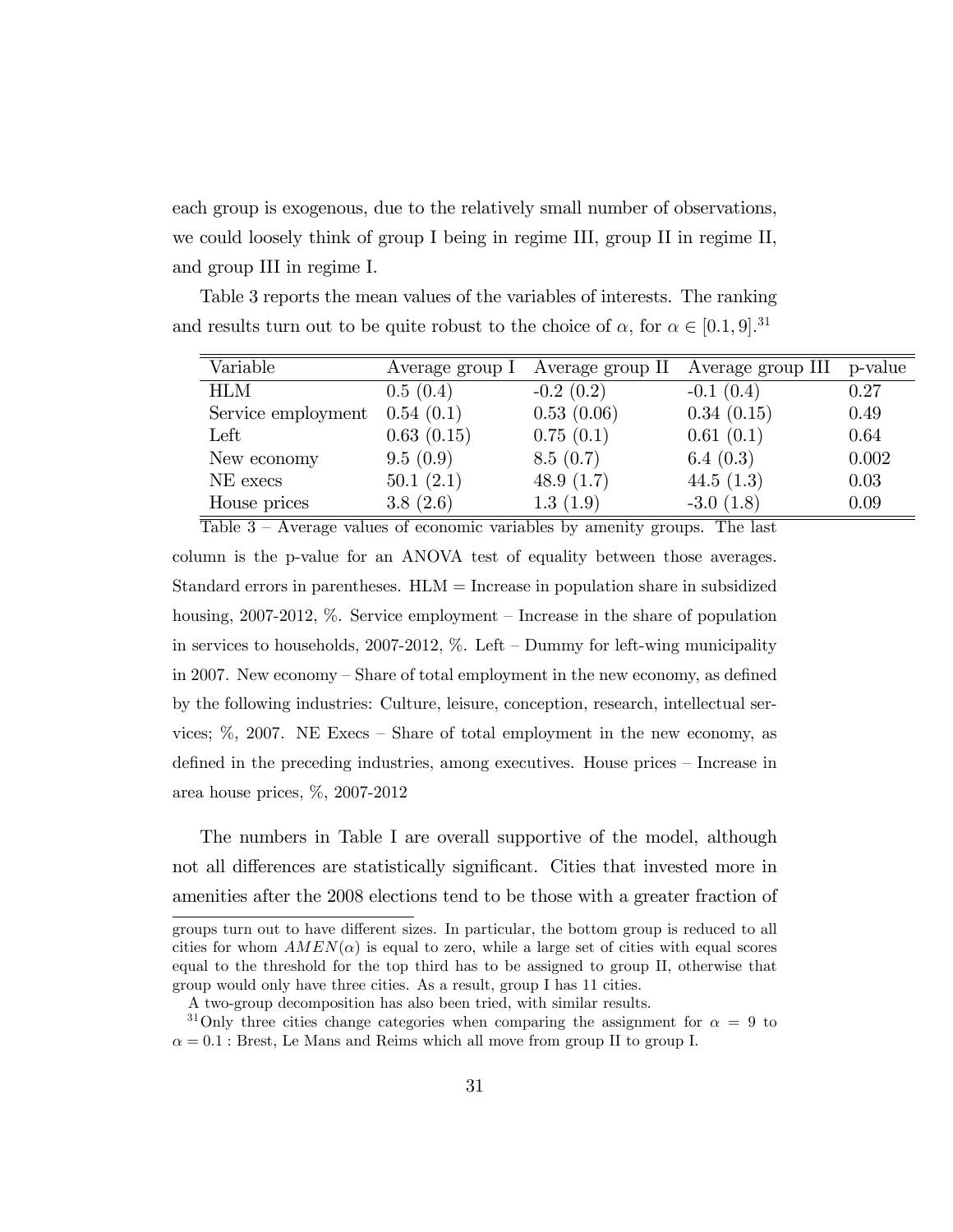workers in the new economy, either in the workforce at large or among highly skilled workers, and experienced stronger growth in house prices thereafter. They are also more likely to have raised the fraction of households in social housing ("HLM") and to have more service employment, in accordance with the above discussion on bunkerization. However, taken individually, these latter differences are not statistically significant. Finally, a large increase in the amenity level does not seem to be especially related to a left-wing municipality. This is consistent with the Downsian prediction of platform convergence. Indeed, the 2014 campaign of the right-wing contender for the Paris municipality, Nathalie Kosciusko-Morizet, was fully supportive of the policies that are generally associated with the Bobo establishment<sup>32</sup>.

### 11 Conclusion

This paper has shown that one can explain some recent trends in urban sociology and policies without referring to an evolution of the preferences of the decisive voters in the city, regarding urban amenities, transportation infrastructure, and housing subsidies for the lower class. Rather, these trends can be explained by productivity growth in the new economy goods relative to other sectors, along with the specificity of the production process for those goods. Of course, as documented by the original book by Brooks, preferences may matter in other dimensions (such as consumption of organic food or specific details of home interior decoration) that are not treated by the model analyzed here. It is possible, though, that these aspects of the new urban eliteís lifestyle also are a consequence of their economic characteristics, especially if one allows for endogenous preferences. This is a productive avenue for further research.

 $32$ See "The harpist or the heiress? Image is all in the race to be first woman mayor of Paris", The Guardian, March 2 2014, in which it is stated that "[Nathalie Kosciusko-Morizet was photographed using a free Vélib' bicycle $(\ldots)$ ."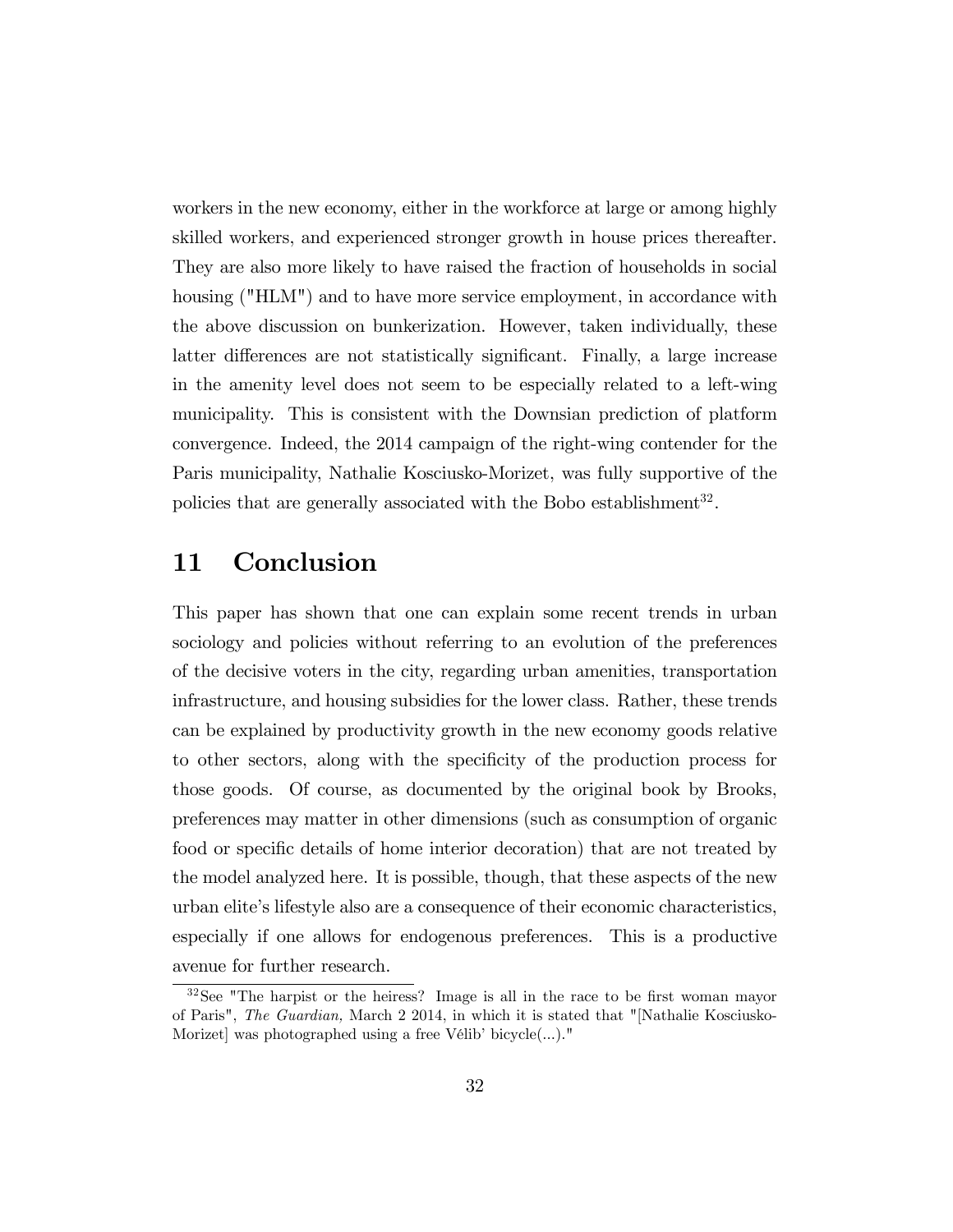#### 12 References

Anas, A. and I. Kim (1996), "General equilibrium models of polycentric urban land use with endogenous congestion and job agglomeration", Journal of Urban Economics, 40, 232-256

Anas, A., Arnott, R. and K.A. Small (1998), "Urban spatial structure", Journal of Economic Literature, 36, 1426-1464

Barthes, Roland (1957), Mythologies, Paris: Editions du Seuil.

BÈnabou, Roland, "Workings of a city: Location, Education, and Production", Quarterly Journal of Economics, 108, 3, 619-652

Brooks, David, (2000), Bobos in Paradise, NY: Simon and Schuster

Clerval, Anne and Antoine Fleury (2009), "Politiques urbaines et gentrification, une analyse critique à partir du cas de Paris", L'Espace Politique, 8, 2009-2

Epple, Denis, Radu Filimon and Thomas Romer (1983), "Housing, voting and moving: Equilibrium in a model of local public goods" in J.V. Henderson, ed., Research in Urban Economics, vol. 3. Greenwich: Connecticut, JAI Press, 59-90.

Epple, Denis, Radu Filimon and Thomas Romer (1984), "Equilibrium among local jurisdictions: Toward and integrated treatment of voting and residential choice", Journal of Public Economics, 24, 281-308

Guilluy, Christophe (2010), Fractures françaises, Paris: François Bourin Glass, R. (1964) Introduction: aspects of change. In London: Aspects of Change, ed. Centre for Urban Studies, London: MacKibbon and Kee, xiii-xlii.

Guerrieri, Veronica, Daniel Hartley and Erik HUrst (2010), "Endogenous gentrification and housing price dynamics", NBER Working paper 16237

Jacobs, Jane (1961), The Death and Life of Great American Cities

Okamoto, Ryokuse (2007), "Location choices of firms and workers in an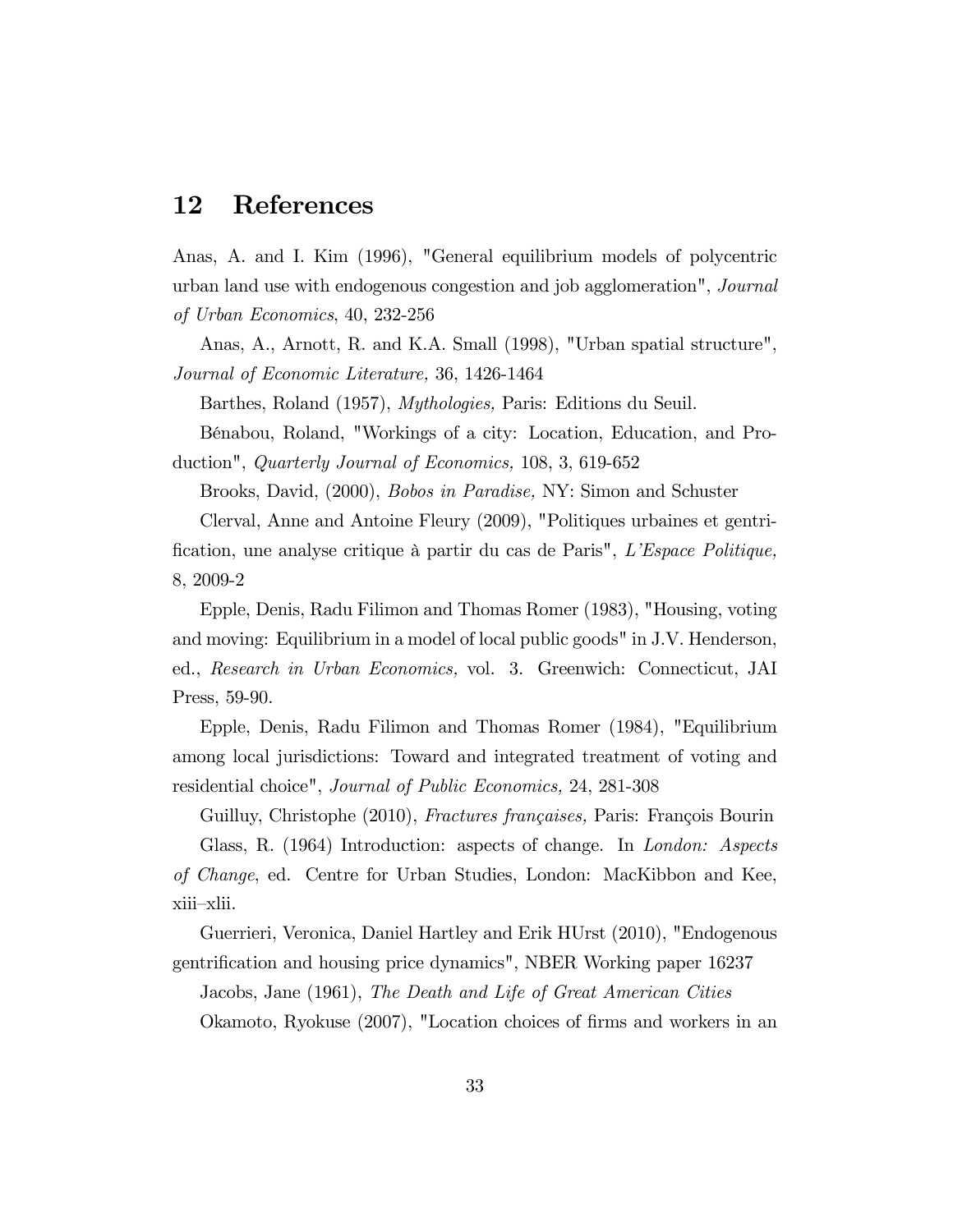urban model with heterogeneities in skills and preferences", Regional Science and Urban Economics, 37, 670-687

LeRoy, Stephen F. and Andjon Sonstelie (1983), "Paradise Lost and Regained: Transportation Innovation, Income, and Residential Location", Journal of Urban Economics 13,67-89

Roger-Petit, Bruno (2015), "Pollution à Paris: pourquoi l'écologie punitive díAnne Hidalgo est contre-productive", Challenges, February 10 2015, http://www.challenges.fr/politique/20150210.CHA2932/pollution-a-paris-pourquoil-ecologie-punitive-d-anne-hidalgo-est-contre-productive.html (Accessed sept 24 2015).

Rose-Ackerman, Suzanne, 1979, "Market models of local government: Exit, voting, and the land market", Journal of Urban Economics, 6, 319-337

Rossi-Hansberg, Esteban, Pierre-Daniel Sarte and Raymond Owens III (2008), "Housing externalities", NBER Working paper 14369.

Westhoff, F., 1977, "Existence of equilibrium in economies with a local public good", Journal of Economic Theory, 14, 84-112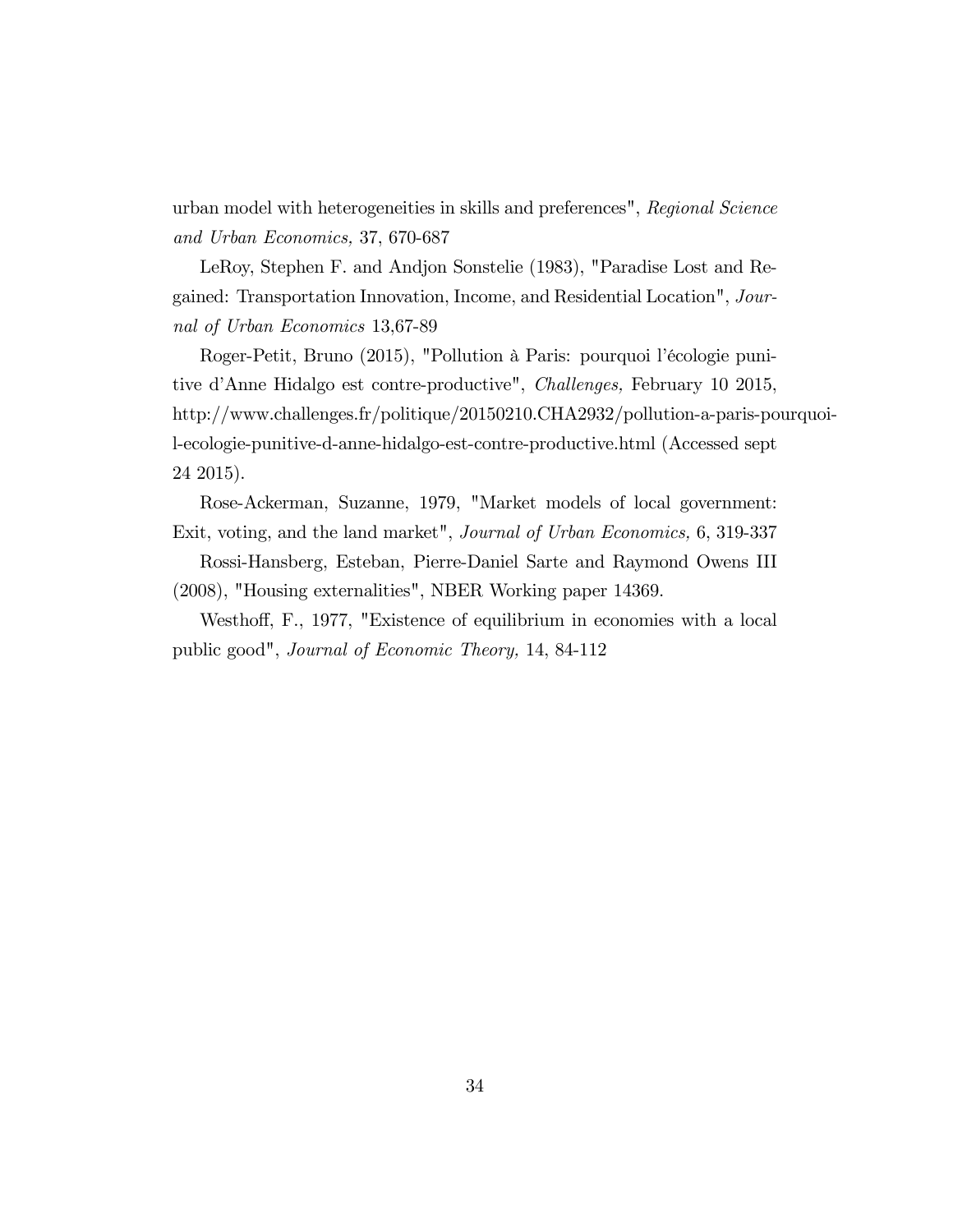#### APPENDIX I: Proofs

Ruling out a configuration where all service workers are in the  $city$  – We prove that a sufficient condition for ruling out such an outcome  $is<sup>33</sup>$ 

$$
\bar{u} - \beta \ln a_S < \min(\ln a_1, \ln a_2). \tag{14}
$$

To see this, assume such a configuration holds. Then from Table 2 we know that workers in the city provide services to both the city and the suburb, i.e.

$$
\bar{u} = (1+\beta)\ln(pa_S - R) - \beta\ln p^* + \alpha - \phi, \tag{15}
$$

$$
\bar{u} = (1+\beta)\ln(p^*a_S - R) - \beta \ln p^* + \alpha.
$$
 (16)

Cleraly, from these conditions, we must have that  $p > p^*$ .

In such an equilibrium it must be that the workers get less than  $\bar{u}$  in the suburb, i.e.

$$
\bar{u} > (1+\beta)\ln(pa_S) - \beta\ln p \tag{17}
$$

: From (15) it follows that

$$
(1+\beta)\ln\frac{pa_S - R}{pa_S} > \beta\ln\frac{p}{p^*} + \phi - \alpha.
$$

 $33$  In the bunkerized equilibrium that is characterized below, cadres cannot overbid workers for living in the city, because of the very high commuting they would have to incur. In an equilibrium where all workers are located in the city, however, they must also be commuting to the periphery, and it is enough for cadres to be richer than them to be able to underbid them.

Also note that the condition is more likely to be satisfied, the more productive the unskilled workers. Because services are nontraded and the supply of service workers is infinitely elastic, an increase in  $a<sub>S</sub>$  reduces the price of services more than proportionally, making it easier for the two other classes to be richer. On the other hand, the skilled workers' income always goes up with their productivity, as they produce a traded good.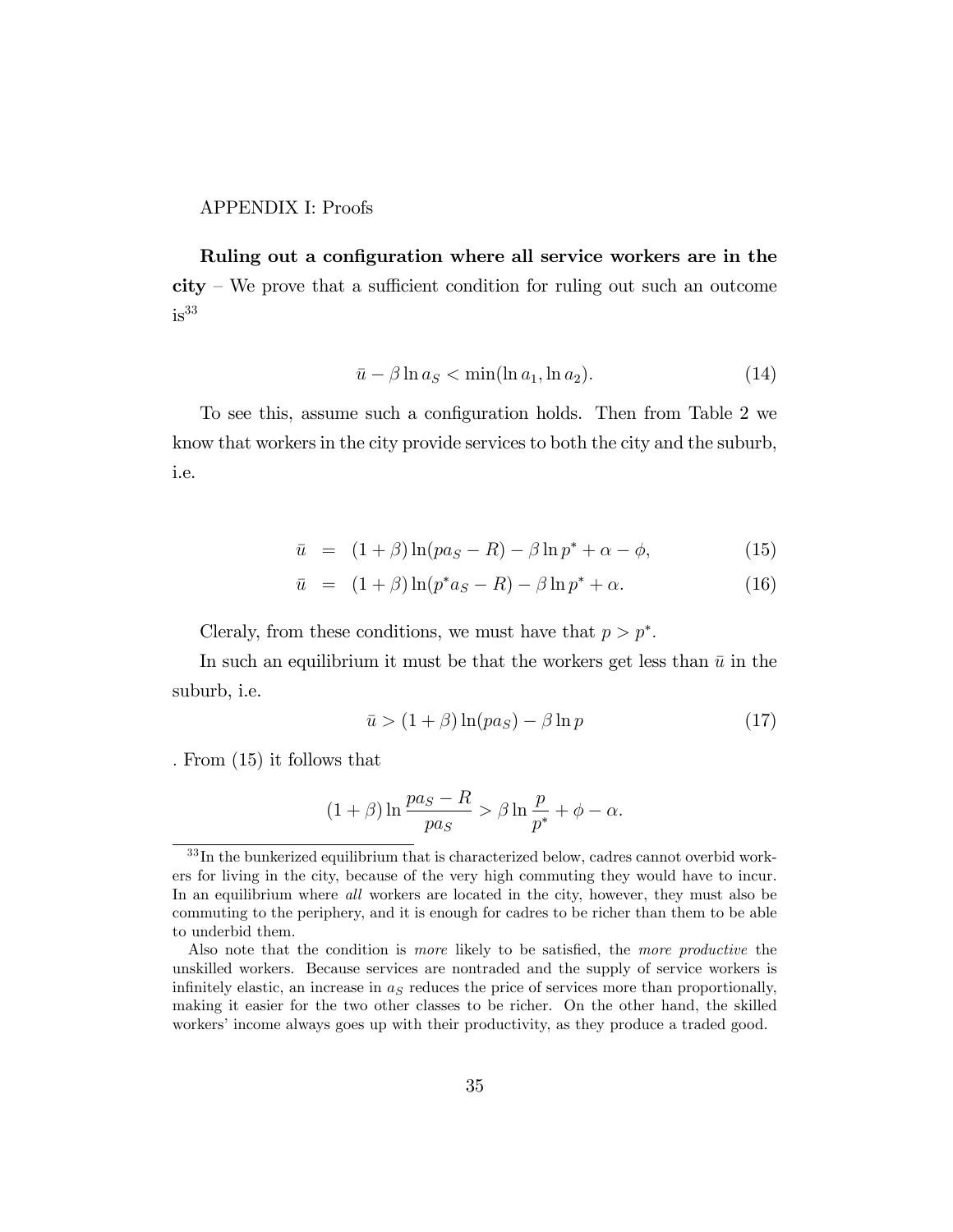Given  $(1)$ , we also need that either the cadres or the bobos are better-off in the suburb that in the city. Using Table 2, we see that bobos prefer to be in the city provided

$$
(1 + \beta) \ln(a_1 - R) - \beta \ln p^* + \alpha > (1 + \beta) \ln a_1 - \beta \ln p.
$$

For this to be violated, it must be that

$$
(1+\beta)\ln\frac{a_1-R}{a_1} \le \beta\ln\frac{p}{p^*} - \alpha < (1+\beta)\ln\frac{pa_S-R}{pa_S} - \phi.
$$

Since  $\phi > 0$ , it must be that

$$
a_1 \leq pa_S. \tag{18}
$$

Using the same steps, we can show that for the cadres not to strictly prefer the city, we need that

$$
a_2 \le pa_S. \tag{19}
$$

From (17) we have that

$$
\ln p < \bar{u} - (1 + \beta) \ln a_S.
$$

This inequality implies that if (14) holds, both (18) and (19) are violated. It must then be that all cadres and all bobos live in the city, which contradicts assumption (1).

Ruling out a configuration where all city residents are service workers  $-$  If that is the case, clearly some city residents must commute to supply their services to the suburb, since total city demand for services is lower than total city supply. Consequently, we must have that

$$
(1+\beta)\ln(pa_S - R) - \beta\ln p^* + \alpha - \phi = \bar{u}.
$$

At the same time, city residents cannot get strictly more than  $\bar{u}$  by supplying services locally: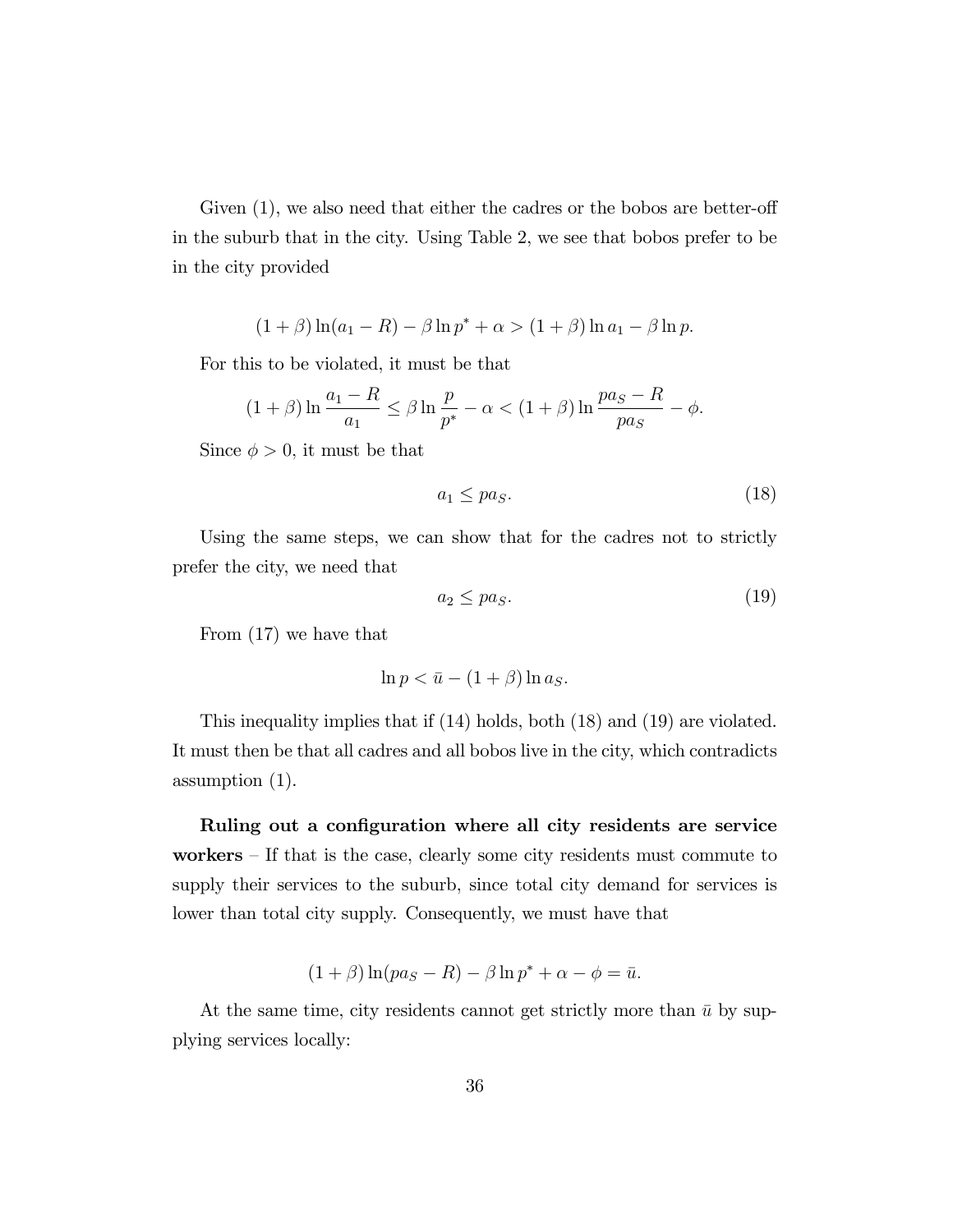$$
(1+\beta)\ln(p^*a_S - R) - \beta\ln p^* + \alpha \leq \bar{u}.
$$

From these two conditions it must clearly be that case that

$$
p^* < p.
$$

Consequently, suburban workers do not commute to the city. Then services in the city are supplied locally, implying

$$
(1+\beta)\ln(p^*a_S - R) - \beta\ln p^* + \alpha = \bar{u}.
$$

Since the LHS is an increasing function of  $p^*$ , and since  $p > p^*$ , it follows that

$$
(1+\beta)\ln(pa_S - R) - \beta\ln p + \alpha > \bar{u} = (1+\beta)\ln(pa_S) - \beta\ln p. \tag{20}
$$

Furthermore, bobos cannot be strictly better-off in the city:

$$
(1 + \beta) \ln(a_1 - R) - \beta \ln p^* + \alpha < (1 + \beta) \ln a_1 - \beta \ln p.
$$

Since  $p^* < p$ , it must then be that

$$
(1 + \beta) \ln(a_1 - R) - \beta \ln p + \alpha < (1 + \beta) \ln a_1 - \beta \ln p. \tag{21}
$$

For (20) and (21) to simultaneously hold, it must be that  $a_1 < pa_S$ , or equivalently

$$
\ln a_1 < \bar{u} - \beta \ln a_S.
$$

But this contradicts (14).

**Proof of Lemma 1** – The optimization problem of the pivotal voter in each regime implies that  $\mu(\alpha, \phi)$  is minimum in regime I, while  $\lambda(\alpha, \phi)$  is minimum in regime II.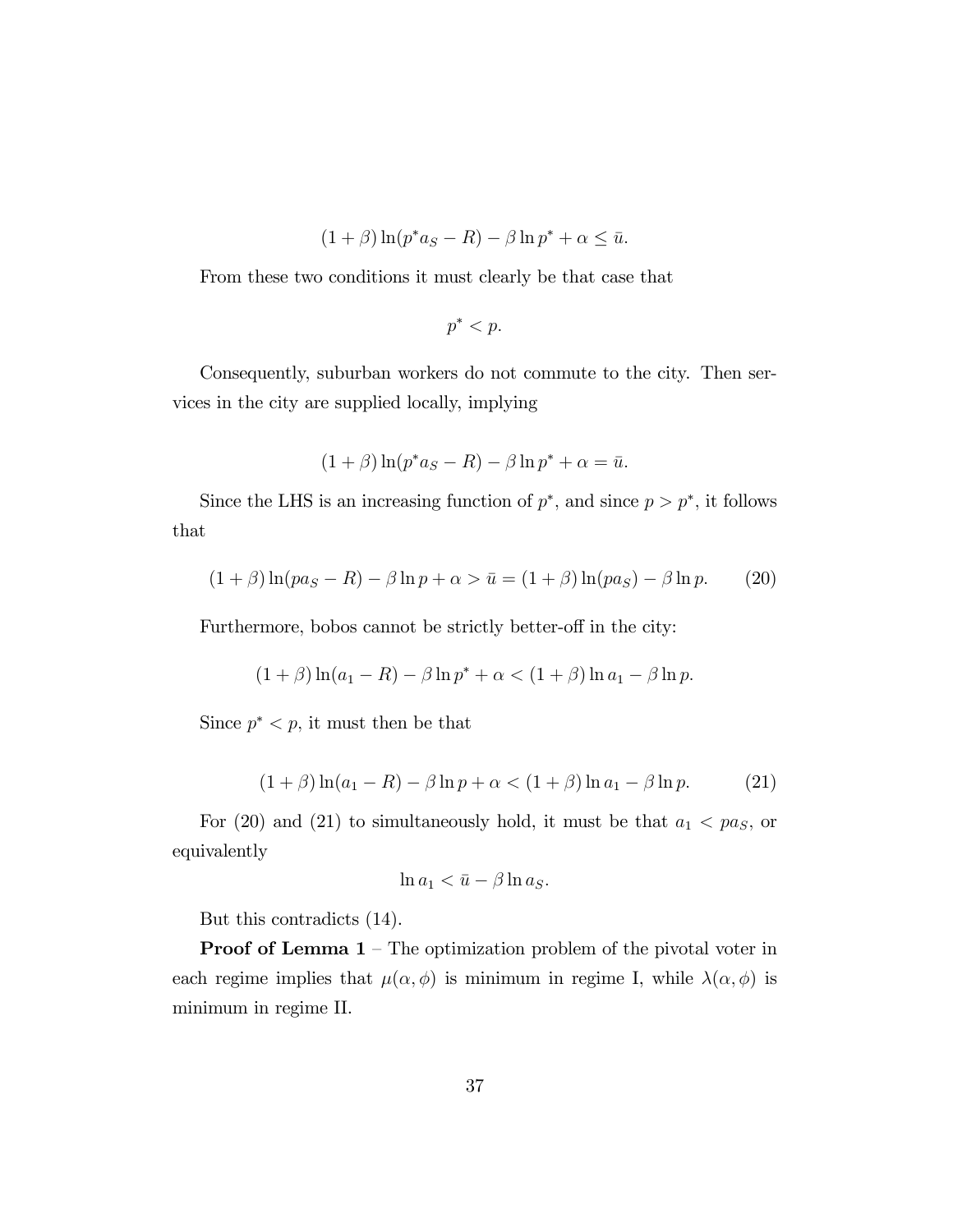**Proof of Proposition 1** – in regime II, the bobos set  $\alpha$  and  $\phi$  so as to maximize  $\alpha - \beta \phi(\alpha)/(1 + \beta)$ . In regime I, the cadres maximize  $\alpha - \frac{1+2\beta}{1+\beta}$  $\frac{1+2\beta}{1+\beta}\phi(\alpha)$ .

**Proof of Proposition 2** – Straightforward from the expression of house prices and the fact that  $\mu_B > \mu_A > \lambda_A > \lambda_B$ .

**Proof of Proposition 3** – We have that, using the derivations in the preceding sections,

$$
L_P^B + L_C^B - (L_P^A + L_C^A) \propto (a_2 - a_1)(H_1 + H_2 - X)(1 - \beta - e^{-\frac{\phi_A}{1 + \beta}}) + X(R_A - R_B) \left(\beta + e^{-\frac{\phi_A}{1 + \beta}}\right) + Z_B(e^{-\frac{\phi_B}{1 + \beta}} - e^{-\frac{\phi_A}{1 + \beta}}),
$$

where

$$
Z_B = a_1 H_1 + a_2 (X - H_1) - R_B X > 0.
$$

Clearly,  $a_2 > a_1$  since both regimes must exist for the transition to occur. Since one also has  $\phi_B > \phi_A$ , all terms above are negative under the assumptions of the Proposition. QED.

**Proof of Proposition 4** – Clearly, for  $t \geq T$ , we have that  $q_t = R_B/r = T$  $a_2(1-e^{\mu_B})/r$ . Furthermore,  $q_{T-1} = \frac{a_{1T-1}(1-e^{\lambda_A})}{1+r} + \frac{R_B}{r(1+r)}$  $\frac{R_B}{r(1+r)}$ . This is clearly lower than  $R_B/r$  if (9) holds. Furthermore, we have that

$$
q_{t+1} - q_t = \frac{q_{t+1}r - a_{1t}(1 - e^{\lambda_A})}{1 + r}.
$$

We now show that this quantity is positive. Note that for  $t \leq T - 2$ 

$$
rq_{t+1} = r \sum_{s=t+1}^{T-1} \frac{a_{1s}(1 - e^{\lambda_A})}{(1+r)^{s-t}} + \frac{R_B}{(1+r)^{T-t-1}}
$$
  
>  $a_{1t}(1 - e^{\lambda_A}) \left(1 - \frac{1}{(1+r)^{T-1-t}}\right) + \frac{a_{1T-1}(1 - e^{\lambda_A})}{(1+r)^{T-1-t}}$   
>  $a_{1t}(1 - e^{\lambda_A}) \left(1 - \frac{1}{(1+r)^{T-1-t}}\right) + \frac{a_{1t}(1 - e^{\lambda_A})}{(1+r)^{T-1-t}}$   
=  $a_{1t}(1 - e^{\lambda_A}).$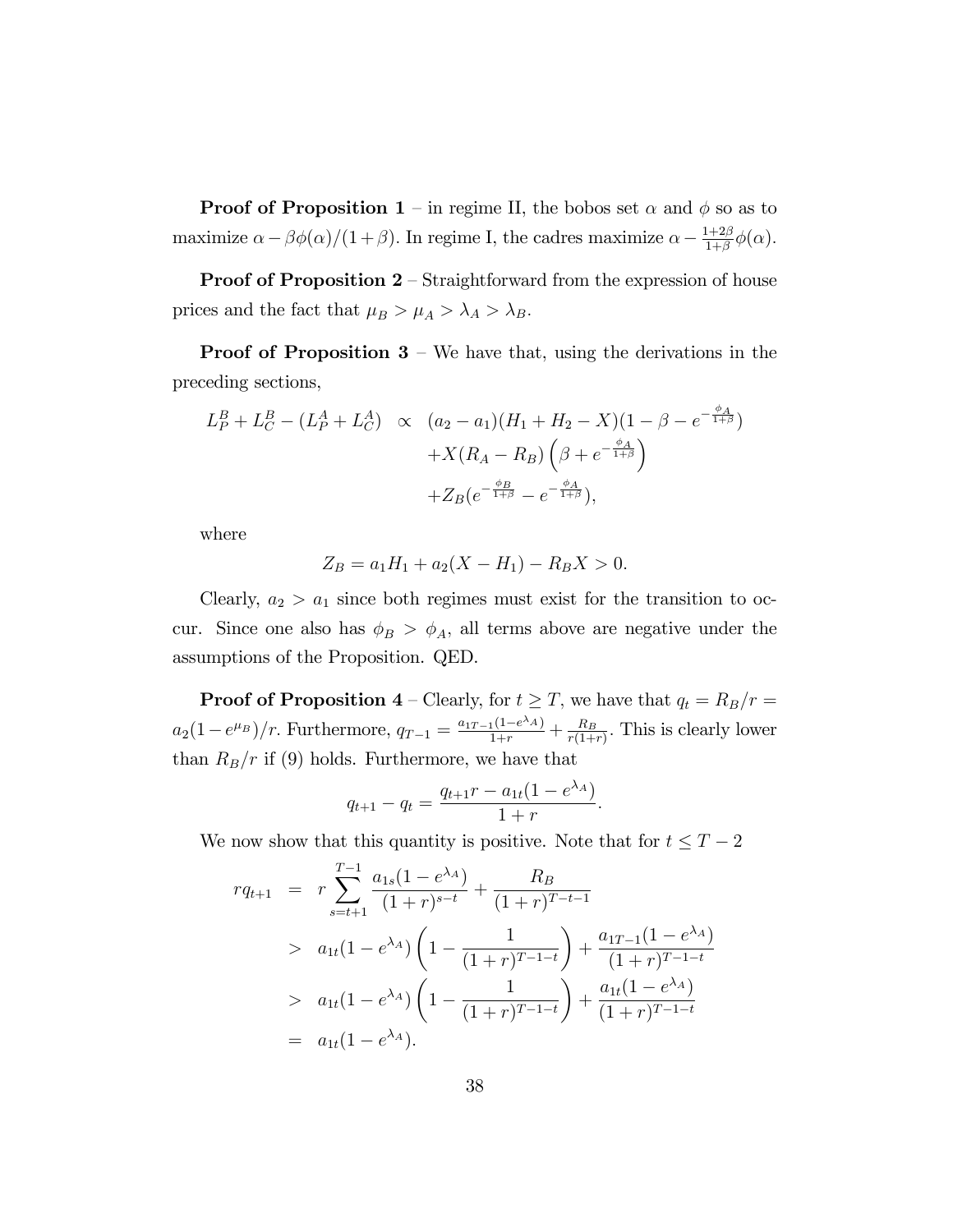This proves that  $q_{t+1} > q_t$ . QED.

**Proof of Proposition 5** – For an equilibrium in regime III to exist, the the cadres must be better-off in the periphery. This is equivalent to  $(i)$ . Second, the bobos must be better-off in the city, which is equivalent to  $(ii)$ . Third, the workers in the periphery should not have an incentive to commute to the city, implying that (iii) must hold. Fourth, the cadres should not be better-off locating and working in the city, i.e. (iv) should hold.

Finally, the bobos should not be better-off by deviating from the equilibrium value of  $\alpha$  and picking an ex-post level of amenities that would induce the workers to commute to the city. The price that would induce them to do so is given by the RHS of (3), which we now denote by  $p_{AB}^*(\phi)^{34}$ . If this is lower than the autarky price of services obtained from (10) and (11), then suburban workers commute to the city. This happens iff  $p_{AB}^*(\phi) < p^*$ , or equivalently

$$
\phi < (1+\beta)(\ln p_C^* - \ln p) = \phi_{\max}.
$$

In the zone where  $\phi < \phi_{\text{max}}$ , the bobo's utility is given by  $(1 + \beta) \ln(a_1 R_C$ ) –  $\beta \ln p_{AB}^*(\phi) + \alpha^{35}$  Therefore they maximize  $\alpha - \beta \phi(\alpha)/(1 + \beta)$ , as in regime II, and pick  $\alpha = \min(\alpha_B, \phi^{-1}(\phi_{\text{max}})) = \alpha'$ . The bobos will vote for this outcome if and only if it delivers a greater utility than the maximum possible value of  $\alpha$ , that is  $(1+\beta)\ln(a_1-R_C) - \beta \ln p_C^* + \alpha_C < (1+\beta)\ln(a_1-\beta)$  $R_C$ ) –  $\beta \ln p_{AB}^*(\phi(\alpha')) + \alpha'$ , or equivalently, denoting by  $\phi' = \phi(\alpha')$ ,

$$
\alpha_C - \alpha' < \beta \left( \ln p_C^* - \ln p - \frac{\phi'}{1 + \beta} \right).
$$

We note that if  $\phi' = \phi_{\text{max}}$ , the RHS is equal to zero. The LHS cannot be negative, as  $\alpha_C$  is the maximum value of  $\alpha$ . Therefore, this inequality is

<sup>&</sup>lt;sup>34</sup>The subscript AB refers to the fact that this relationship between  $p^*$  and  $\phi$  must hold in both regimes I and II.

<sup>&</sup>lt;sup>35</sup>Choosing an amenity level  $\alpha' \neq \alpha_C$  ex-post has no effect on R, since the resale value of the home depends on expected future amenities, while the purchase price of the home depends on expected curren amenities, given by  $\alpha_C$ .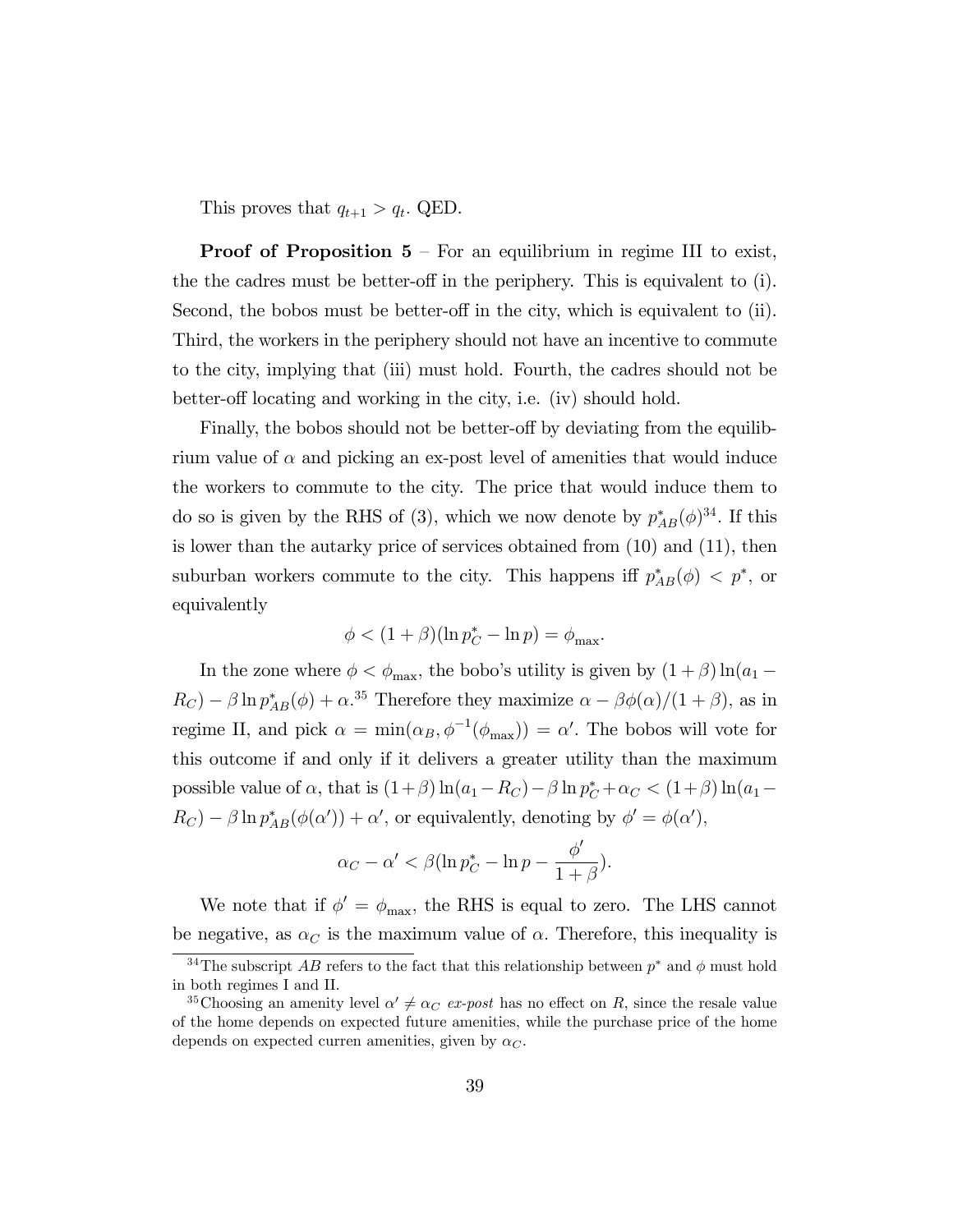violated for  $\phi' = \phi_{\text{max}}$ . It may only hold for  $\alpha' = \alpha_B$ , which is equivalent to (v) being violated. If that is the case, then ex-post the bobos would pick an amenity level such that workers commute from the suburbs to the city to offer their services. But we can then check that it cannot be rational for workers to locate to the city ex-ante. The reason is as follows: Service prices and amenity levels are the same as in regime II. But in regime II workers prefer to reside in the suburbs, i.e. would get a utility level lower than  $\bar{u}$  should they live in the city. For them to locate in the city, it must therefore be that rents are lower than in regime II, that is,  $R_t < R_B$ . However, we know that under regime II, cadres are indifferent between the two areas. For them to now strictly prefer the periphery, it must be that  $R_t > R_B$ , a contradiction. Consequently, it must be that (v) holds for regime III to exist.

Conversely, if (i)-(v) hold, then clearly, the otucome computed in the preceding subsection satisfies all the equilibrium conditions. QED.

**Properties of regime IIIB**  $-$  In regime IIIB, both workers and bobos are located both in the city and periphery. The difference between regime III is two-fold. First, condition (ii) is replaced by an equality, stating that bobos are equally better-off in the city and in the periphery:

$$
(1 + \beta) \ln(a_1 - R_C) - \beta \ln p_C^* + \alpha_C = (1 + \beta) \ln a_1 - \beta \ln p. \tag{22}
$$

Second, the service market equilibrium condition is replaced by an inequality: the demand for services in the city has to be lower than if all bobos were located in the city, implying that

$$
R_t \le a_1 \frac{H_1}{X} - \frac{a_S}{\beta} p_t^* \left( 1 - \frac{H_1}{X} \right).
$$

Consequently, the SME schedule has to be replaced by Equation (22), which is again downward sloping, while the HME schedule is unchanged. Given the equilibrium values of R and  $p^*$ , the number of bobos residing in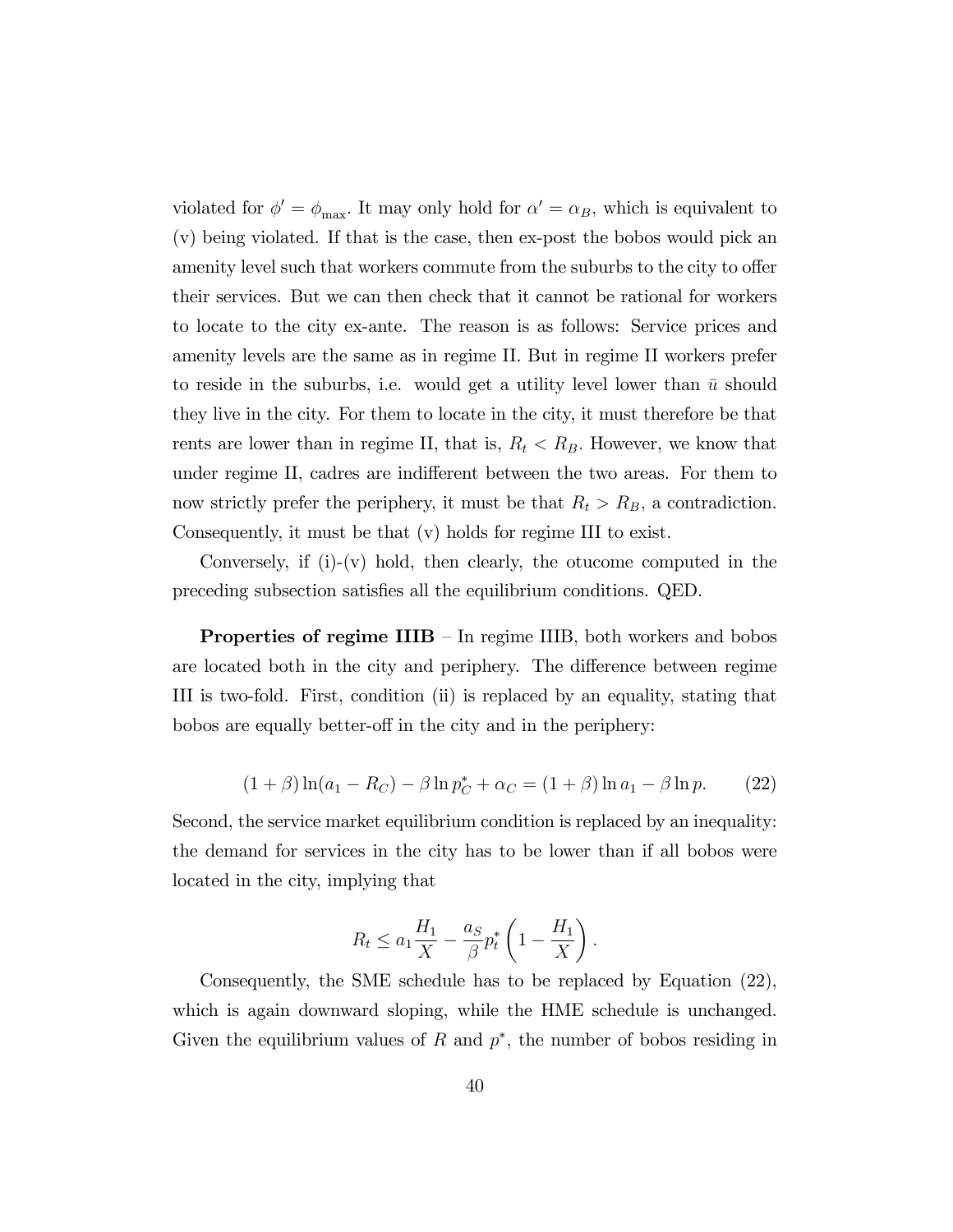the city,  $\tilde{H}_1$ , is determined by the city equilibrium in the service market, that is

$$
\tilde{H}_1 = \frac{R + p^* a_S/\beta}{a_1 + p^* a_S/\beta} X.
$$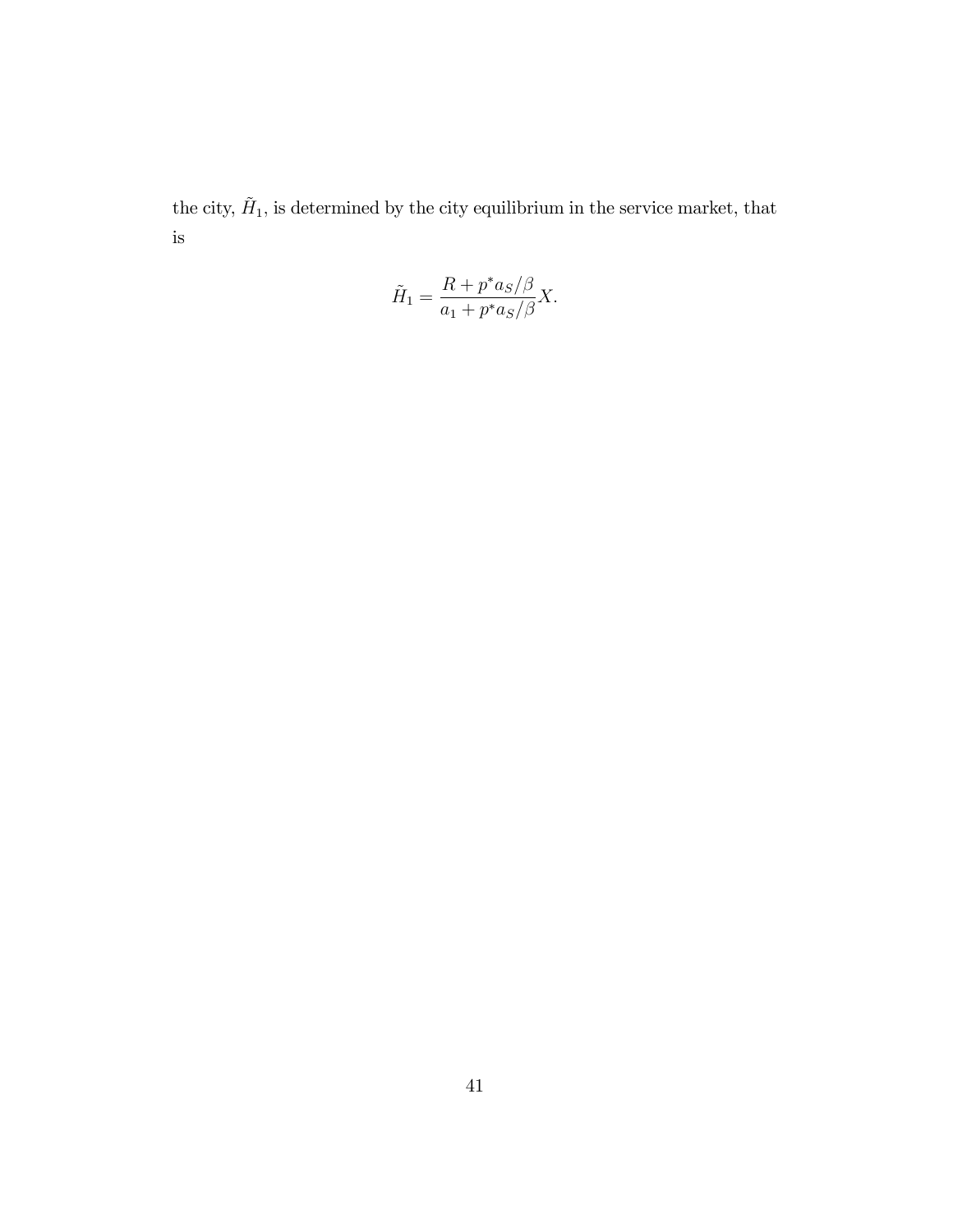APPENDIX  $2$  – Data sources and group assignment

The data sources used were as follows:

For house prices 1998-2015 per urban areas, the professional website

http://www.meilleursagents.com

For social housing in 2012-2013, the French ministry of housing at

http://www.statistiques.developpement-durable.gouv.fr/logement-construction/r/logementsocial-parc-social.html

For social housing 2006-2011, the French national statistical institute at

http://www.insee.fr/fr/themes/detail.asp?reg\_id=99&ref\_id=base-cc-logement-

06

For the sectoral composition of employment, the Analyse Fonctionnelle des Données communales at INSEE

(http://www.insee.fr/fr/themes/detail.asp?reg\_id=99&ref\_id=analyse)

Income per capita is taken from INSEE at

http://www.insee.fr/fr/themes/detail.asp?reg\_id=99&ref\_id=structure-

distrib-revenus-2011

The population data are from INSEE at

http://www.insee.fr/fr/themes/detail.asp?reg\_id=99&ref\_id=base-cc-logement-

08 (pour 2006-2008)

and

http://www.insee.fr/fr/themes/detail.asp?reg\_id=99&ref\_id=base-cc-logement-2009 (pour 2009-2011)

The list of trams and vélibs is available from Wikipedia at

https://fr.wikipedia.org/wiki/Liste\_des\_syst%C3%A8mes\_de\_v%C3%A9los\_en\_libreservice en France

and

https://fr.wikipedia.org/wiki/Liste\_des\_tramways\_de\_France.

This was checked with independent sources: town hall web sites, press articles, and the following web site: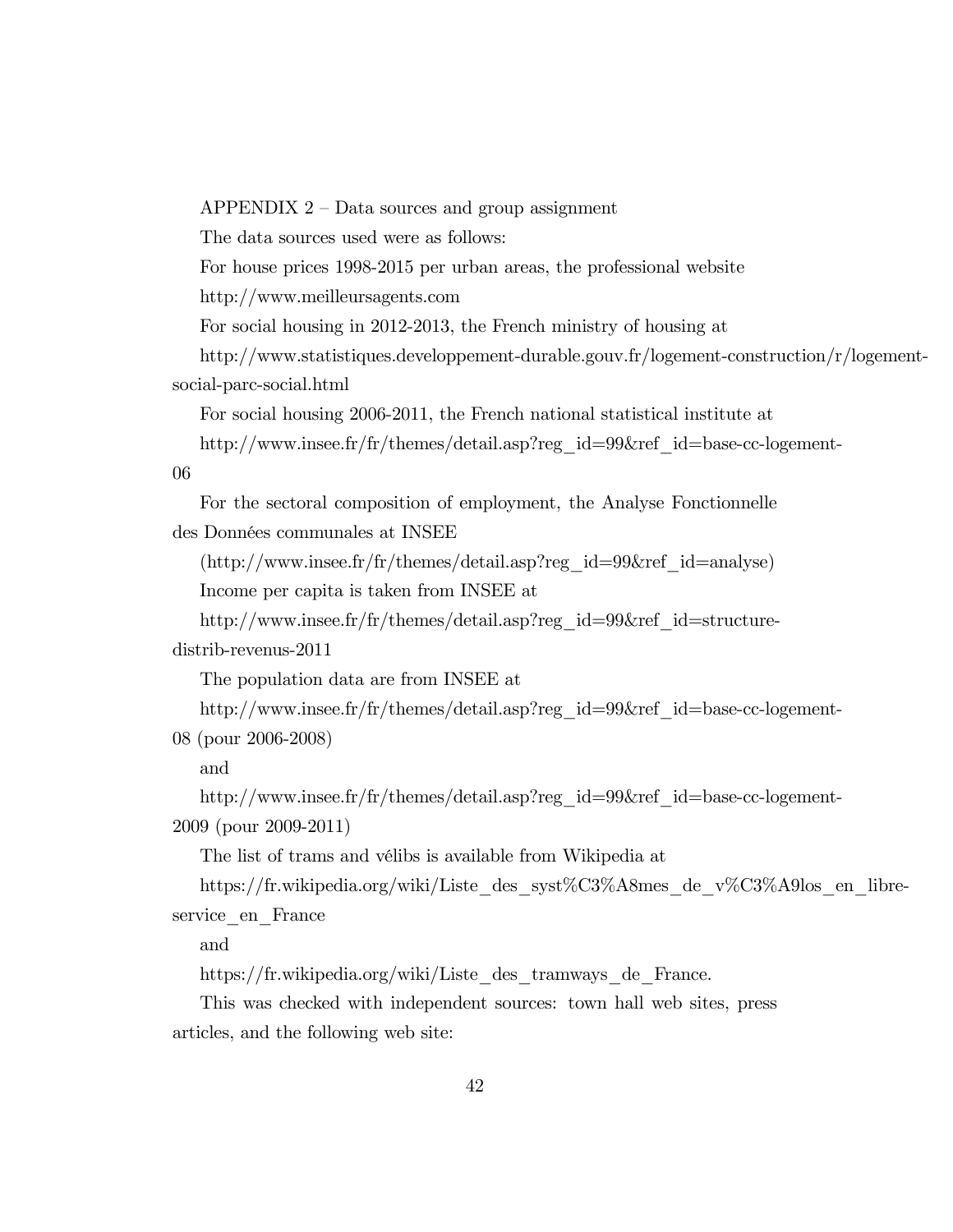http://www.transbus.org/dossiers/tramway\_service.html

The electoral data are from the French Interior ministry, at

http://www.interieur.gouv.fr/Elections/Les-resultats/Municipales/elecresult\_ \_municipales\_2008/%28path%29/municipales\_2008/index.html

The list of urban areas and their group assignment, for  $\alpha = 0.1$ , with group I being the highest amenity level, is as follows:

Group I: Lyon, Toulouse, Bordeaux, Nice, Strasbourg, Montpellier, Saint-Etienne, OrlÈans, Angers, Dijon.

Group II: Paris, Marseille, Lille, Nantes, Grenoble, Rennes, Rouen, Avignon, Nancy, Caen, Valenciennes, Le Mans, Reims, Brest, Perpignan, Amiens, Besançon, Pau, La Rochelle

Group III: Toulon, Douai, Lens, Tours, Clermont-Ferrand, Metz, BÈthune, Le Havre, Limoges, Bayonne, Dunkerque, Poitiers, Nîmes, Lorient, Annecy, ChambÈry, Saint-Nazaire, Troyes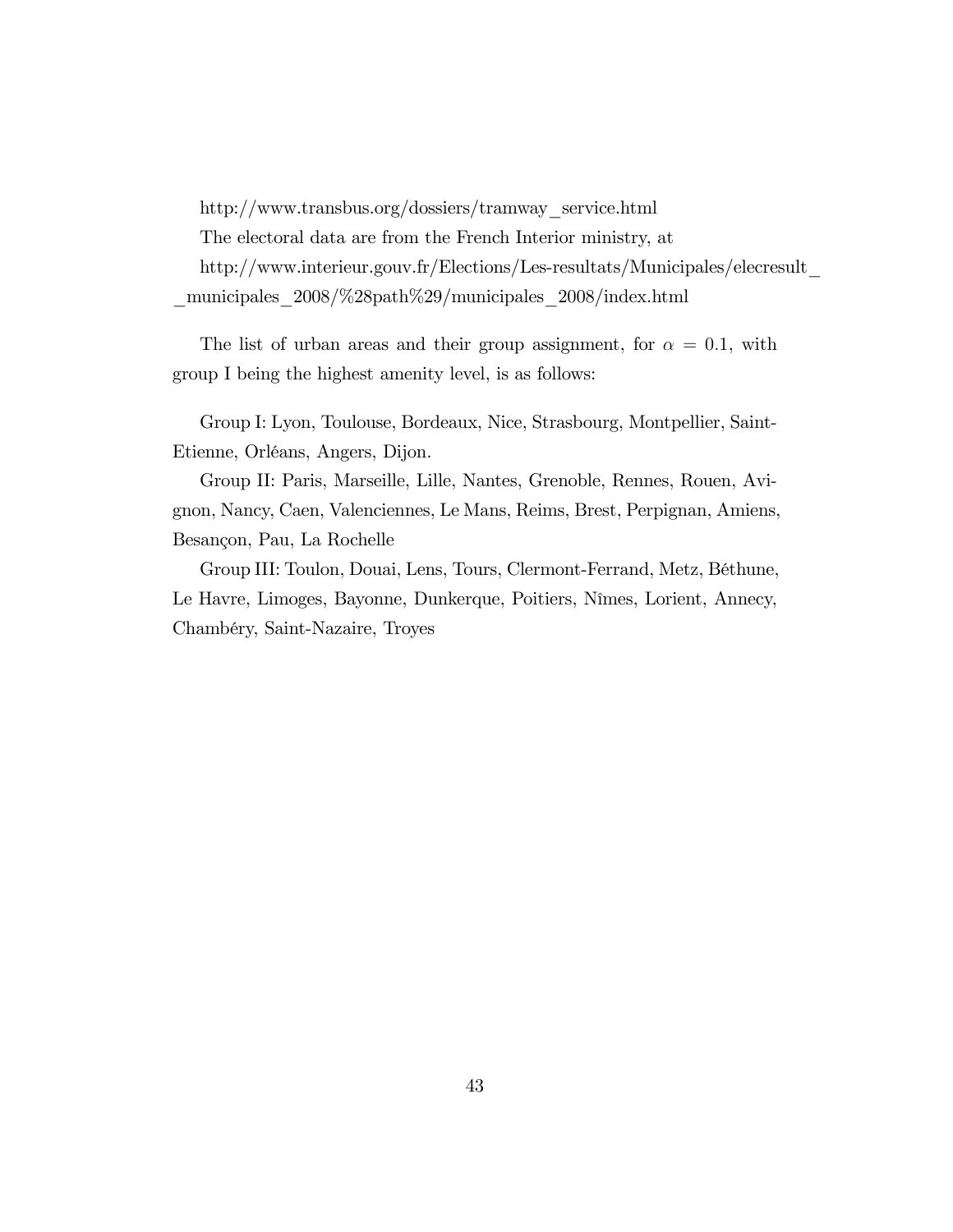

Figure 1 – Equilibrium determination in regime III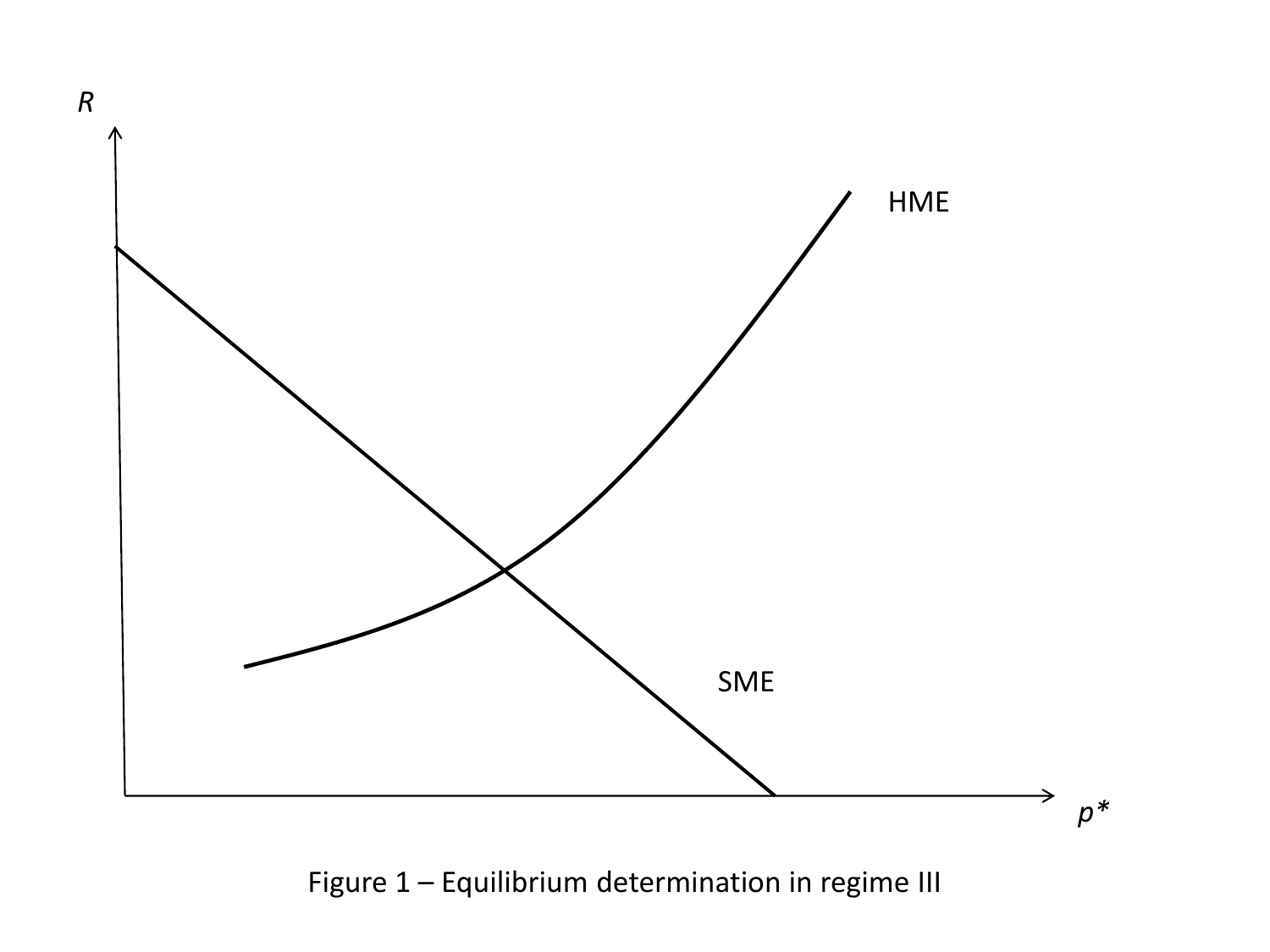

Figure 2 – Effect of  $\alpha$  and  $a_1$  on equilibrium rentals and service prices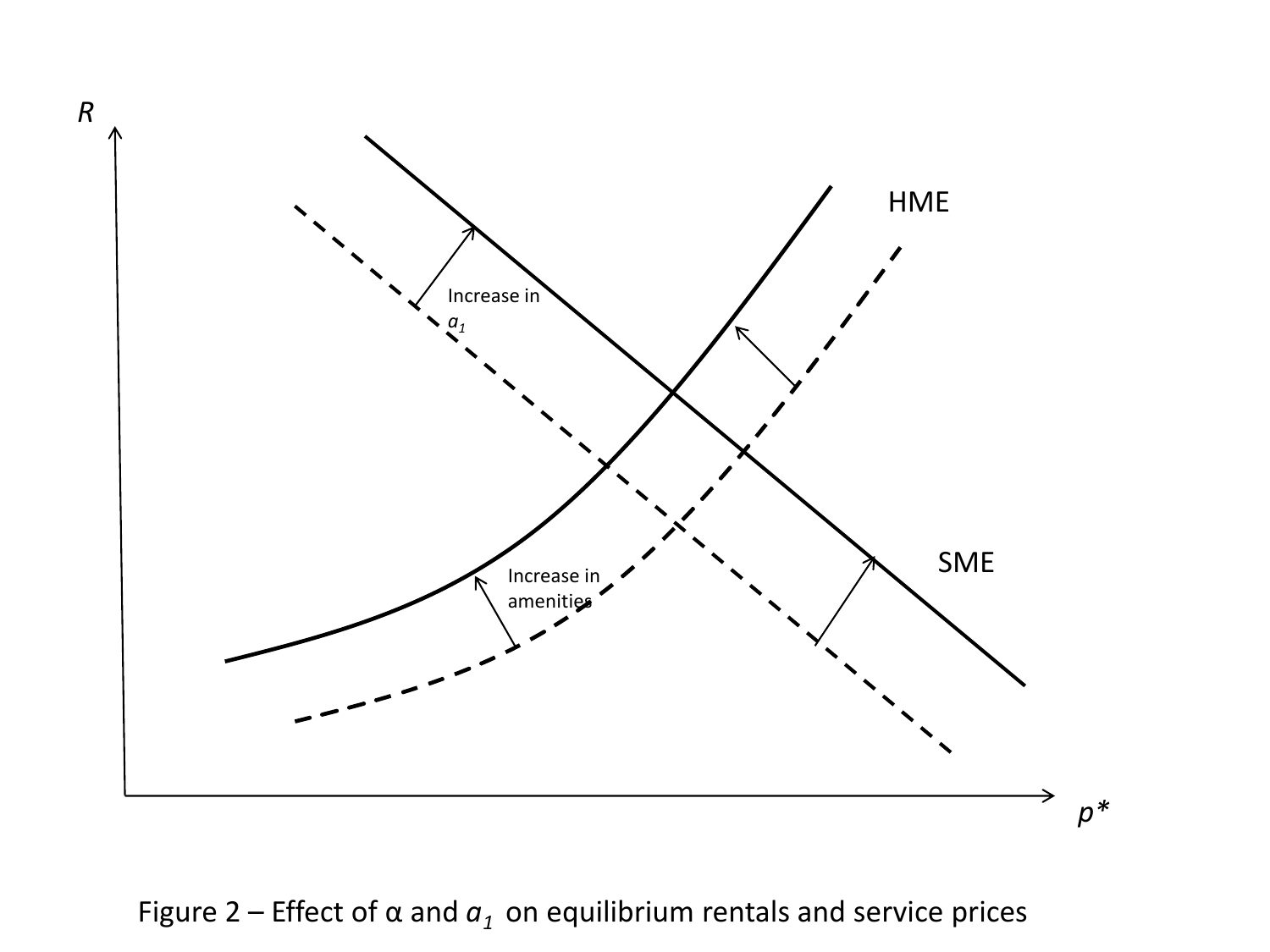

# **Figure 3: House rental price in regimes II and III**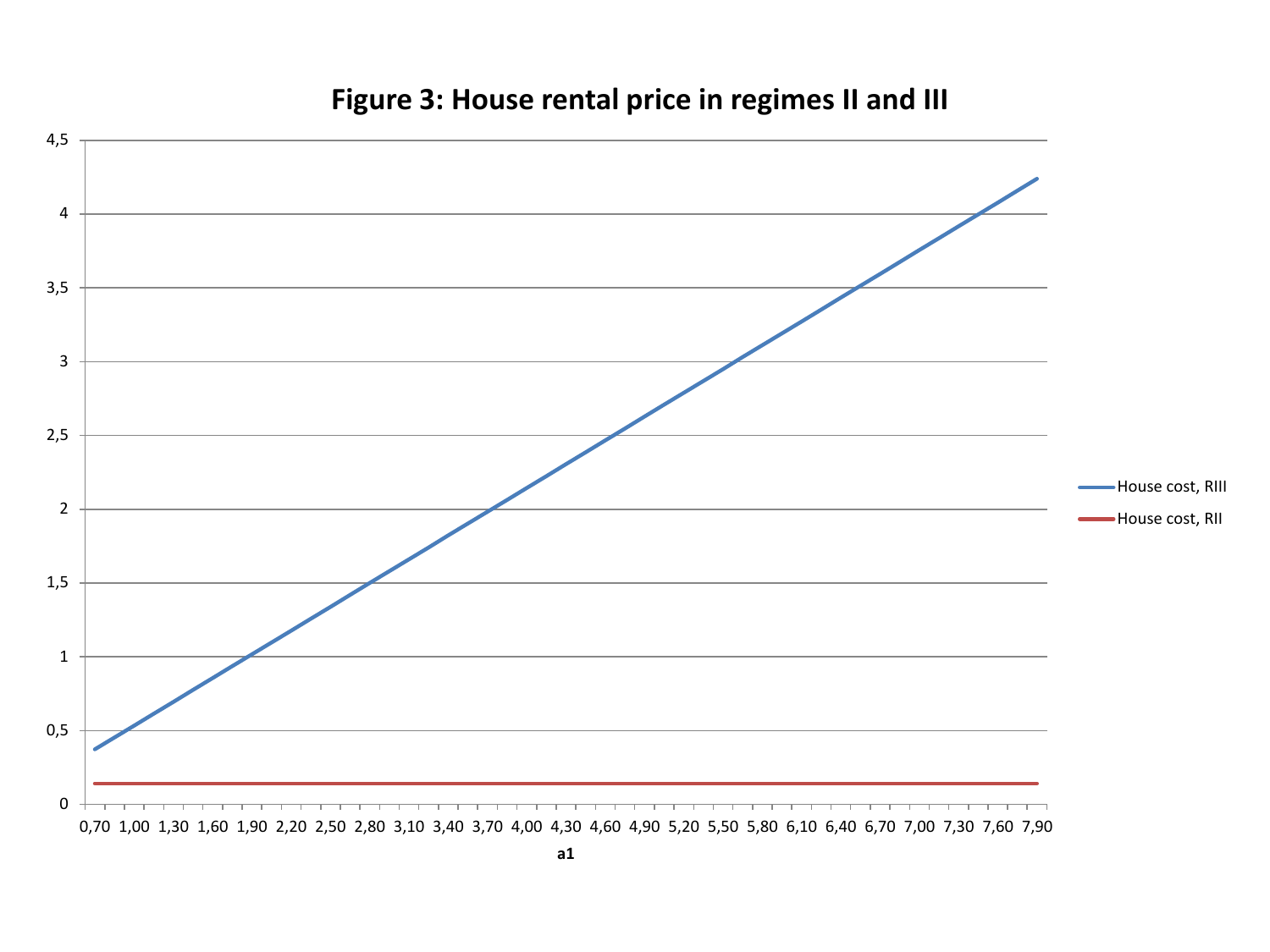

# **Figure 4: Service price in city in regimes II and III**